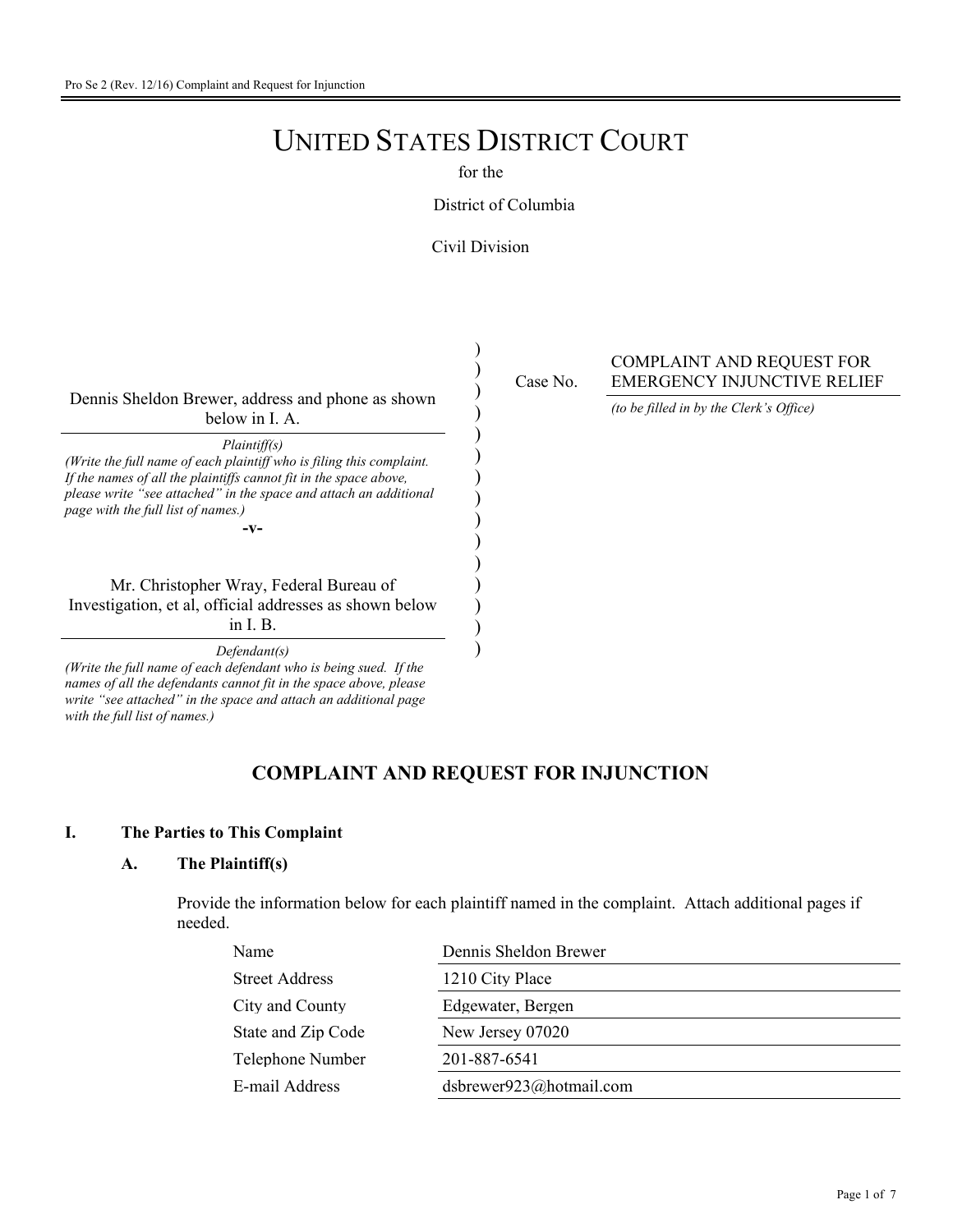#### **B. The Defendant(s)**

 Provide the information below for each defendant named in the complaint, whether the defendant is an individual, a government agency, an organization, or a corporation. For an individual defendant, include the person's job or title *(if known)*. Attach additional pages if needed.

Defendant No. 1

| Name                      | Mr. Christopher Wray                      |
|---------------------------|-------------------------------------------|
| Job or Title (if known)   | Director, Federal Bureau of Investigation |
| Street Address            | 935 Pennsylvania Avenue, NW               |
| City and County           | Washington                                |
| State and Zip Code        | District of Columbia 20535-0001           |
| Telephone Number          | 202-324-3000                              |
| E-mail Address (if known) |                                           |

#### Defendant No. 2

| Name                      | Mr. Alejandro Mayorkas                     |
|---------------------------|--------------------------------------------|
| Job or Title (if known)   | Secretary, Department of Homeland Security |
| <b>Street Address</b>     | 245 Murray Lane, SW                        |
| City and County           | Washington,                                |
| State and Zip Code        | DC 20528-0075                              |
| Telephone Number          | 202-282-8000                               |
| E-mail Address (if known) |                                            |

### Defendant No. 3

| Name                      | Ms. Janet Yellen                      |
|---------------------------|---------------------------------------|
| Job or Title (if known)   | Secretary, Department of the Treasury |
| Street Address            | 1500 Pennsylvania Avenue, NW          |
| City and County           | Washington                            |
| State and Zip Code        | D.C. 20220                            |
| Telephone Number          | 202-622-2000                          |
| E-mail Address (if known) |                                       |

### Defendant No. 4

| Name                    | <b>SEE ATT</b> |
|-------------------------|----------------|
| Job or Title (if known) |                |
| <b>Street Address</b>   | Unknown        |
| City and County         | Unknown        |
| State and Zip Code      | Unknown        |
| Telephone Number        | Unknown        |

#### SEE ATTACHED LIST OF ADDITIONAL DEFENDANTS

| Unknown |  |  |
|---------|--|--|
| Unknown |  |  |
| Unknown |  |  |
| Unknown |  |  |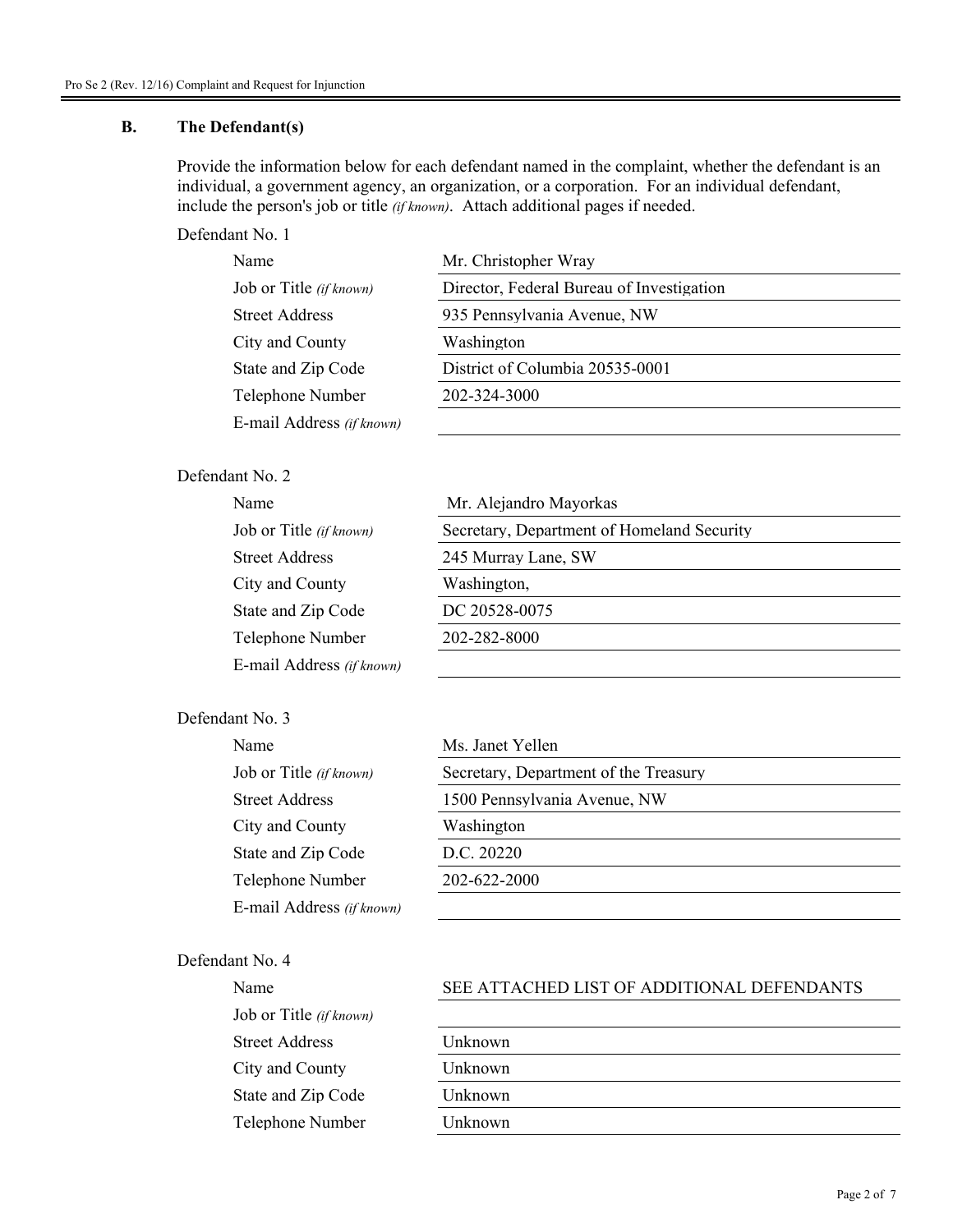E-mail Address *(if known)*

#### **II. Basis for Jurisdiction**

Federal courts are courts of limited jurisdiction (limited power). Generally, only two types of cases can be heard in federal court: cases involving a federal question and cases involving diversity of citizenship of the parties. Under 28 U.S.C. § 1331, a case arising under the United States Constitution or federal laws or treaties is a federal question case. Under 28 U.S.C. § 1332, a case in which a citizen of one State sues a citizen of another State or nation and the amount at stake is more than \$75,000 is a diversity of citizenship case. In a diversity of citizenship case, no defendant may be a citizen of the same State as any plaintiff.

What is the basis for federal court jurisdiction? *(check all that apply)*

 $\boxtimes$  Federal question Diversity of citizenship

Fill out the paragraphs in this section that apply to this case.

#### **A. If the Basis for Jurisdiction Is a Federal Question**

 List the specific federal statutes, federal treaties, and/or provisions of the United States Constitution that are at issue in this case.

Defendants, through their operations, officers, agents, employees, contractors, and assigns, ursurped authority not granted to Congress by the People under Section 8 of the United States Constitution. Defendants violated the human, Constitutional, and civil rights of Plaintiff, including the First Amendment, Fourth Amendment, Fifth Amendment, Sixth Amendment, Eighth Amendment, Ninth Amendment, Tenth Amendment, Thirteenth Amenment, and statutes pertaining to the enforcement of said Amendments. Plaintiff rights under the Federal Tort Claims Act were violated. This Complaint is brought under the auspices of the civil provisions of the Racketeering Influenced and Corrupt Organizations Act, the Klu Klux Klan Act of 1871, and the Federal Tort Claims Act. Subject matter jurisdiction is specifically granted to the Court by the FTCA under 28 USC 1346 (b) (1). Subject matter jurisdiction is specifically granted to the Court for deprivation of civil and constitutional rights under 42 USC 1983, 42 USC 1985, and 42 USC 1986. Subject matter jurisdiction under civil RICO is specifically granted to the Court under 18 USC 1964 (c).

Venue in the District of Columbia is proper as executive management and operational coordination of these functions is under the direction of federal Defendant Departments and Agencies located in the Washington, DC area.

#### **B. If the Basis for Jurisdiction Is Diversity of Citizenship**

| The Plaintiff $(s)$ |
|---------------------|
|                     |

| a. | If the plaintiff is an individual                                                         |                       |
|----|-------------------------------------------------------------------------------------------|-----------------------|
|    | The plaintiff, (name)                                                                     | , is a citizen of the |
|    | State of (name)                                                                           |                       |
|    | $\mathbf{r} \cdot \mathbf{r}$ $\mathbf{r} \cdot \mathbf{r}$ $\mathbf{r} \cdot \mathbf{r}$ |                       |

b. If the plaintiff is a corporation The plaintiff, *(name)* , is incorporated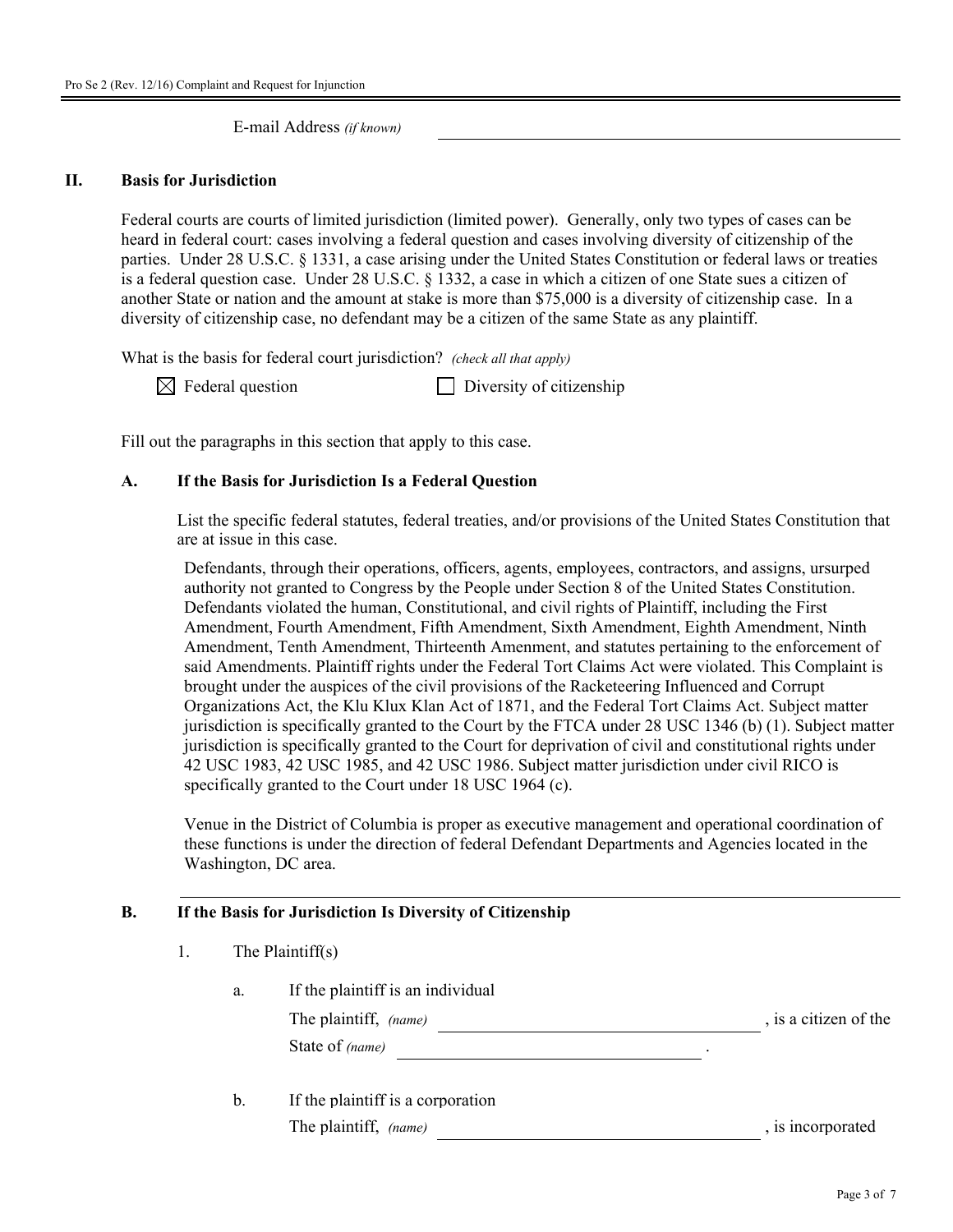under the laws of the State of *(name)* 

and has its principal place of business in the State of *(name)*

 *(If more than one plaintiff is named in the complaint, attach an additional page providing the same information for each additional plaintiff.)*

.

- 2. The Defendant(s)
	- a. If the defendant is an individual The defendant, *(name)*  $\qquad \qquad$ , is a citizen of the State of *(name)* . Or is a citizen of *(foreign nation)* .

#### b. If the defendant is a corporation

| The defendant, <i>(name)</i>                                 | , is incorporated under |
|--------------------------------------------------------------|-------------------------|
| the laws of the State of (name)                              | , and has its           |
| principal place of business in the State of <i>(name)</i>    |                         |
| Or is incorporated under the laws of <i>(foreign nation)</i> |                         |
| and has its principal place of business in (name)            |                         |

 *(If more than one defendant is named in the complaint, attach an additional page providing the same information for each additional defendant.)*

3. The Amount in Controversy

 The amount in controversy−the amount the plaintiff claims the defendant owes or the amount at stake−is more than \$75,000, not counting interest and costs of court, because *(explain)*:

Monetary damages amount cannot be properly identified at this time due to the Defendants durable pattern of misconduct against the Plaintiff, and due to Plaintiff's current inability to identify and describe each specific violation absent thorough discovery. The amount in controversy exceeds \$15,000,000.

#### **III. Statement of Claim**

Write a short and plain statement of the claim. Do not make legal arguments. State as briefly as possible the facts showing that each plaintiff is entitled to the injunction or other relief sought. State how each defendant was involved and what each defendant did that caused the plaintiff harm or violated the plaintiff's rights, including the dates and places of that involvement or conduct. If more than one claim is asserted, number each claim and write a short and plain statement of each claim in a separate paragraph. Attach additional pages if needed.

A. Where did the events giving rise to your claim(s) occur?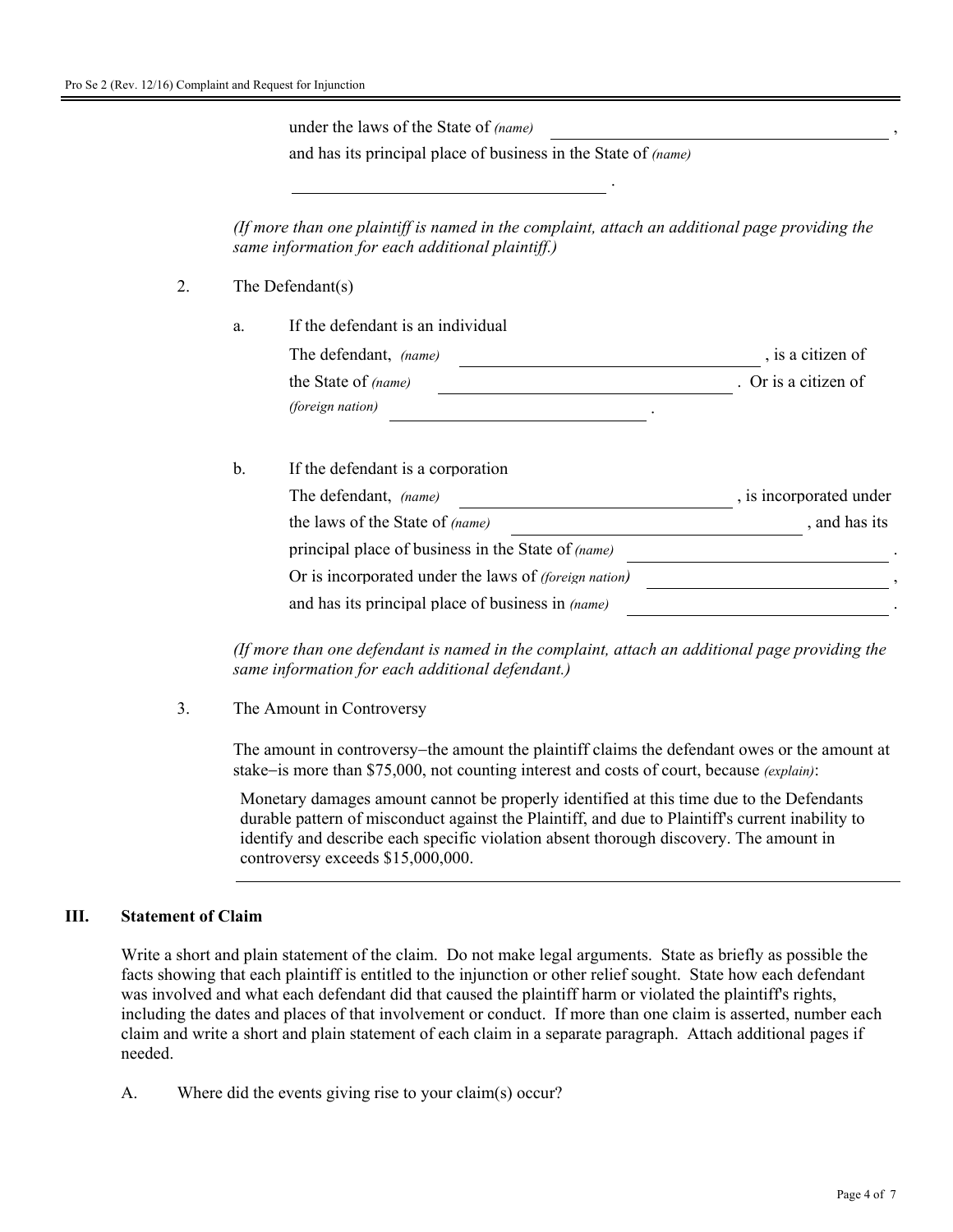Within and without the boundaries of the United States, including, without limitation, Canada, Mexico, the United Kingdom, and potentially including in the physical jurisdiction of France, Italy, Luxembourg, and Switzerland. Plaintiff also operated internationally in other countries without physically stepping outside these jurisdictions.

B. What date and approximate time did the events giving rise to your claim(s) occur?

The pattern of events date from approximately1980. These events involved "investigations" on a series of corrupt pretexts, including, without limitation, national security and counter-terrorism, which classifications were intended to keep them clothed in secrecy, and which permitted highly intrusive escalation in the post 9/11/2001 period by the Defendants and cooperating federal, state, and local agencies. The true extent, including the precise date of initiation of these acts, and the duration of the conduct by any specific federal or cooperating entity, cannot be reasonably ascertained by the Plaintiff without extensive discovery.

C. What are the facts underlying your claim(s)? *(For example: What happened to you? Who did what? Was anyone else involved? Who else saw what happened?)* 

See attached Plaintiff's Statements. Plaintiff has made prior attempts to cause the United States to cease its illegal and unconstitutional operations, delivered as a FTCA claim (never answered) to Defendants in late Summer 2005 in Washington, DC in and Seattle, Washington; and as filed in the United States District Court for the District of New Jersey at Newark, New Jersey on June 23, 2010. The fundamental goal of Defendants has been to evade accountability for a long running pattern of corrupt police power and intelligence operations of Defendants. Defendants have engaged the witting or unwitting cooperation of state and local authorities, as confirmed by the City of New York Police Department (NYPD), and described in Plaintiff's attached statement incorporating this NYPD derived Exhibit..

### **IV. Irreparable Injury**

Explain why monetary damages at a later time would not adequately compensate you for the injuries you sustained, are sustaining, or will sustain as a result of the events described above, or why such compensation could not be measured.

Defendants, which are principally Departments and Agencies of the United States, have conducted ongoing operations against Plaintiff, which continue as of the date of Plaintiff's signature on this Complaint. Please see Plaintiff's attached statements. Plaintiff has sustained and continues to sustain injury to his person; to his physical, mental, and emotional health; continued risk to life; to his rights to freely associate and communicate, among other impaired and infringed rights; and to his financial opportunites and well being.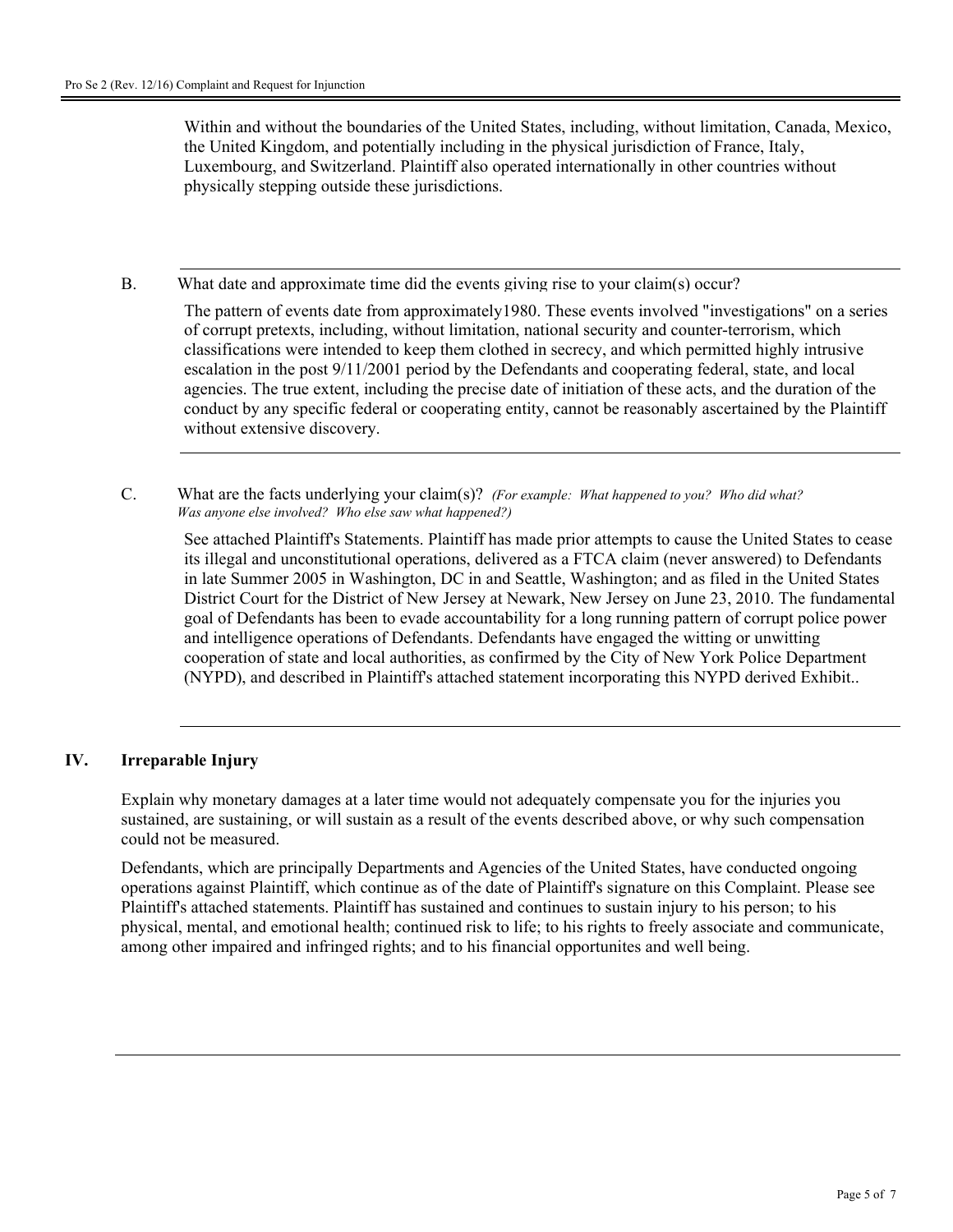#### **V. Relief**

State briefly and precisely what damages or other relief the plaintiff asks the court to order. Do not make legal arguments. Include any basis for claiming that the wrongs alleged are continuing at the present time. Include the amounts of any actual damages claimed for the acts alleged and the basis for these amounts. Include any punitive or exemplary damages claimed, the amounts, and the reasons you claim you are entitled to actual or punitive money damages.

Plaintiff requests the Court (1) immediately order the Defendants and any other Departments or Agencies of the United States, including without limitation, their agents, contractors, and assigns, to cease and desist all their use of technology similar to but more spohisticated than the technology used by U.S. adversaries to cause and create the symptoms of Havana Syndrome. Such technology is an immediate and durable threat to the life and health of those persons, including Plainitff, who are the objects of this technology both within and without the territory of the United States.

Plaintiff requests the Court (2) immediately order the United States to cease any and all such operations against U.S. persons outside the United States to avoid any further loss of life, liberty, or property by operation of this coercive technology.

Plaintiff requests (3) monetary damages in an amount which cannot be properly identified at this time due to the durable, decades-long pattern of misconduct against the Plaintiff. Plaintiff is current unable to identify and describe each specific violation absent thorough discovery. The amount in controversy will exceed \$15,000,000.

Recognizing the unique nature of Plaintiff's request for an emergency order of the court, Plaintiff notes that, if Plaintiff is incorrect in any detail of the identification and description of this technology, the United States will, in no way, be harmed by such an order. In this event, the immediate relief sought by Plainitff will have absolutely no adverse impact on any investigation, operation, or proceeding of Defendants. Conversely, the harm to the Plaintiff and others will continue, may very well escalate, and may lead to bodily harm, permanent injury, or death of the Plaintiff or others, as it likely has to other US persons in the past, and such conduct against oother US persons likely continues into the present.

Plaintiff recognizes that unique and novel technologies may not be in the Court's area of expertise, and respectfully requests the Court to suspend its initial disbelief. Both the State Department and CIA dismissed initial report of Havana Syndrome symptoms for a considerable period of time. Congress recently adopted legislation compensating victims of this previously dismissed set of medical injuries. Plaintiff has summarized his understanding of this technology, as directly and personally experienced, in lay language in statements attached to this Complaint. Said technology causes emotional trauma, physical pain, manufactured body movements, thoughts, and verbalizations which can endanger the life, and are directly detrimental to, the subject's human, constitutional, and civil rights, in a fashion similar to but more sophisticated than the Havana Syndrome symptoms described by State and CIA employees.

Further, in the opinion of the Plaintiff, the international deployment of this coercive technology, by the United States, has resulted in retaliatory attacks against State and CIA employees of the United States operating outside U.S. boundaries, causing the spectrum of symptoms known as the Havana Syndrome. On September 16, 2021, three days after the intial mailing of the first version of this case to the Court, the Secretary of Defense instructed all personnel to report any Havana Syndrome symptoms to the chain of command.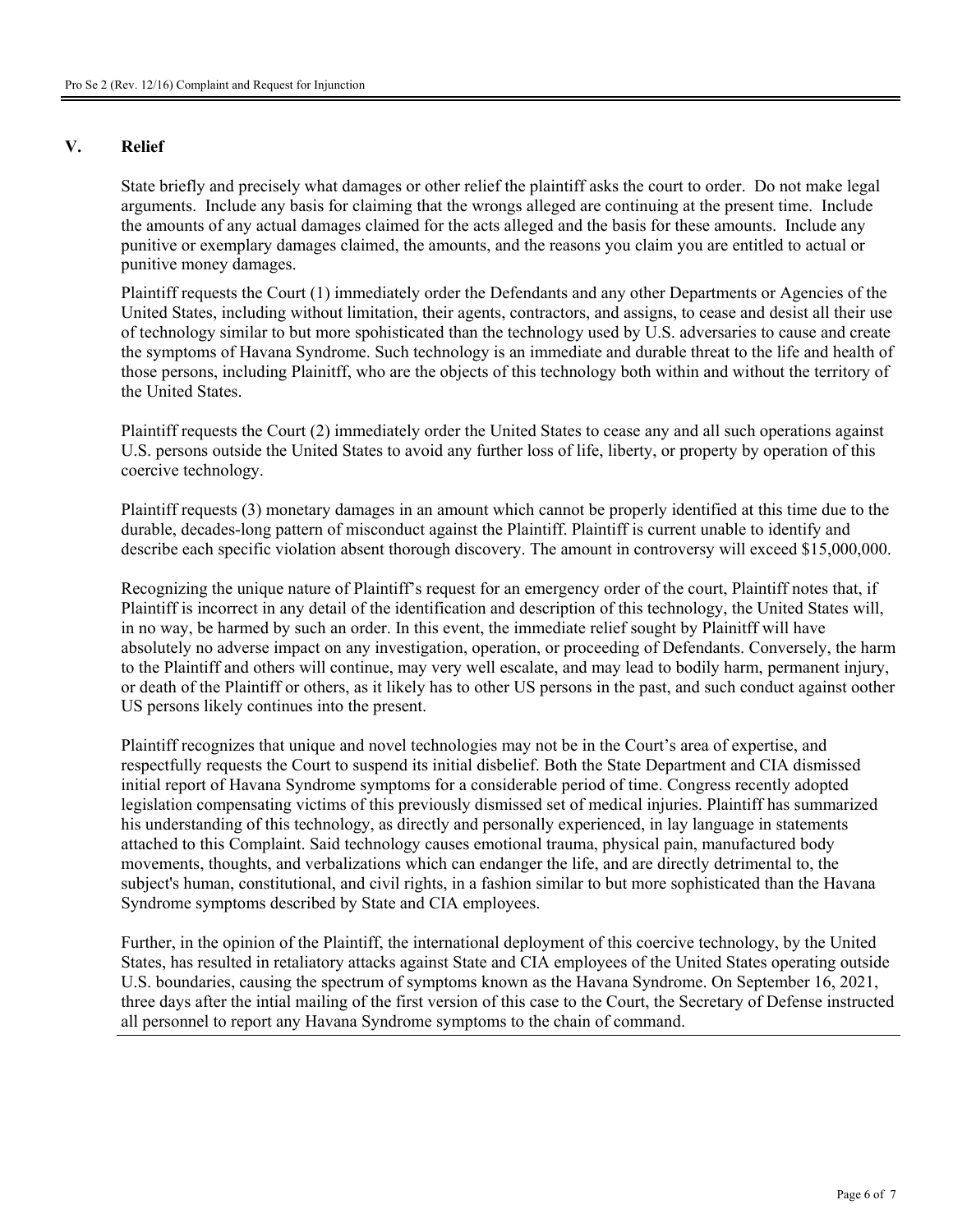#### **VI. Certification and Closing**

Under Federal Rule of Civil Procedure 11, by signing below, I certify to the best of my knowledge, information, and belief that this complaint: (1) is not being presented for an improper purpose, such as to harass, cause unnecessary delay, or needlessly increase the cost of litigation; (2) is supported by existing law or by a nonfrivolous argument for extending, modifying, or reversing existing law; (3) the factual contentions have evidentiary support or, if specifically so identified, will likely have evidentiary support after a reasonable opportunity for further investigation or discovery; and (4) the complaint otherwise complies with the requirements of Rule 11.

#### **A. For Parties Without an Attorney**

 I agree to provide the Clerk's Office with any changes to my address where case−related papers may be served. I understand that my failure to keep a current address on file with the Clerk's Office may result in the dismissal of my case.

|           | Date of signing:          | 12/01/2021            |
|-----------|---------------------------|-----------------------|
|           | Signature of Plaintiff    | Cerminal Bener        |
|           | Printed Name of Plaintiff | Dennis Sheldon Brewer |
| <b>B.</b> | <b>For Attorneys</b>      |                       |
|           | Date of signing:          |                       |
|           | Signature of Attorney     |                       |
|           | Printed Name of Attorney  |                       |
|           | <b>Bar Number</b>         |                       |
|           | Name of Law Firm          |                       |
|           | <b>Street Address</b>     |                       |
|           | State and Zip Code        |                       |
|           | Telephone Number          |                       |
|           | E-mail Address            |                       |
|           |                           |                       |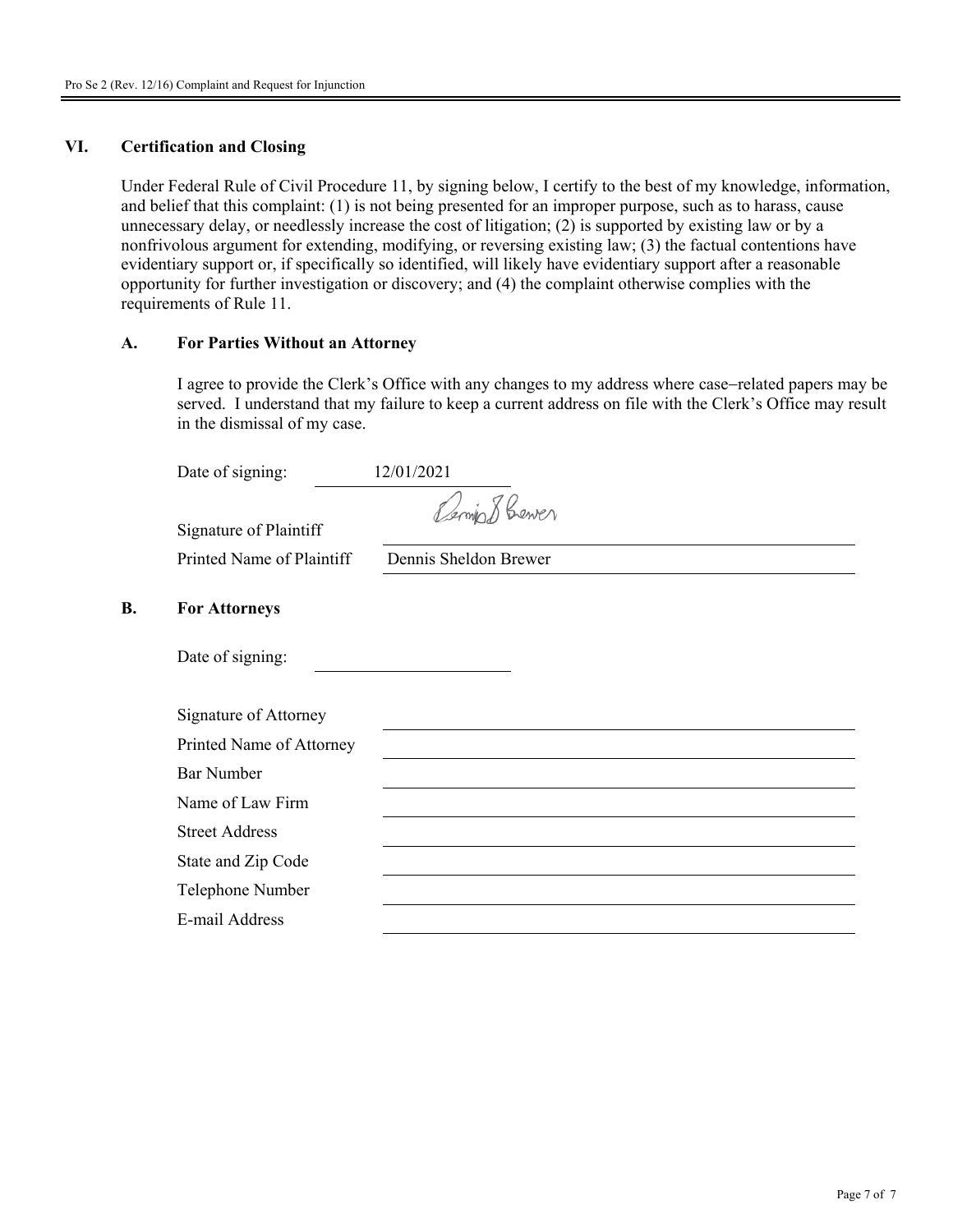### Brewer v. FBI et al Additional Defendants

### DEFENDANT:

Hon. Merrick Garland Attorney General of the United States U.S. Department of Justice 950 Pennsylvania Avenue, NW Washington, DC 20530-0001

### DEFENDANT:

Ms. Avril Haines Director of National Intelligence Office of the Director of National Intelligence Washington, DC 20511

DEFENDANT:

City of New York Police Department Attention: Georgia Pestana Corporation Counsel New York City Law Department 100 Church Street New York, NY 10007

#### DEFENDANT:

City of New York Police Department Ernest F. Hart Deputy Commissioner for Legal Matters Attention: PALS Unit 375 Pearl Street, Box 39 New York, New York 10038

#### DEFENDANT:

John Does 1-99, including Federal Agencies and Departments to be identified during discovery.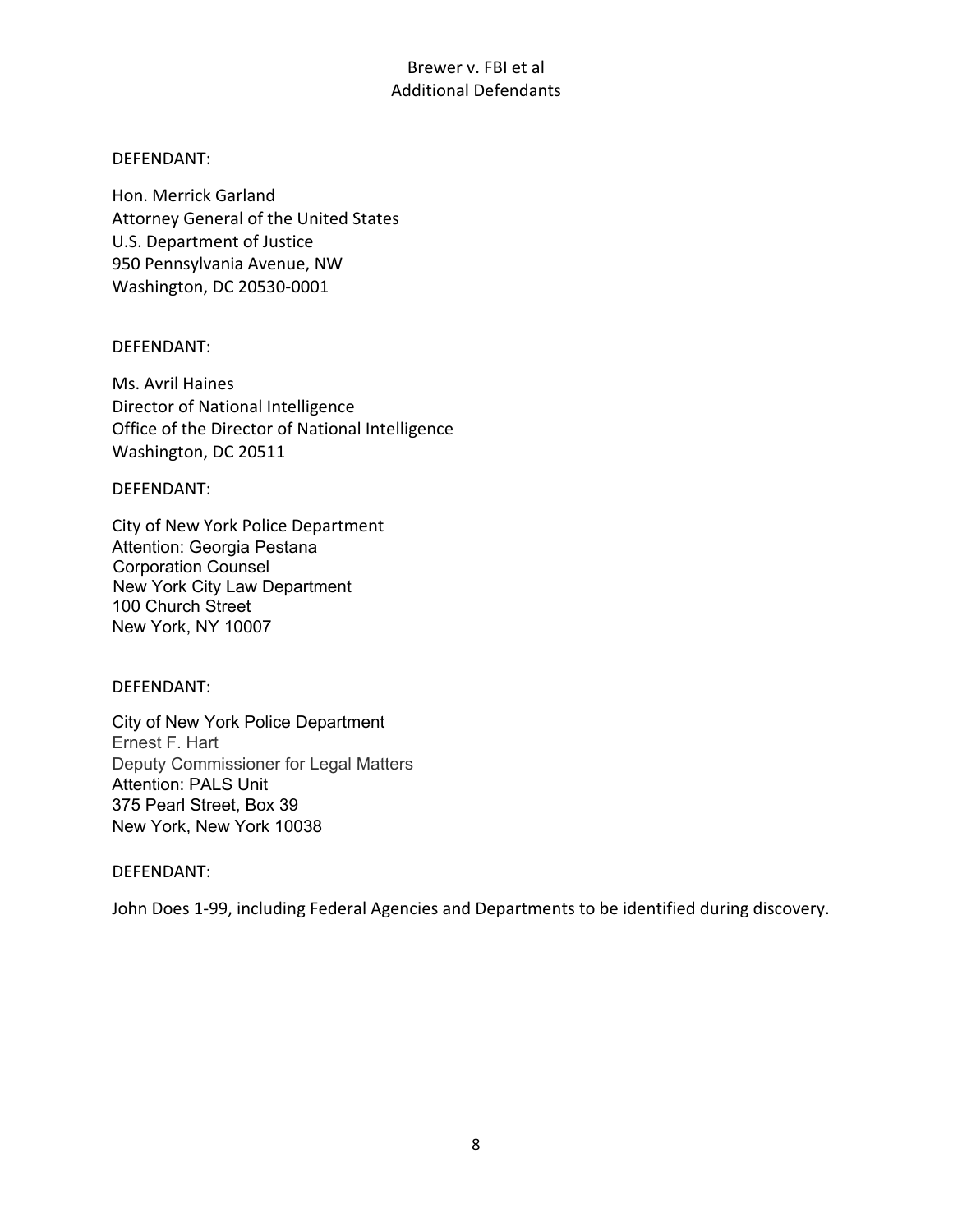| $\mathbf{1}$   | Three D.C. Circuit judges (Hon. Judge Jackson, Hon. Judge Boasberg, and Hon. Judge                |
|----------------|---------------------------------------------------------------------------------------------------|
| $\overline{2}$ | Kollar-Kotelly) previously concluded Plaintiff's Complaints (Brewer v FBI et al 21-cv-02424,      |
| 3              | Brewer v FBI et al 21-cv-02671, and Brewer v FBI et al 21-cv-02954) against the Defendants FBI    |
| 4              | et al were frivolous. These judges dismissed the cases without prejudice as cited in their        |
| 5              | Memorandum Opinions excerpted below:                                                              |
| 6              | 21-cv-2424 Jackson September 27, 2021:                                                            |
| $\overline{7}$ | "This court cannot exercise subject matter jurisdiction over a frivolous complaint. Hagans v.     |
| 8              | Lavine, 415 U.S. 528, 536-37 (1974) ("Over the years, this Court has repeatedly held that the     |
| 9              | federal courts are without power to entertain claims otherwise within their jurisdiction if they  |
| 10             | are 'so attenuated and unsubstantial as to be absolutely devoid of merit.'"), quoting             |
| 11             | Newburyport Water Co. v. Newburyport, 193 U.S. 561, 579 (1904); Tooley v. Napolitano, 586         |
| 12             | F.3d 1006, 1010 (D.C. Cir. 2009) (examining cases dismissed "for patent insubstantiality,"        |
| 13             | including where the plaintiff allegedly "was subjected to a campaign of surveillance and          |
| 14             | harassment deriving from uncertain origins."). Case 1:21-cv-02424-UNA Document 4 Filed            |
| 15             | 09/27/21 Page 2 of 3 A court may dismiss a complaint as frivolous "when the facts alleged rise    |
| 16             | to the level of the irrational or the wholly incredible," Denton v. Hernandez, 504 U.S. 25, 33    |
| 17             | (1992), or "postulat[e] events and circumstances of a wholly fanciful kind," Crisafi, 655 F.2d at |
| 18             | 1307-08. The instant complaint satisfies this standard."                                          |
|                |                                                                                                   |

19 21-cv-2671 Boasberg October 15, 2021: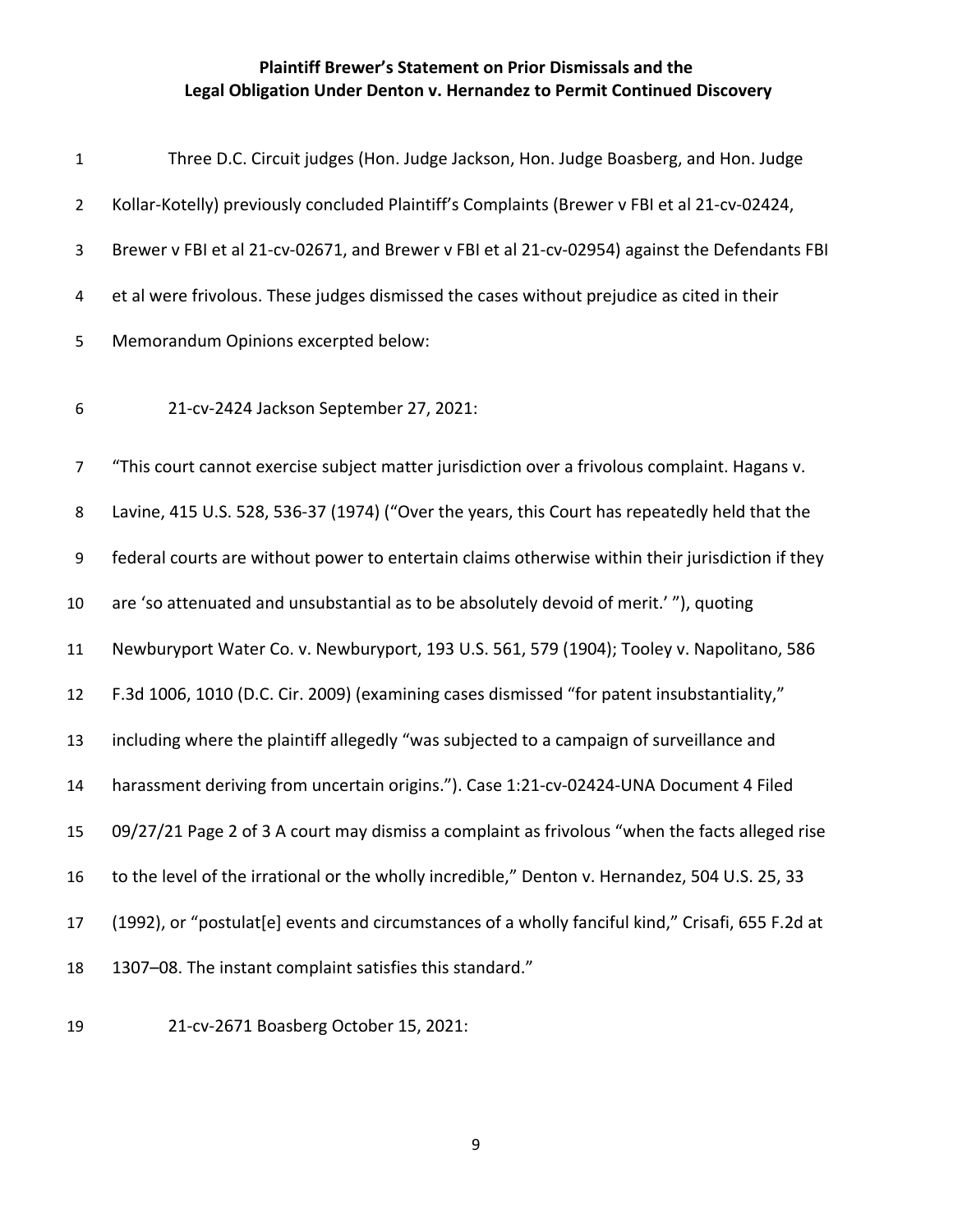| 20 | ""A complaint must contain sufficient factual matter, accepted as true, to 'state a claim to relief   |
|----|-------------------------------------------------------------------------------------------------------|
| 21 | that is plausible on its face."" Ashcroft v. Iqbal, 556 U.S. 662, 678 (2009), quoting Bell Atl. Corp. |
| 22 | v. Twombly, 550 U.S. 544, 570 (2007). A complaint that lacks "an arguable basis either in law or      |
| 23 | in fact" is frivolous, Neitzke v. Williams, 490 U.S. 319, 325 (1989), and a "complaint OCT. 15,       |
| 24 | 2021 Case 1:21-cv-02671-UNA Document 4 Filed 10/15/21 Page 1 of 2 2 plainly abusive of the            |
| 25 | judicial process is properly typed malicious," Crisafi v. Holland, 655 F.2d 1305, 1309 (D.C. Cir.     |
| 26 | 1981). On review of the complaint, the Court concludes that its factual allegations are               |
| 27 | incoherent, irrational or wholly incredible, rendering the complaint subject to dismissal as          |
| 28 | frivolous. See Denton v. Hernandez, 504 U.S. 25, 33 (1992) ("[A] finding of factual frivolousness     |
| 29 | is appropriate when the facts alleged rise to the level of the irrational or the wholly               |
| 30 | incredible[.]")."                                                                                     |
| 31 | 21-cv-2954 Kollar-Kotelly November 16, 2021                                                           |
| 32 | ""A complaint must contain sufficient factual matter, accepted as true, to 'state a claim to relief   |
| 33 | that is plausible on its face."" Ashcroft v. Iqbal, 556 U.S. 662, 678 (2009) (quoting Bell Atl. Corp. |
| 34 | v. Twombly, 550 U.S. 544, 570 (2007)). A complaint that lacks "an arguable basis Case 1:21-cv-        |
| 35 | 02954-UNA Document 3 Filed 11/16/21 Page 1 of 2 2 either in law or in fact" is frivolous,             |

Neitzke v. Williams, 490 U.S. 319, 325 (1989), and a "complaint plainly abusive of the judicial

process is properly typed malicious," Crisafi v. Holland, 655 F.2d 1305, 1309 (D.C. Cir. 1981). On

- review of the complaint, the Court concludes that its factual allegations are incoherent,
- irrational or wholly incredible, rendering the complaint subject to dismissal as frivolous. See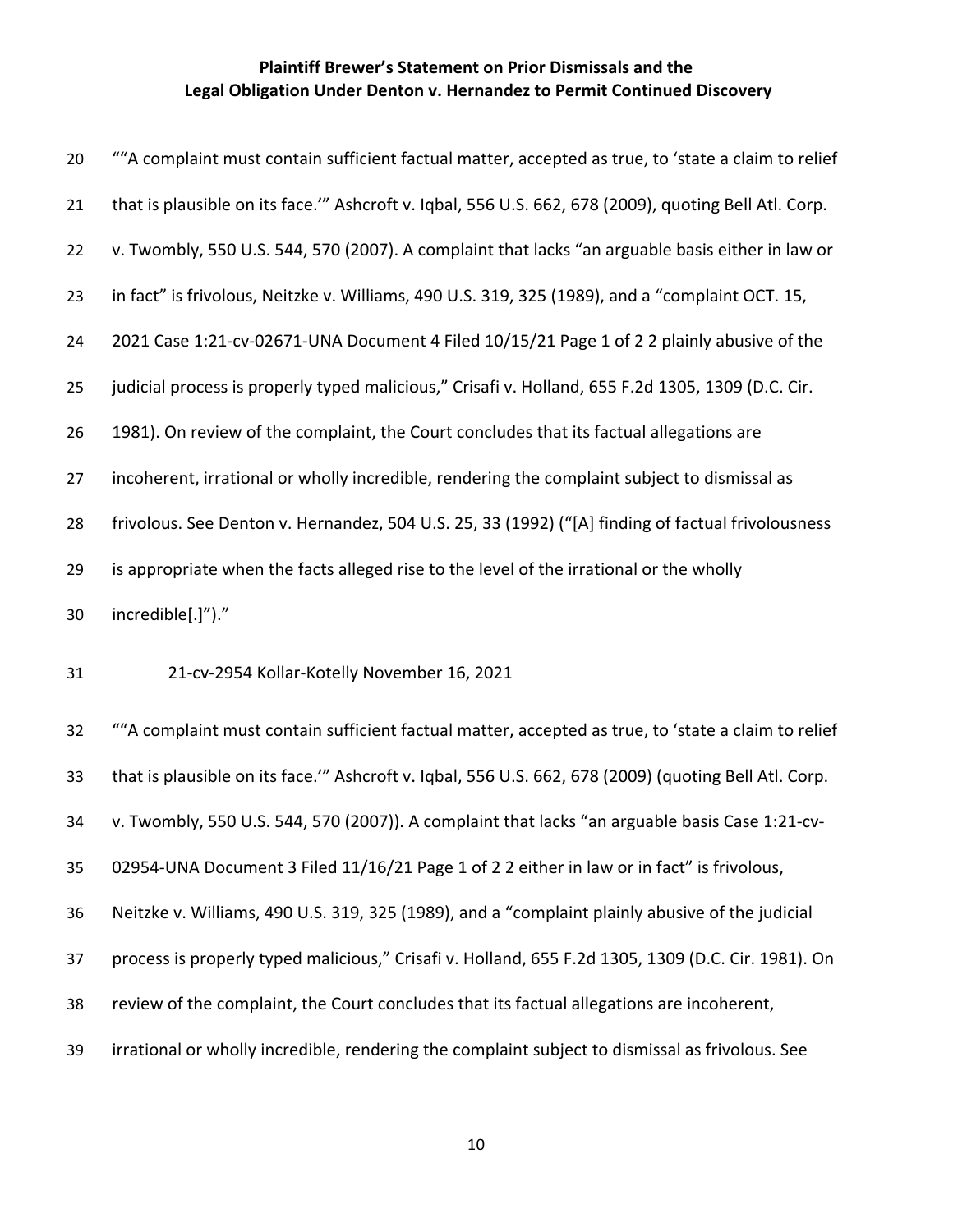- Denton v. Hernandez, 504 U.S. 25, 33 (1992) ("[A] finding of factual frivolousness is appropriate
- 41 when the facts alleged rise to the level of the irrational or the wholly incredible[.]")."
- The principal citations mentioned in their dismissals on the "facts" are summarized below:
- Ashcroft v. Iqbal, 556 U.S. 662, 678 (2009) "A complaint must contain sufficient factual matter,
- accepted as true, to 'state a claim to relief that is plausible on its face.'"
- Neitzke v. Williams, 490 U.S. 319, 325 (1989) lacks "an arguable basis either in law or in fact" is
- frivolous
- Crisafi v. Holland, 655 F.2d 1305, 1309 (D.C. Cir. 1981) "complaint plainly abusive of the judicial
- process is properly typed malicious,"
- Denton v. Hernandez, 504 U.S. 25, 33 (1992) "when the facts alleged rise to the level of the
- irrational or the wholly incredible,"
- Tooley v. Napolitano, 586 F.3d 1006, 1010 (D.C. Cir. 2009) (examining cases dismissed "for
- patent insubstantiality," including where the plaintiff allegedly "was subjected to a campaign of
- surveillance and harassment deriving from uncertain origins.")
- Hagans v. Lavine, 415 U.S. 528, 536-37 (1974) ) ("Over the years, this Court has repeatedly held
- that the federal courts are without power to entertain claims otherwise within their jurisdiction
- if they are 'so attenuated and unsubstantial as to be absolutely devoid of merit.' "), quoting
- Newburyport Water Co. v. Newburyport, 193 U.S. 561, 579 (1904);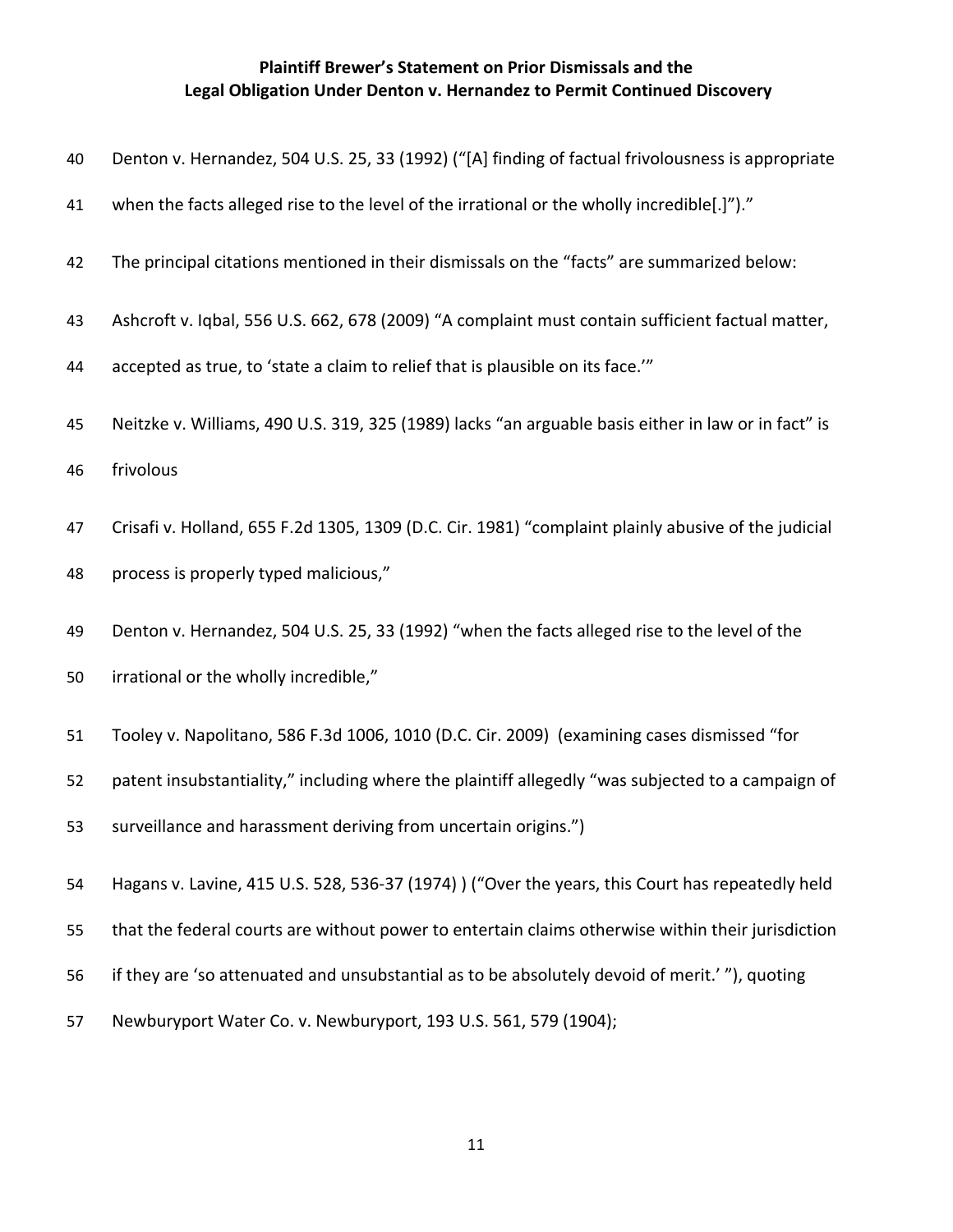| 58 | In dismissing these Complaints, the Judges relied on inappropriate characterizations of          |
|----|--------------------------------------------------------------------------------------------------|
| 59 | the facts of the Complaint, its alleged "frivolous nature," "irrationality", "patent             |
| 60 | insubstantiality," "attenuated and unsubstantial," and "absolutely devoid of merit" character as |
| 61 | the basis for their dismissals.                                                                  |
| 62 | Plaintiff has submitted sworn statements with each of the prior Complaints specifically          |
| 63 | describing in detail the durable pattern of facts of his experience. Certain of the events and   |
| 64 | circumstances of the Complaint have been independently verified by Defendant City of New         |
| 65 | York Police Department (NYPD), confirming in part Plaintiff's experience in the recent past.     |
| 66 | Since these improperly pretexted events and circumstances involved counterterrorism              |
| 67 | operations and were routinely conducted across state lines in multiple jurisdictions, there can  |
| 68 | be no doubt of federal police powers involvement in these events.                                |
| 69 | That the pattern of facts is considered wholly fanciful by some is the result of both            |
| 70 | misunderstandings of science and a misinterpretation of law. The standard was clearly            |
| 71 | established by the Supreme Court in Denton v. Hernandez, 504 U.S. 25, 33 (1992), as described    |
| 72 | in Justice O'Connor's opinion:                                                                   |
| 73 | An in forma pauperis complaint may not be dismissed, however, simply because the                 |
| 74 | court finds the plaintiff's allegations unlikely. Some improbable allegations might              |
| 75 | properly be disposed of on summary judgment, but to dismiss them as frivolous                    |
| 76 | without any factual development is to disregard the age-old insight that many                    |
| 77 | allegations might be "strange, but true; for truth is always strange, Stranger than              |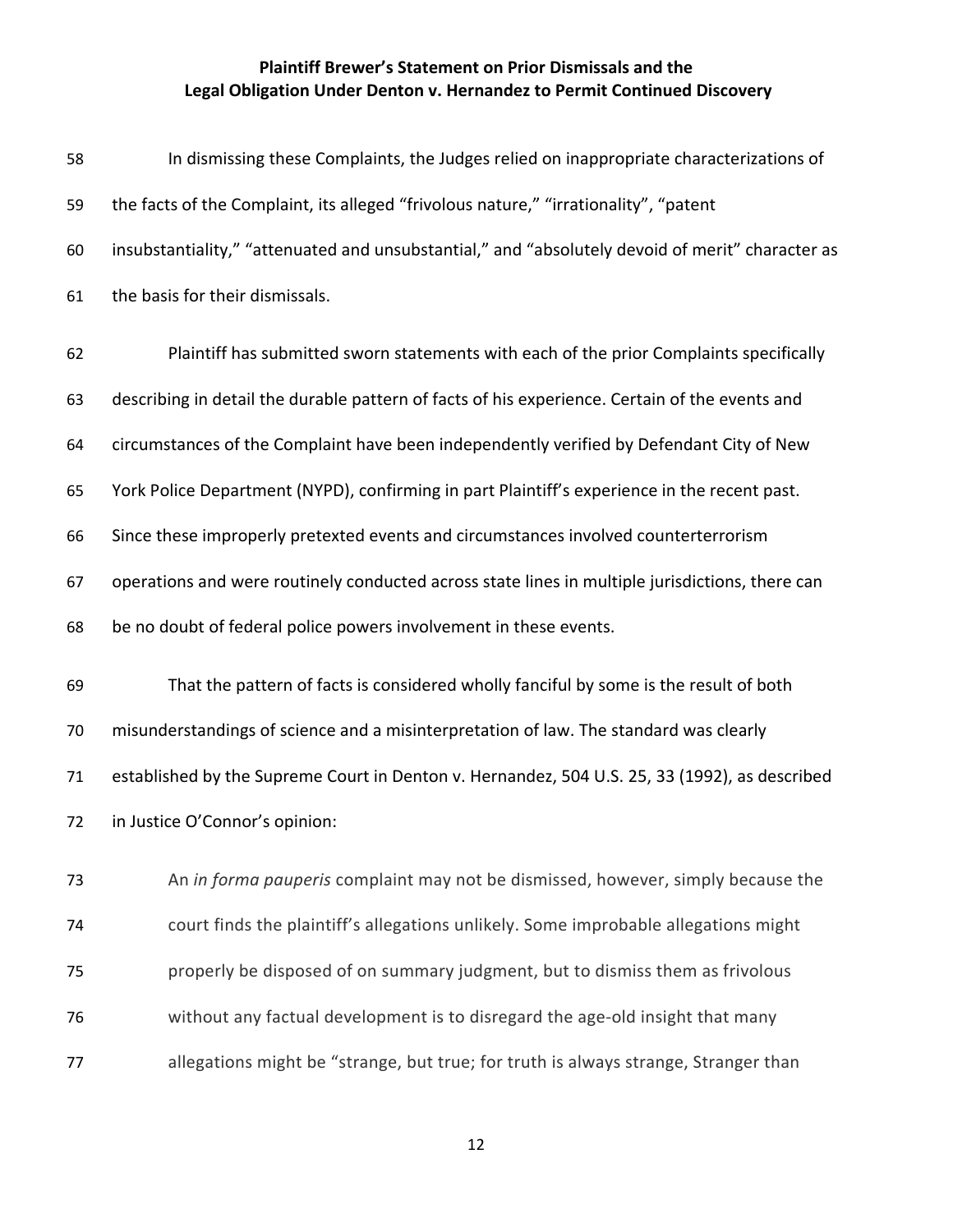fiction." Lord Byron, Don Juan, canto XIV, stanza 101 (T. Steffan, E. Steffan, & W. Pratt eds. 1977).

 The Plaintiff strongly encourages the Court to consider the following logic and reasoning, as well as this Complaint's basic explanation of the science, medicine, and 82 technologies used to create and operate this system, rather than instantly and summarily 83 dismissing this Complaint as frivolous, irrational, devoid of facts, fanciful, incoherent, and so forth.

 A mode of transportation commonly used today by members of the bar, this Court, and millions of others around the world would sound irrational, wholly fanciful, and even insane to someone in St. Louis in 1850 hooking their oxen to a newly purchased Conestoga wagon for the five month, fifteen mile per day journey to Mexican California. Consider the following opinion of a stranger speaking to that oxcart driver:

 "Someday, people will soar like a bird in a metal tube with bird-like wings. This machine will be 230 feet long with bird wings 212 feet wide, nearly 100 times bigger than your Conestoga wagon. The machine will be made of a metal discovered about 25 years ago, which will be mined and pressed into sheets like copper but is much lighter in weight. 220,000 pounds of this metal will be used to use to shape this aerial machine. A liquid fuel drawn from beneath the ground, much like the whale oil you use to light your lamps will be used to power this machine. The liquid fuel, purified by methods not yet conceived, will propel the machine horizontally through the skies, seven miles above the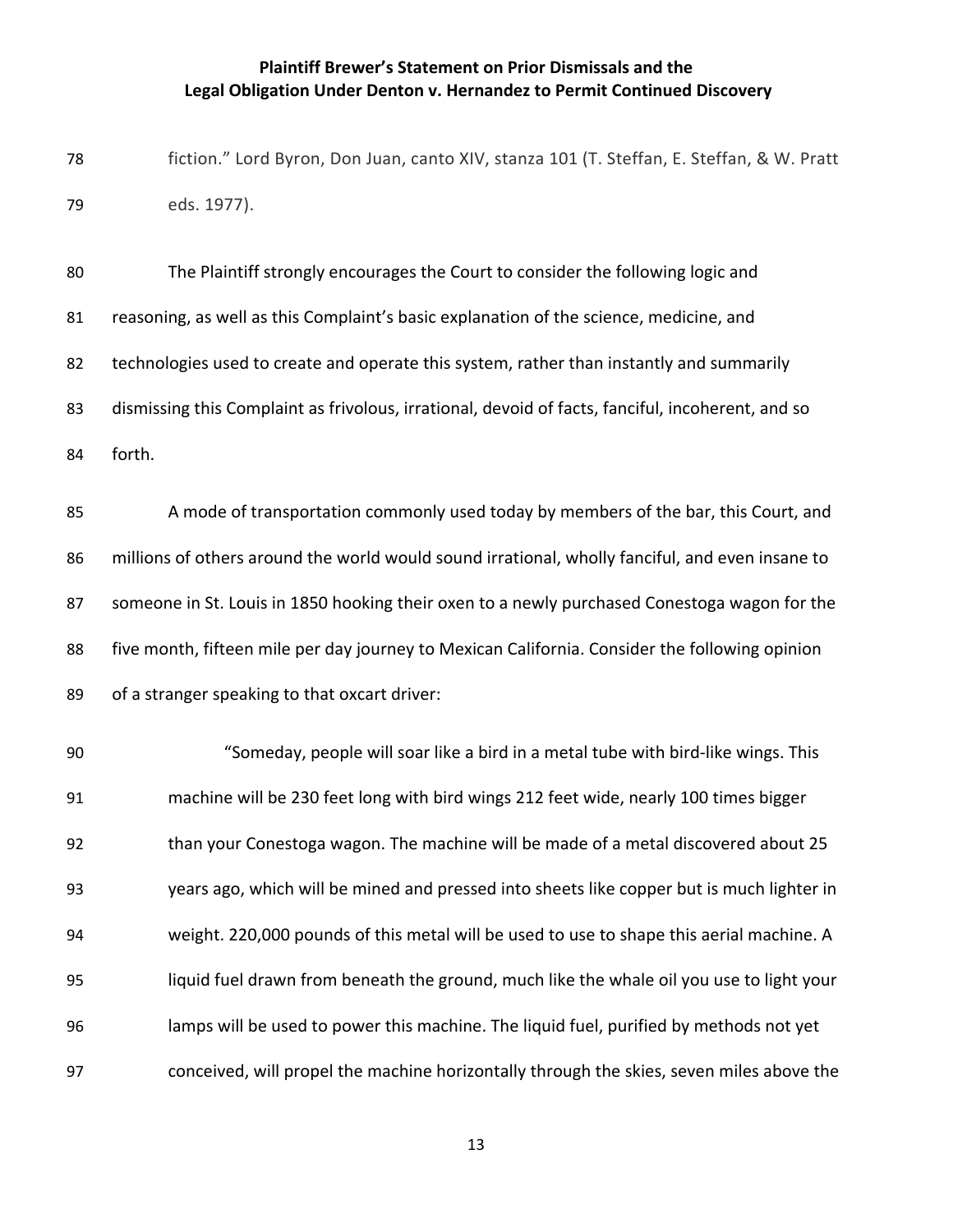- earth, using an engine which works much as a Chinese bottle rocket. You will be able to reach Mexican California from St. Louis in less than 5 hours."
- Such an explanation would have been instantly dismissed as the babblings of the insane,

as frivolous, incoherent, and delusional, with no basis on fact and yet….

 Here we are, 170 years after the oxcart driver left St. Louis on a perilous five to six month journey to Mexican California. We carry \$300 smartphones which routinely outperform \$30 million house-sized mainframe computers considered state-of-the-art 40 years ago; with satellites broadcasting GPS precision location signals to guide Navy vessels and their aircraft and missiles with sub-millimeter level precision, while providing streaming video services and TV reruns of Andy Griffith; with one and two mile long concrete runways routinely used by aircraft to hunt submarines or to fly 300 tourists 15 hours to Bali for vacation; with container ships over one-quarter of a mile long and weighing 200 million pounds routinely used to bring children's electronic toys from Asia; with high definition cameras using technology hundreds of times better than 1990s spy satellite cameras, in our smartphones and personal computers. We could go on endlessly with these comparisons of performance, cost, and capability.

 That 5 or 6 month ox-drawn wagon journey from St. Louis to Mexican California in 1850 was cut to about 24 days by stagecoach in 1858, then to only 2.5 days by rail in 1886, just 35 years later. Men sat foot on the Moon less than 25 years after the first deployment of buzz bombs used against London in World War II. Today, NASA is collaborating with private companies to develop quiet supersonic aircraft to reduce our 5 hour commercial jet journey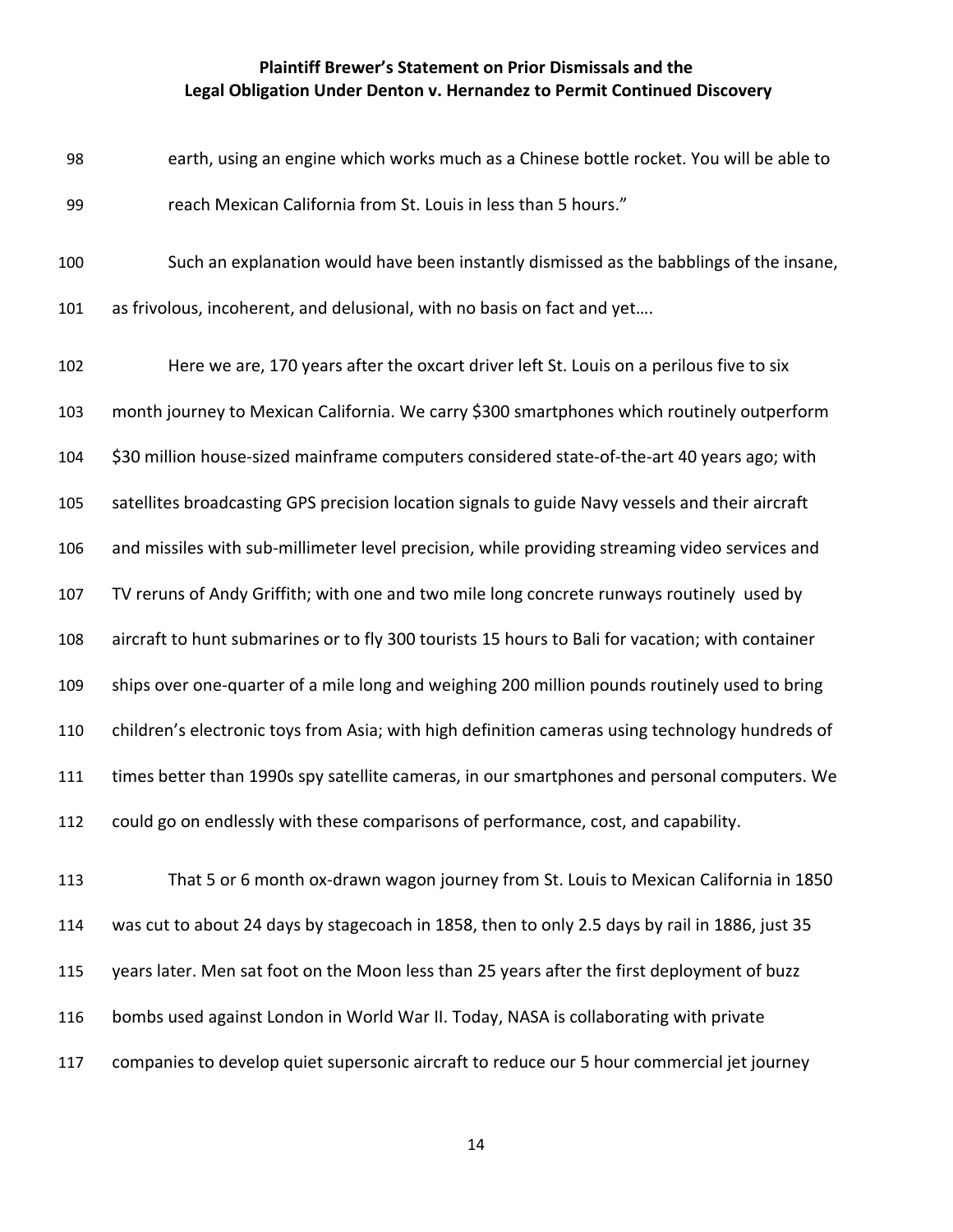between St. Louis and Los Angeles to around 2 hours, just 118 years after the Wright Brother's first powered flight.

 The pace of technological change continues to accelerate. The power of technology has 121 grown at ever accelerating rates in computing, artificial intelligence, neural networking, communications, remote sensing, precision location technologies, and medicine, among others. The combined power of these technologies, from several quadrillion supercomputer operations per second; to near zero latency in global communications; to computers, robots, and software that learn from experience; when combined with rapid advances in neurophysiology empowered by advances in computing and medical technologies such as magnetic resonance imaging and transcranial (through the skull) brain stimulation can enable, for example, a focused ultrasound system used today in some hospitals to mitigate or eliminate Parkinson's tremors without the need to open the skull for surgery. There were extremely powerful and persuasive rationales for the United States to develop this intrusive mind altering technology to invade human autonomy. Used against international adversaries, this technology can be extraordinarily useful. While it remained undiscovered by targeted US adversaries, it could be used to manipulate decision makers and influencers, making it more powerful than the entire US Pacific Fleet of carriers, cruisers, subs, aircraft, and missiles. Strategic decisions of adversaries could be directly disrupted and misdirected through this manipulation of human autonomy. It is likely this technology enjoyed success for a time in this application.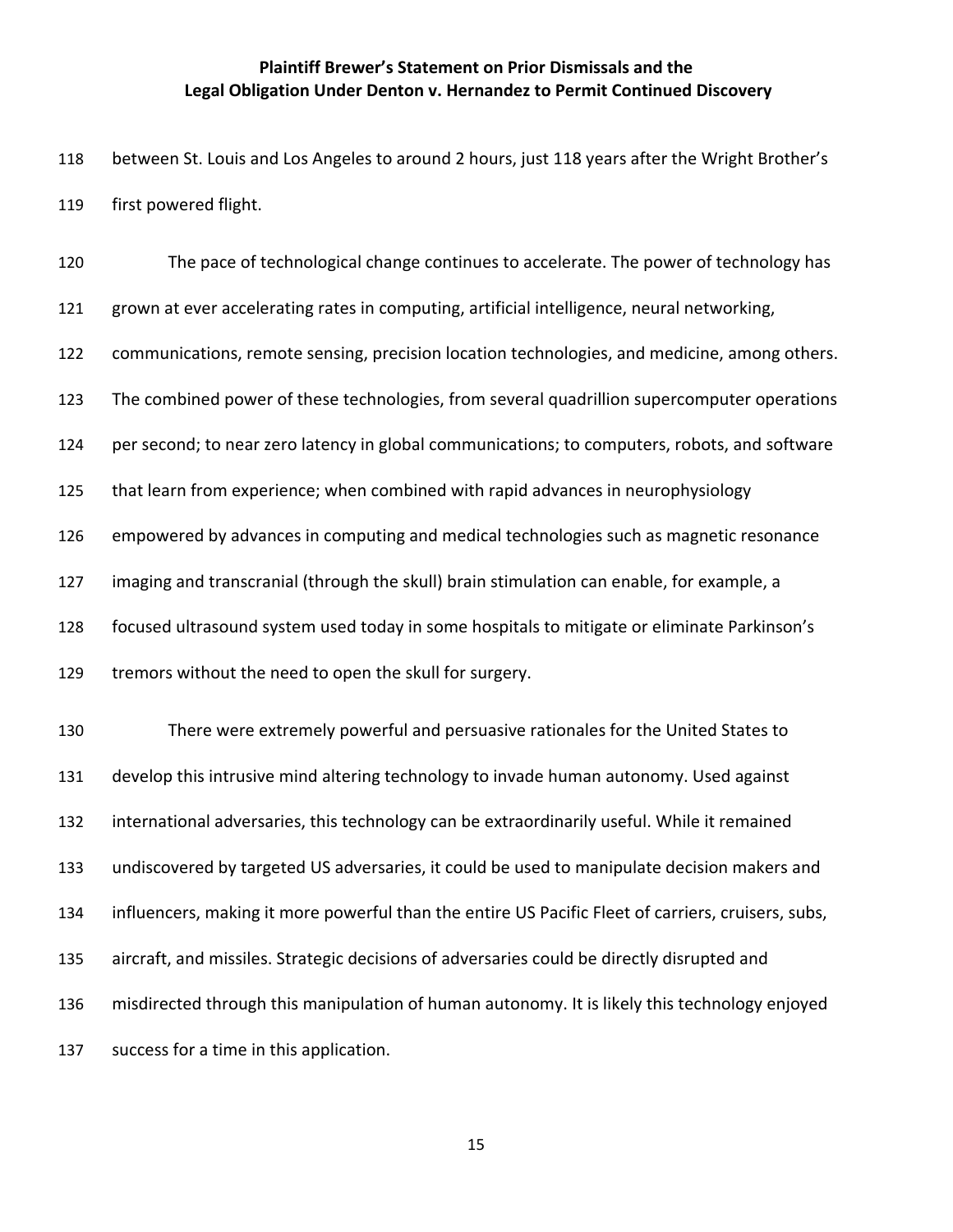| 138 | For this powerful and compelling set of strategic reasons, this system for invading                |
|-----|----------------------------------------------------------------------------------------------------|
| 139 | human autonomy was developed, enabled, and has continued to be updated by billions of              |
| 140 | dollars of Congressional appropriations over decades. Black budgets of DOD, CIA, DHS, and DOJ,     |
| 141 | have been used to enable, deploy, and improve succeeding generations of this technology. This      |
| 142 | system was likely developed by private contractors who routinely operate in the national           |
| 143 | security space, using ever more capable computing, then supercomputing, as well as our ever        |
| 144 | advancing research and understanding of neuroscience and psychiatry.                               |
| 145 | The issue raised by this Complaint is not such use against adversaries by the United               |
| 146 | States. Rather, the issue at hand is the malign use of this technology as illegally and            |
| 147 | unconstitutionally weaponized against US persons.                                                  |
| 148 | The integrated application of these technologies to manipulate and invade the                      |
| 149 | autonomy of US persons including the Plaintiff is claimed by some, with a background in law,       |
| 150 | but not in science, medicine, neurophysiology, or technology, to be "preposterous, frivolous,      |
| 151 | unsubstantiated, fanciful, and delusional, devoid of factual basis." That other Judges, with great |
| 152 | understanding of the law, but having neither relevant experience, nor scientific, technological,   |
| 153 | or medical background, have evaluated the facts presented in preceding versions of this            |
| 154 | Complaint, and reached a similar conclusion to the oxcart driver in St. Louis, should surprise no  |
| 155 | one.                                                                                               |
| 156 | Their decisions to dismiss the Complaints were not based upon their reading and                    |
| 157 | knowledge of the law but upon their misunderstanding and lack of proper background and             |
| 158 | experience to rationally and dispassionately evaluate the facts. The Court must consider the       |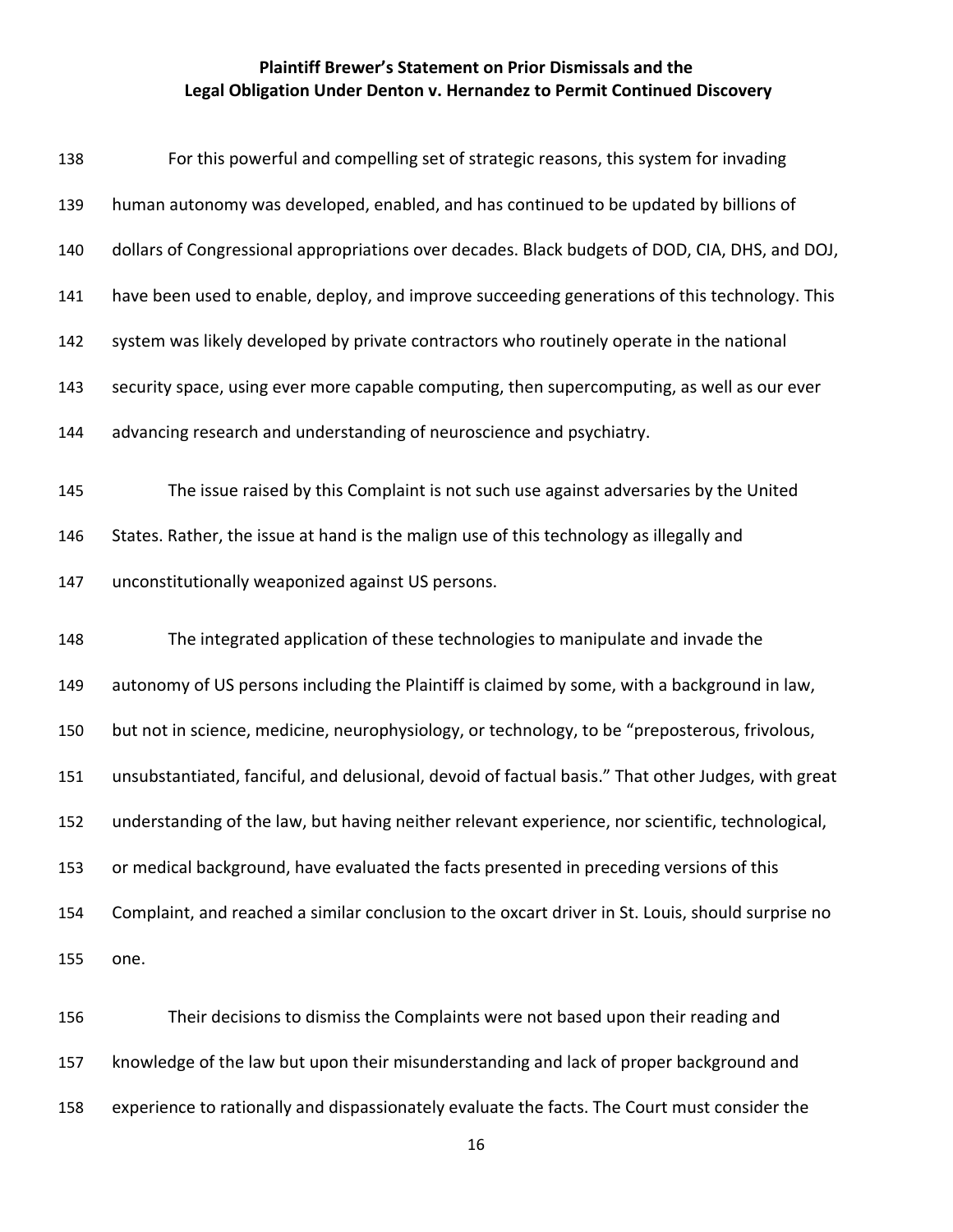| 159 | Plaintiff's personal experience, and professional experience and qualifications (explored      |
|-----|------------------------------------------------------------------------------------------------|
| 160 | elsewhere in this Complaint), as well as the independent verification by Defendant City of New |
| 161 | York Police Department of certain highly relevant facts presented in this Complaint, and the   |
| 162 | Supreme Court Opinion written by Justice O'Connor in Denton v. Hernandez, 504 U.S. 25, 33      |
| 163 | (1992):                                                                                        |
| 164 | An in forma pauperis complaint may not be dismissed, however, simply because the               |
| 165 | court finds the plaintiff's allegations unlikely. Some improbable allegations might            |
| 166 | properly be disposed of on summary judgment, but to dismiss them as frivolous                  |
| 167 | without any factual development is to disregard the age-old insight that many                  |
| 168 | allegations might be "strange, but true; for truth is always strange, Stranger than            |
| 169 | fiction." Lord Byron, Don Juan, canto XIV, stanza 101 (T. Steffan, E. Steffan, & W.            |
| 170 | Pratt eds. 1977).                                                                              |
| 171 | The Plaintiff respectfully requests this Court to permit this case to proceed to additional    |

factual development in accordance with the Supreme Court's opinion in Denton v Hernandez.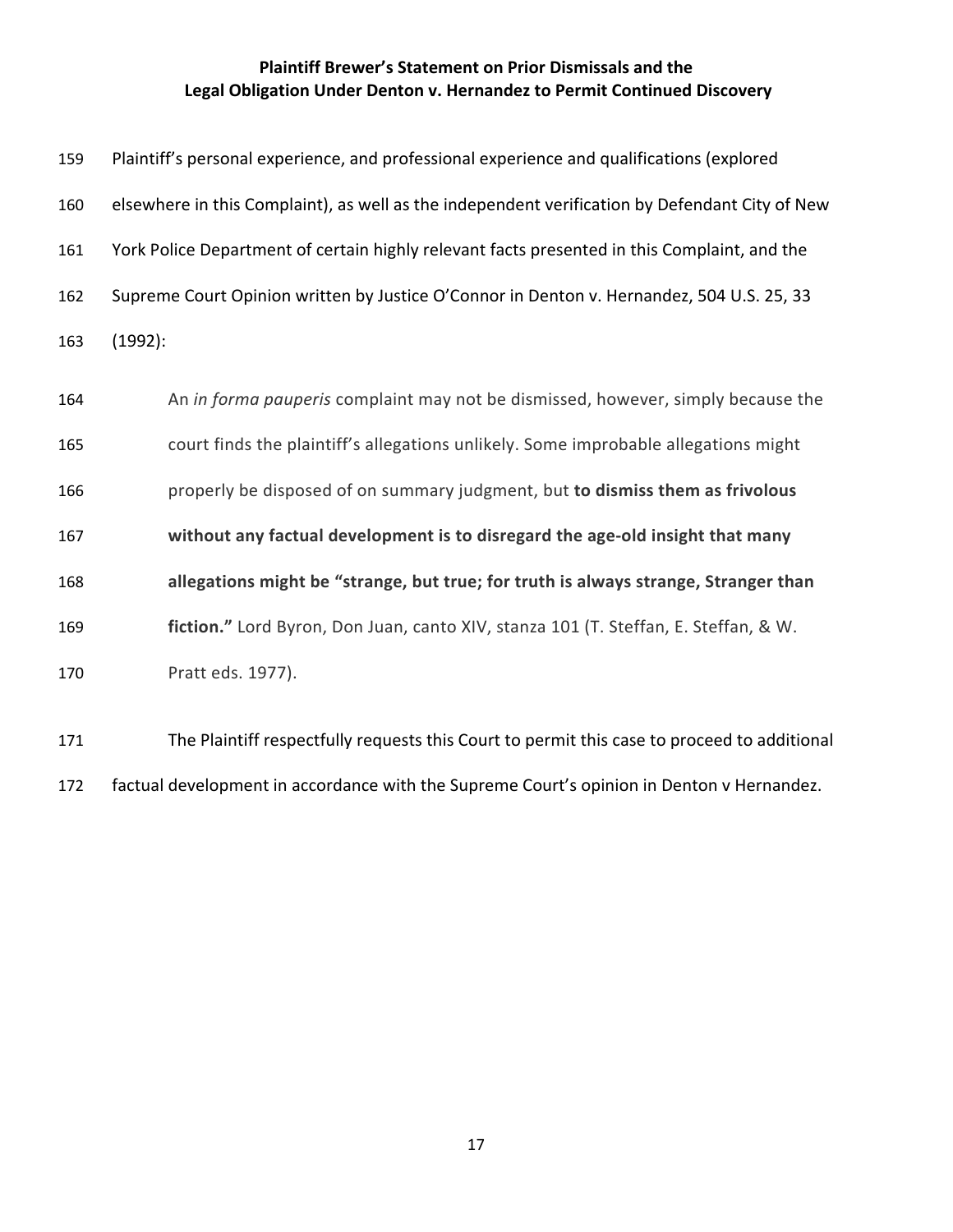| $\mathbf 1$    | Plaintiff's knowledge of the system described herein as used by Defendants is based on           |
|----------------|--------------------------------------------------------------------------------------------------|
| $\overline{2}$ | years of personal direct and specific experience as a subject thereof, and his professional      |
| 3              | education, experience, and knowledge of technology. The United States has developed and          |
| 4              | deployed technology similar to that used by its global adversaries to induce Havana Syndrome     |
| 5              | symptoms in State and CIA employees. Plaintiff notes that the U.S. Secretary of Defense issued   |
| 6              | a directive to all DOD military and civilian employees requiring them to report any symptoms of  |
| $\overline{7}$ | Havana Syndrome three days after the filing of Plaintiff's prior Complaint 21-cv-02424 and       |
| 8              | about a week after Plaintiff's informal contact with the CIA's Public Information Office         |
| 9              | regarding this technology.                                                                       |
|                |                                                                                                  |
| 10             | The U.S. technology used by Defendants is significantly more sophisticated in form,              |
| 11             | application, and use than the Havana Syndrome technologies. Plaintiff identifies this technology |
| 12             | by the name Brain Remote Management Technology, as summarized below.                             |
| 13             | <b>Brain Remote Management Technology Tools:</b>                                                 |
| 14             | Hardware: Super-computer programmed with a familiar style of user interface for<br>$\bullet$     |
| 15             | human management of orchestrated operations, which can be sequenced and timed to                 |
| 16             | an internal clock or to cues from the subject's environment. The supercomputer can               |
| 17             | orchestrate this preprogrammed set of bio-interrupts including branching options, both           |
| 18             | sequenced and randomized, and/or can respond to environmental cues by processing                 |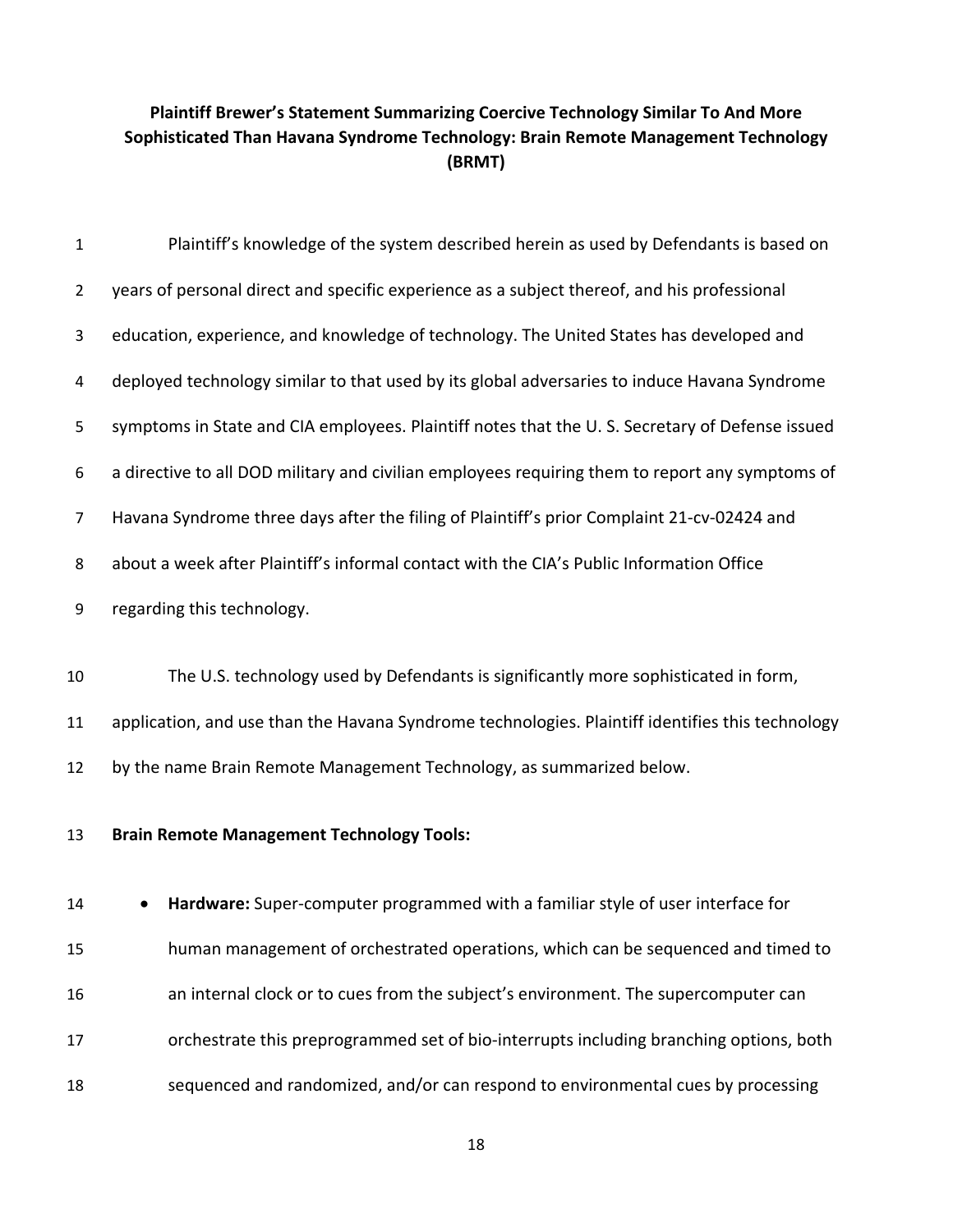| 19 | and reacting to a remote sensing feed using neural networking and/or artificial          |
|----|------------------------------------------------------------------------------------------|
| 20 | intelligence.                                                                            |
| 21 | Current supercomputers operated by DOD can process 3 quadrillion operations              |
| 22 | per second, equal to about 30% of the brain's processing power. A supercomputer with     |
| 23 | the processing power of a human brain is being completed this year at Argonne National   |
| 24 | Laboratory.                                                                              |
| 25 | Similar to the technology creating Havana Syndrome, this system does not                 |
| 26 | replace all brain functions, but merely interrupts, delays, accelerates, magnifies, or   |
| 27 | diminishes selected brain functions one to a few at a time. It is not necessary for the  |
| 28 | hardware/software system to replicate all brain functions at all times. Breathing,       |
| 29 | speech, or body movements, for example, can be momentarily disrupted with a few          |
| 30 | commands, as the brain continues its normal processing of all other body functions       |
| 31 | (muscle movement, speech, respiration, balance, heart rhythm, vision, smell, etc.)       |
| 32 | Software: BRMT has extremely complex software to provide the needed commands to          |
| 33 | replace thought, action, speech, hearing, and vision of the subject with an alternate    |
| 34 | non-autonomous reality/outcome. The complexity is similar to the complexity of a         |
| 35 | global weather simulation model, which requires supercomputer processing power to        |
| 36 | model billions to quadrillions of operations in microseconds. The vast resources         |
| 37 | required to build such a complex system requires billions of dollars, operations managed |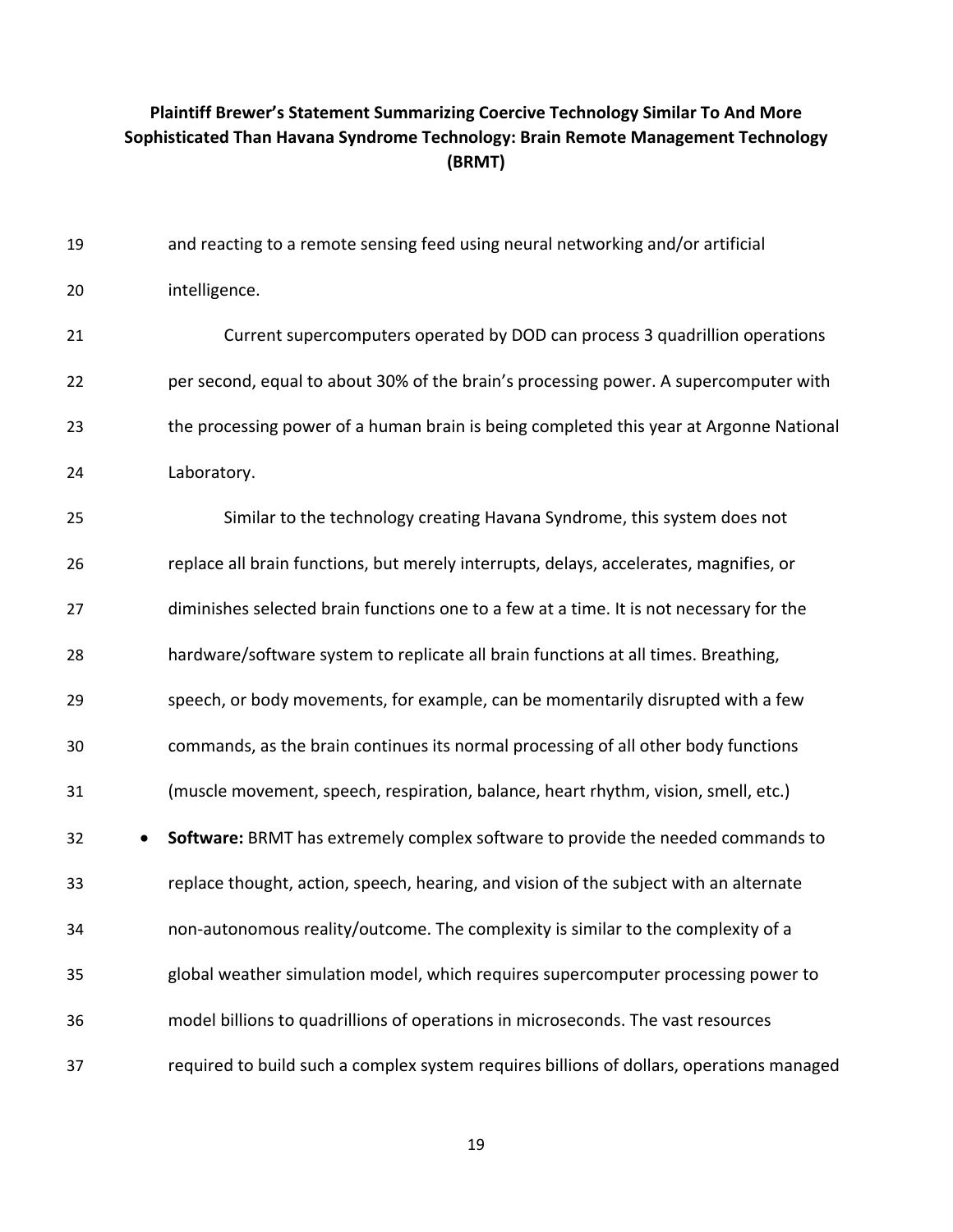| 38 | by artificial intelligence and/or neural networks to operate on the millisecond level     |
|----|-------------------------------------------------------------------------------------------|
| 39 | required to generate this complex non-autonomous set of human speech, actions, etc.       |
| 40 | Essentially this is a symphony of acts and sensations as conducted by the                 |
| 41 | supercomputer, managed by commands set through a user interface which accepts             |
| 42 | those commands on a human level and timescale, to accomplish a specific set of            |
| 43 | results/patterns of biochemical messages directing the subject to think and/or act in a   |
| 44 | particular way at a particular period in time. Further, with advances in artificial       |
| 45 | intelligence and a dataset of learned patterns, the software can essentially refine its   |
| 46 | own operations on the subject over time.                                                  |
| 47 | Transmission to subject: Nanometer range (invisible spectrum) signals are sent to         |
| 48 | various brain locations to actuate or halt biochemical messages. The short wavelength     |
| 49 | of nanometer signals allows them to easily penetrate concrete, dirt, rock, bone, etc., to |
| 50 | reach the subject's brain. (A human hair is 80,000 to 100,000 nanometers in diameter.)    |
| 51 | Augmented location accuracy: Precision locating technology (locally placed or located)    |
| 52 | is used to enhance the accuracy of a remotely located signal source. Prior generations of |
| 53 | this technology may have required a ground-based signal source. Today, available          |
| 54 | location augmentation technology permits use of a space-based signal source with the      |
|    |                                                                                           |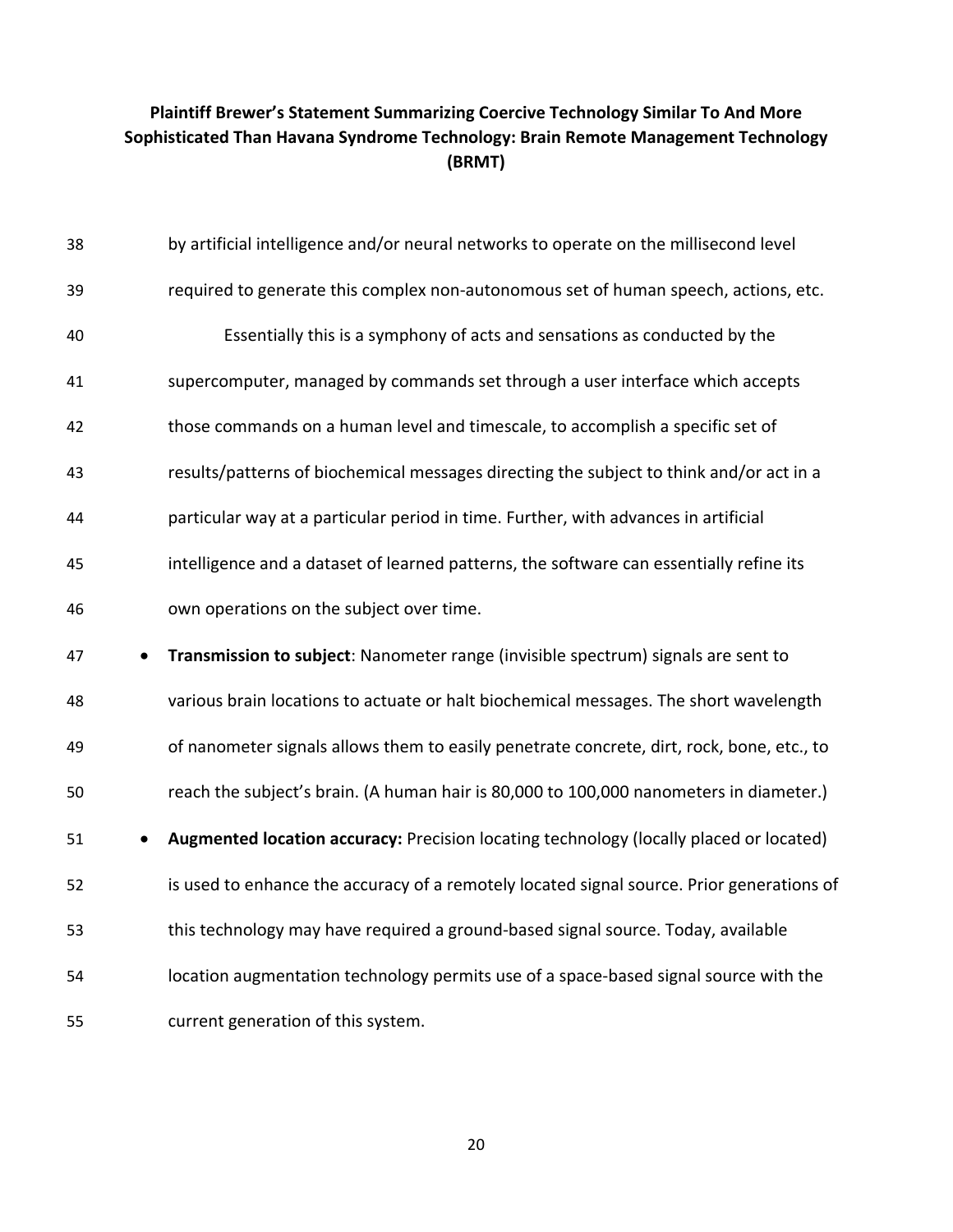| 56              | For example, commercially available RTK augmentation technology for farming                  |
|-----------------|----------------------------------------------------------------------------------------------|
| 57              | currently provides sub 1 inch in one mile accuracy, that is, 1 inch in 63,360 inches. By     |
| 58              | reference to a fixed point on the subject's head, which can be easily provided with a        |
| 59              | high-resolution local camera or a high resolution satellite image, it is possible to apply   |
| 60              | this same level of precisely augmented location accuracy to a human head. This level of      |
| 61              | augmented location precision as applied to the head is about 2/1,000ths of an inch, 5.08     |
| 62              | microns.                                                                                     |
| 63              | MRI enhanced knowledge of subject's fine brain structure: A baseline MRI brain map of        |
| 64              | the subject can be used to enhance location augmented satellite signals to pinpoint the      |
| 65              | location of certain brain elements relative to a known fixed position on the subject while   |
| 66              | the subject is in motion.                                                                    |
| 67<br>$\bullet$ | Normal Brain Pathways Are Used To Operate Brain Remote Management Technology                 |
| 68              | The brain and a supercomputer work in similar though certainly not identical                 |
| 69              | fashion. Millions of simultaneous interactions occur to, for example, move your little       |
| 70              | finger an inch or two. The physical movement is accomplished by transfer of biological       |
| 71              | chemicals in brain cells on one side of a cellular boundary across a gap to other cells.     |
| 72              | Vastly oversimplified, this biochemical transfer from a brain cell generates a signal in the |
| 73              | receiving nerve cell which in turn generates a biochemical message/set of commands           |
| 74              | which travel, using routing instructions, through the central nervous system (similar to a   |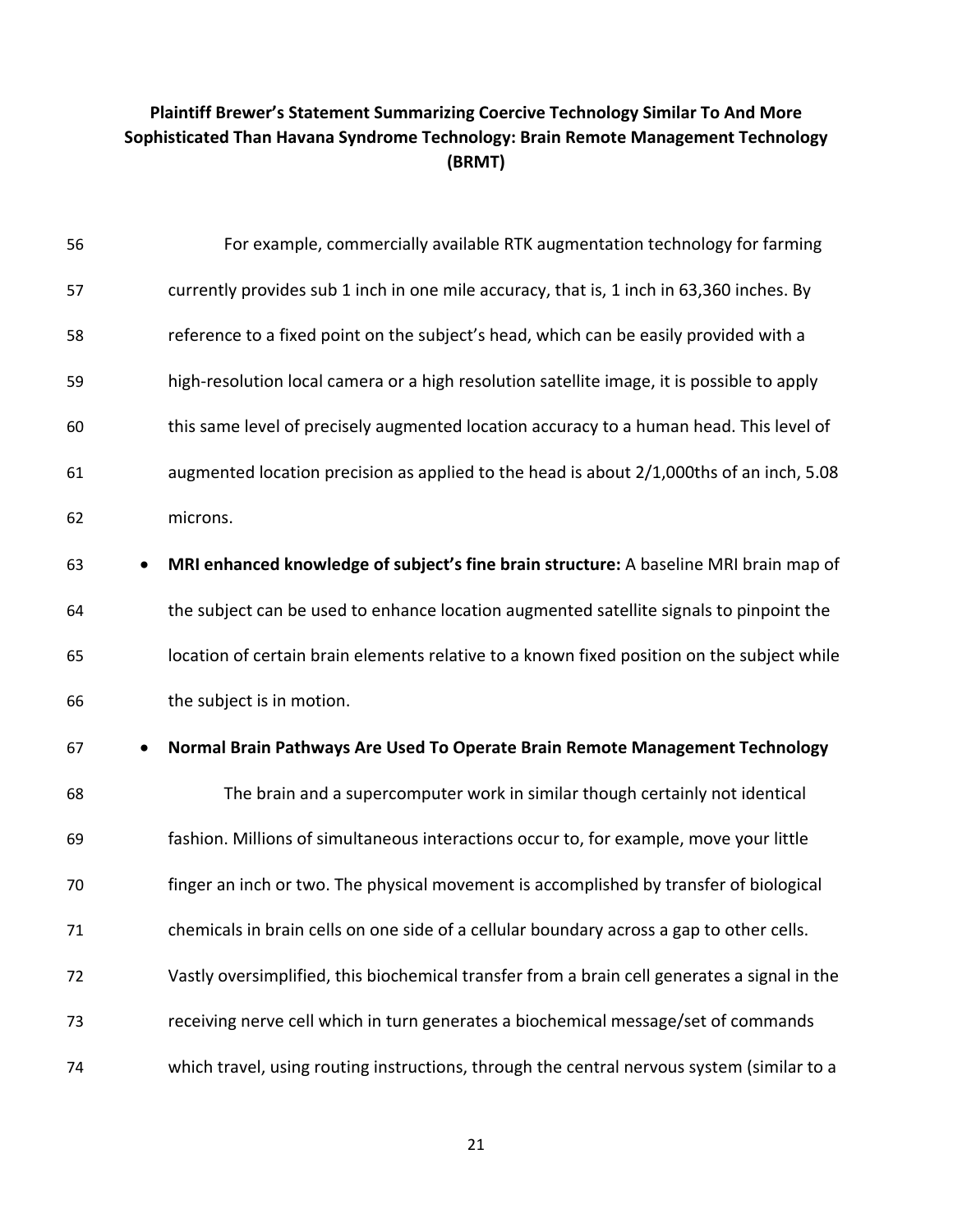| 75 | network of cables) to specific muscle receptors in the little finger. The muscle receptor |
|----|-------------------------------------------------------------------------------------------|
| 76 | tells the muscle or muscles to contract a certain distance at the desired speed to        |
| 77 | complete the desired movement.                                                            |
| 78 | Body/Mind Manifestations of Biochemical Disruptions of Normal Brain Activity Using BRMT:  |
| 79 | Disturbances of normal body rhythms and processes, including balance, muscle              |
| 80 | responses, thoughts, blanking of thoughts, sleep rhythms, vision, hearing.                |
| 81 | Disturbed or induced thoughts and/or movement patterns, such as, for example, prior       |
| 82 | to a planned motion to change that motion; during the thought process to erase/block a    |
| 83 | thought or instill a thought; to activate the central nervous system to paralyze or       |
| 84 | enhance body rhythms, activities, or movements, to send pain signals and other            |
| 85 | messages to the brain.                                                                    |
| 86 | Inducing excess or deficient production of biochemicals, to cause brain chemical          |
| 87 | imbalances which produce mental illness symptoms, such as depression or                   |
| 88 | schizophrenia.                                                                            |
| 89 |                                                                                           |
| 90 | I declare under penalty of perjury under the laws of the United States of America that    |
| 91 | the foregoing is true and correct. Executed on October 30, 2021.                          |
| 92 | Bening Bewer                                                                              |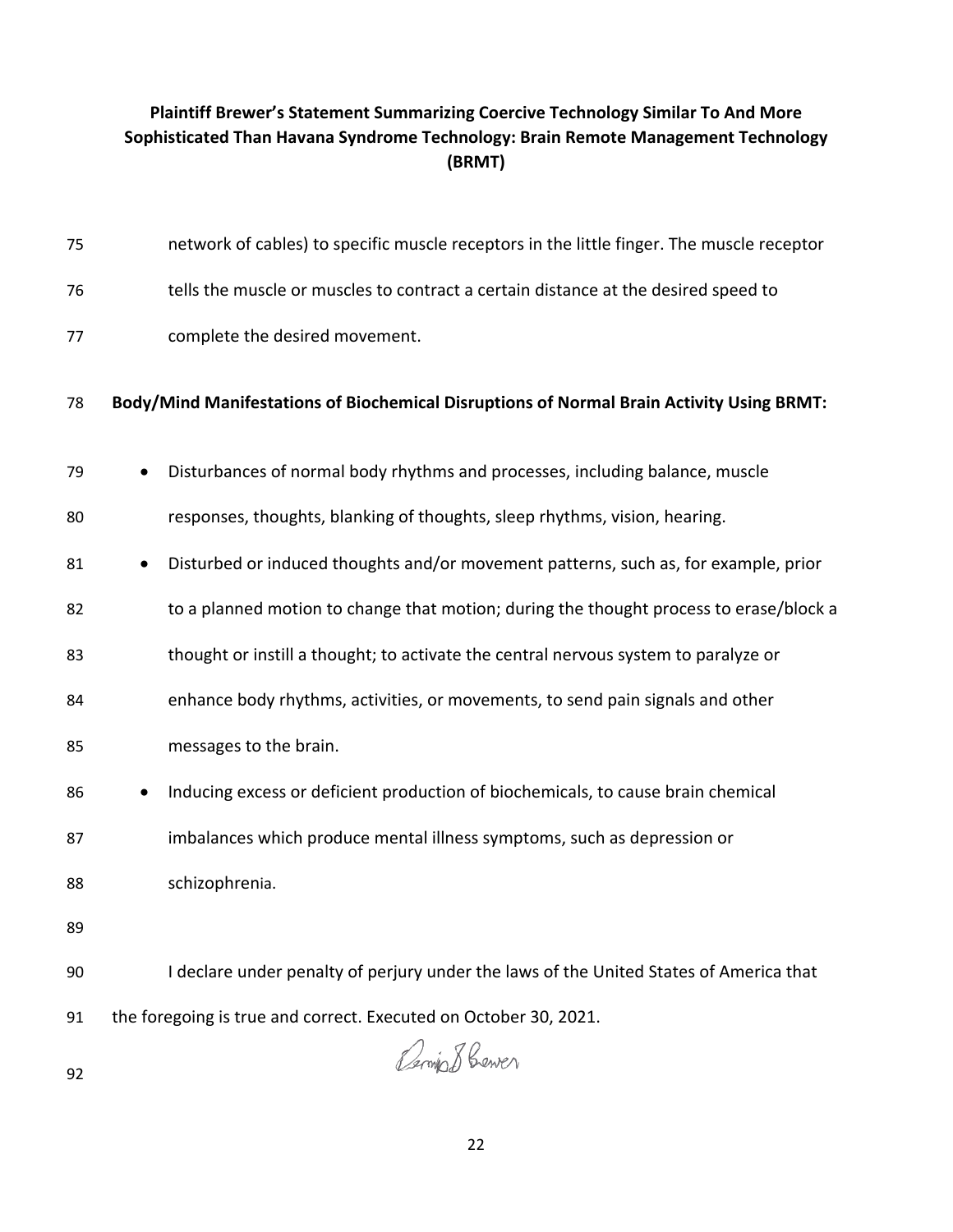1 Plaintiff offers the following statement describing Plaintiff's character and past 2 practices.

#### 3 **Volunteer Efforts And Interactions With Government in Washington State**

4 Plaintiff volunteered with AeA, a high technology trade association (now known as 5 TechAmerica) in the early 2000s. While serving as Chair of a Higher Education Task Force and 6 during a subsequent term as regional Chair and on the National Board, Plaintiff was requested 7 by Sue Crystal, the Washington Governor's Chief of Staff, to assume the Chair position of the 8 Higher Education Coordinating Board. This state agency oversees all colleges and universities in 9 the State of Washington. Another member of the Higher Education Task Force was, at the 10 suggestion of Plaintiff, named to the Community College Board for the State. As part of 11 Plaintiff's volunteer efforts, he became acquainted with most of the leadership then in the 12 State House and Senate and served on the AeA Committee which developed position papers for 13 the industry and raised and allocated PAC funds.

 Plaintiff spoke at various Governor's Summits and gatherings throughout the State. Plaintiff was known to, had discussions with, and spoke at events with former Washington Governors Evans and Gardner, and with members of the US House of Representatives from Washington at that time, including Adam Smith, Jennifer Dunn, Jay Inslee, and, to a limited degree, Kathy Nelson. Further, Plaintiff and Washington Governor Gregoire's Chief of Staff became acquainted when Plaintiff was 19 years old and a friend of the family. While none of 20 this speaks to Plaintiff's current and on-going conduct, the Court may be requested to call these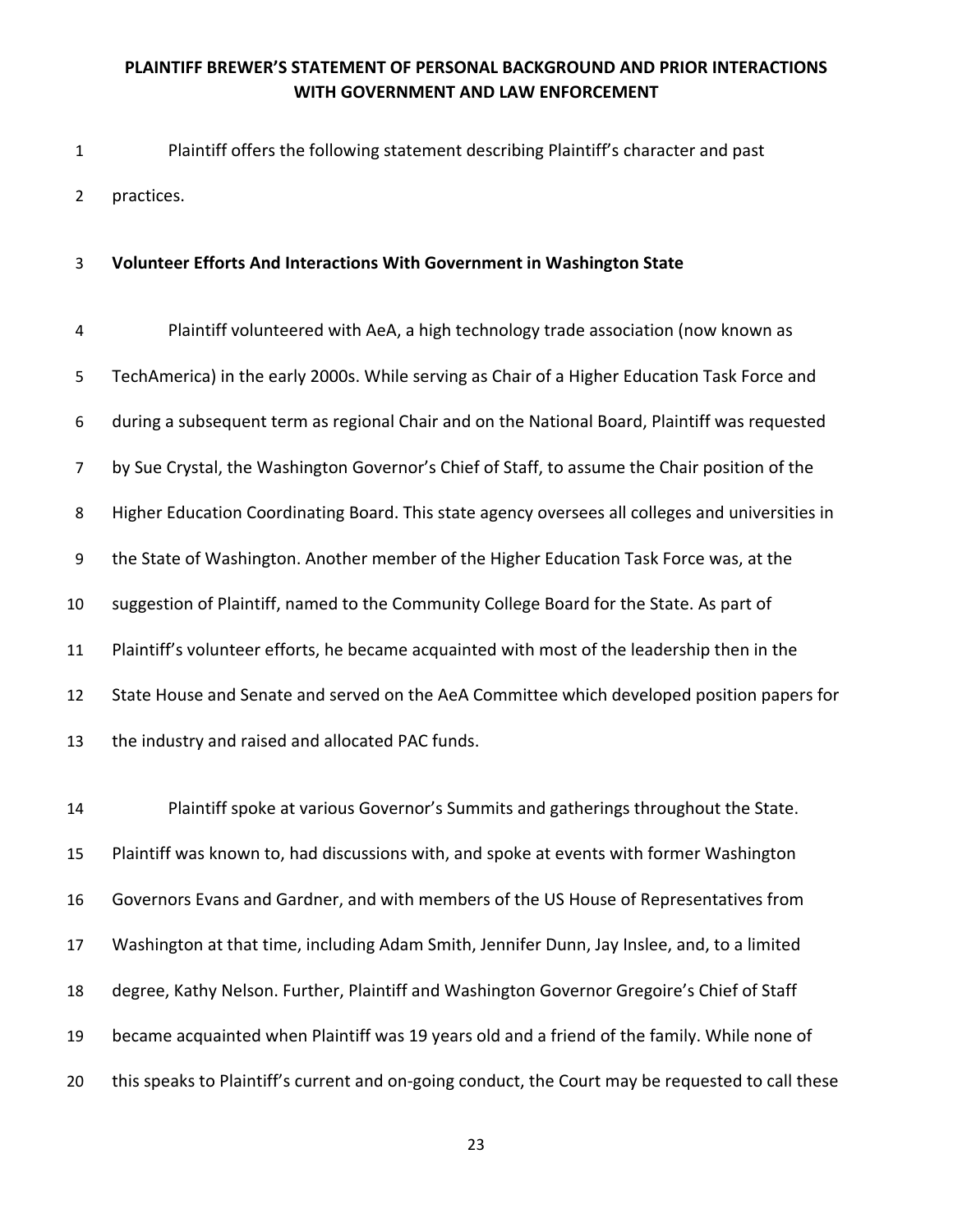| 21 | people as witnesses, as well as members of the law enforcement community, including local            |
|----|------------------------------------------------------------------------------------------------------|
| 22 | counter-terrorism officials in the States of New York and New Jersey, to testify as to the on-       |
| 23 | going conduct of the Plaintiff during their investigation of Plaintiff. As to the continued behavior |
| 24 | of the United States, its illegal and unconstitutional conduct continues as this phrase is being     |
| 25 | typed at 10:11 P.M. on this twenty-ninth day of October 2021.                                        |

#### **EDUCATIONAL BACKGROUND**

 Plaintiff holds a Bachelor of Arts degree in Business Administration and a Master of Business Administration degree, both from Washington State University. Plaintiff, with minimal college credit hours of accounting, passed the examination to become a Certified Public Accountant and was previously licensed in the State of Washington. Plaintiff also holds a single engine private pilot's license issued by the Federal Aviation Administration.

 Plaintiff's encounters with law enforcement have never, at any time, under any circumstances, resulted in any act of violence against any person, place, or thing, be it on private or public property. Plaintiff has never been notified of any accusation of any criminal act by any person. Plaintiff's conduct has been imperfect as follows: speeding violations in the states of Washington and Oregon prior to the age of 35; the improper removal of granite rocks worth approximately \$20 to \$30 from the Snoqualmie National Forest in the early 2000s; approximately \$2,000 of unpaid federal income taxes, subsequently collected as result of an IRS audit, in conjunction with the divorce settlement of his first marriage to the then former wife of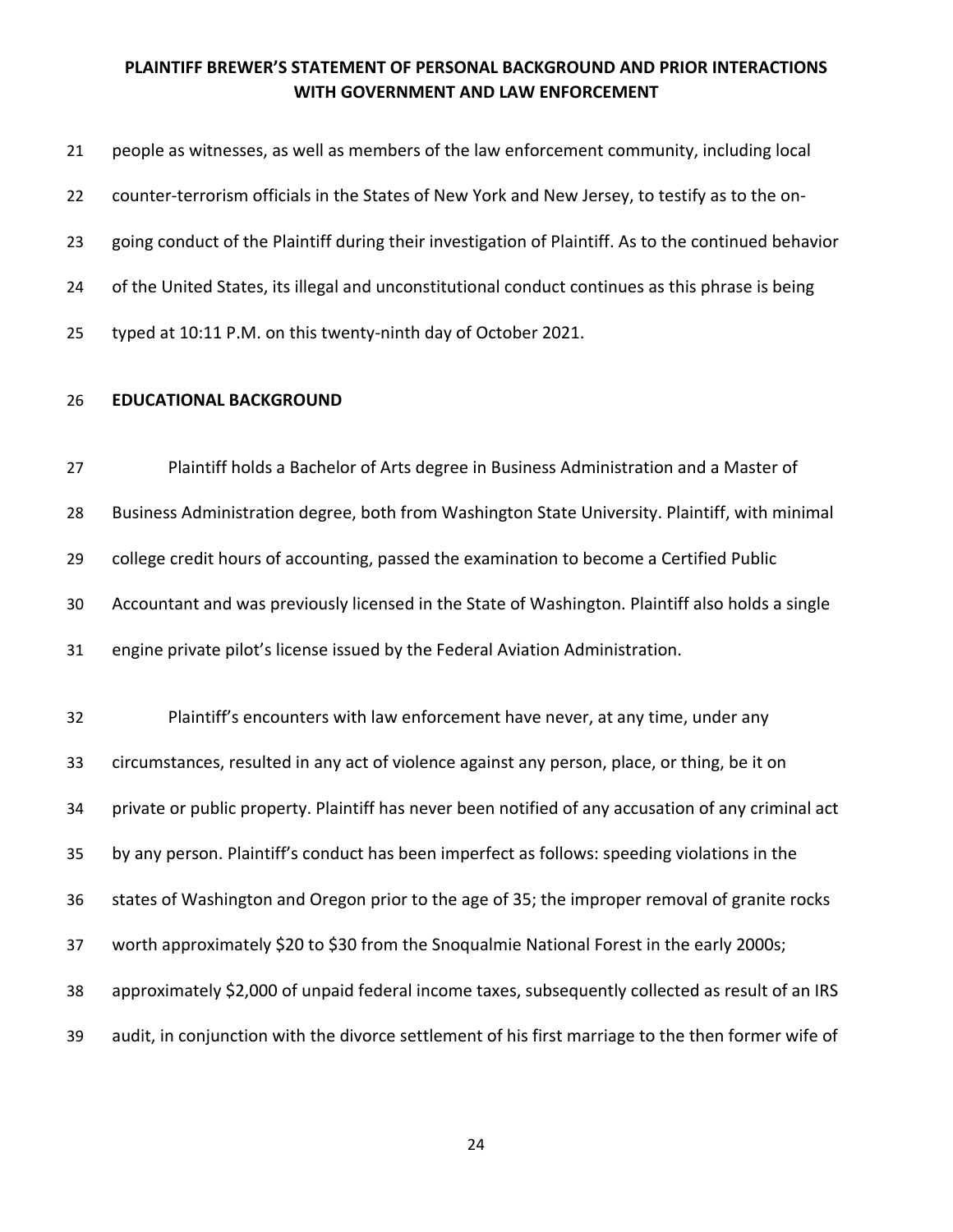| 40 | a King County Police officer who ran a serial killer investigation and a police precinct; unpaid  |
|----|---------------------------------------------------------------------------------------------------|
| 41 | employment taxes and worker's compensation premiums in conjunction with a business failure.       |
| 42 | The business failure resulted from the State of Utah's seizure of the insurance company           |
| 43 | providing bonding to Plaintiff's company, in combination with post-acquisition refusal of the     |
| 44 | Small Business Administration, likely at the behest of the Federal Bureau of Investigation, to    |
| 45 | continue the bonding it had provided to the company's prior owners up until the moment it         |
| 46 | was acquired by the Plaintiff and a minority investor.                                            |
|    |                                                                                                   |
| 47 | The Small Business Administration, assuming it was their employee and not a Federal               |
| 48 | Bureau of Investigation field agent, never provided any reason for the denial of the previously   |
| 49 | available bid and performance bonding, which is absolutely essential to the successful            |
| 50 | operation of any contractor. Bonding is essential to companies involved in government             |
| 51 | contracting, which comprised the vast majority of the firm's work and revenues. This inability to |
| 52 | bond its bid and subcontract award cost the firm, for example, asbestos abatement work on a       |
| 53 | federal modernization contract at the FAA Air Traffic Control Center in Auburn, Washington        |
| 54 | worth over \$1 million in the early 1990s, about \$1.9 million in today's dollars.                |
|    |                                                                                                   |
| 55 | The prime contractor on that project had previously worked with the Plaintiff's firm at           |
| 56 | Snoqualmie High School in Snoqualmie, Washington and said they were very pleased with the         |
| 57 | firm's work while managed and partially owned by Plaintiff. Plaintiff believes this was directly  |

related to the Federal Bureau of Investigation and the United States' pattern of bias and

misconduct against the Plaintiff. This business failure also resulted in the need for the Plaintiff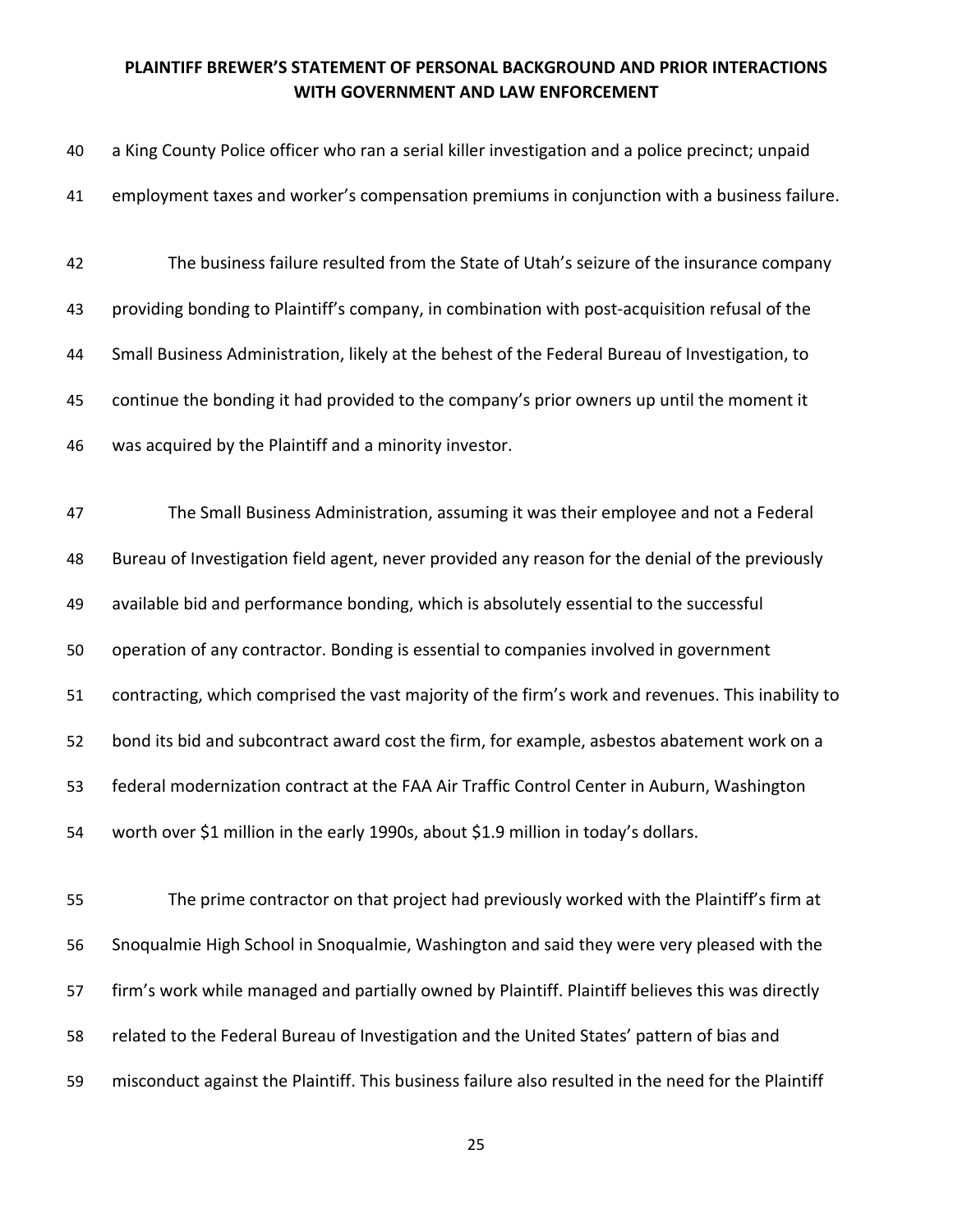| 60 | to declare Chapter 7 bankruptcy in 1993. This, in turn, caused Plaintiff to decline Washington |
|----|------------------------------------------------------------------------------------------------|
| 61 | Governor Locke's invitation to Chair the Higher Education Coordinating Board, the nine         |
| 62 | member Board of a State of Washington cabinet level agency, whose Board then counted           |
| 63 | among its members a Costco founder and the sister of a founder of Microsoft.                   |
| 64 | <b>ABSENCE OF VIOLENT HISTORY</b>                                                              |
| 65 | Plaintiff's entire history of violence while engaged with any other person can be              |
| 66 | summarized as follows:                                                                         |
| 67 | One punch fight on school bus early in seventh grade. Plaintiff received the punch and         |
| 68 | the black eye at the age of 12.                                                                |
| 69 | Slapped brother at kitchen table at the age of 19.                                             |
| 70 | Plaintiff's schizophrenic stepson attempted an attack on Plaintiff in the early 2000s.         |
| 71 | Plaintiff pushed him away. Stepson stumbled and fell toward the raised mantle of the           |
| 72 | fireplace. On stepson's second advance, concerned for his stepson's safety, Plaintiff          |
| 73 | steered stepson to land on an overstuffed couch and walked away. Stepson later had to          |
| 74 | be removed from the residence due to two choking attempts against Plaintiff's wife,            |
| 75 | stepson's mother.                                                                              |
| 76 | Plaintiff's soon-to-be second ex-wife tapped Plaintiff on the left jaw with a punch at the     |
| 77 | front door of Plaintiff's residence after she had moved out. As required by Washington         |
| 78 | state law at the time, Plaintiff retreated toward an empty room in the house. The next         |
|    |                                                                                                |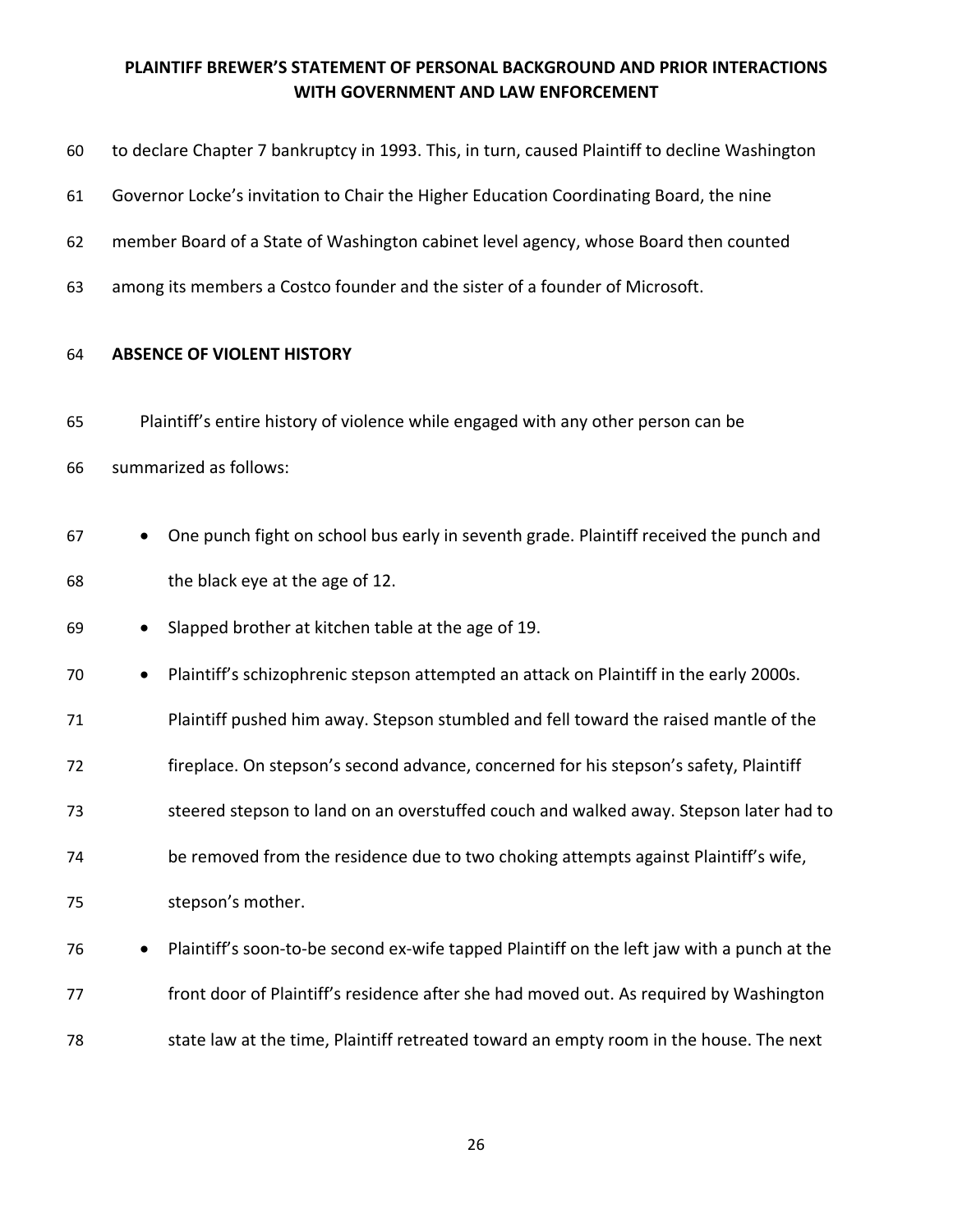thing Plaintiff noted was pressure to open the door, followed by the pointed heel of a shoe coming through the door panel. Wife left premises and the episode ended.

#### **PLAINTIFF'S CURRENT MENTAL STATE AND CAPACITY**

 Plaintiff experienced extreme duress and mental anguish over many years due to the 83 extensive and corruptly contrived police powers, intelligence, and counter-terrorism operations driven by Defendants. These operations caused Plaintiff's suicide ideations in 2005 and 2010. 85 Both times Plaintiff voluntarily sought assistance while under extreme duress. The second such 86 ideation episode in 2010 was a few months prior to Plaintiff's hospitalization. Then, during the first day of a second episode of homelessness, after being removed from his apartment by 88 Landlord's notice, Plaintiff called the White House to declare a national security emergency, whereupon the operator placed him in voice mail. Plaintiff hung up and called 911 dispatcher for assistance. Involuntary commitment based upon a flawed schizophrenia diagnosis resulted in six months of hospitalized psychiatric care. Plaintiff lived in a locked psychiatric ward, was mistakenly medicated for schizophrenia for months, eventually was able to request the same anti-depressant medication he had used previously, and was able to leave the hospital and function independently.

 Plaintiff continues that medication to this day, though due to the ongoing medical manipulations it is unclear if Plaintiff would require this medication at all if the on-going manipulations by Defendants ceased. Plaintiff is of sound mind, lives completely independently on very limited income, and has no significant financial assets as a result of Defendants' on-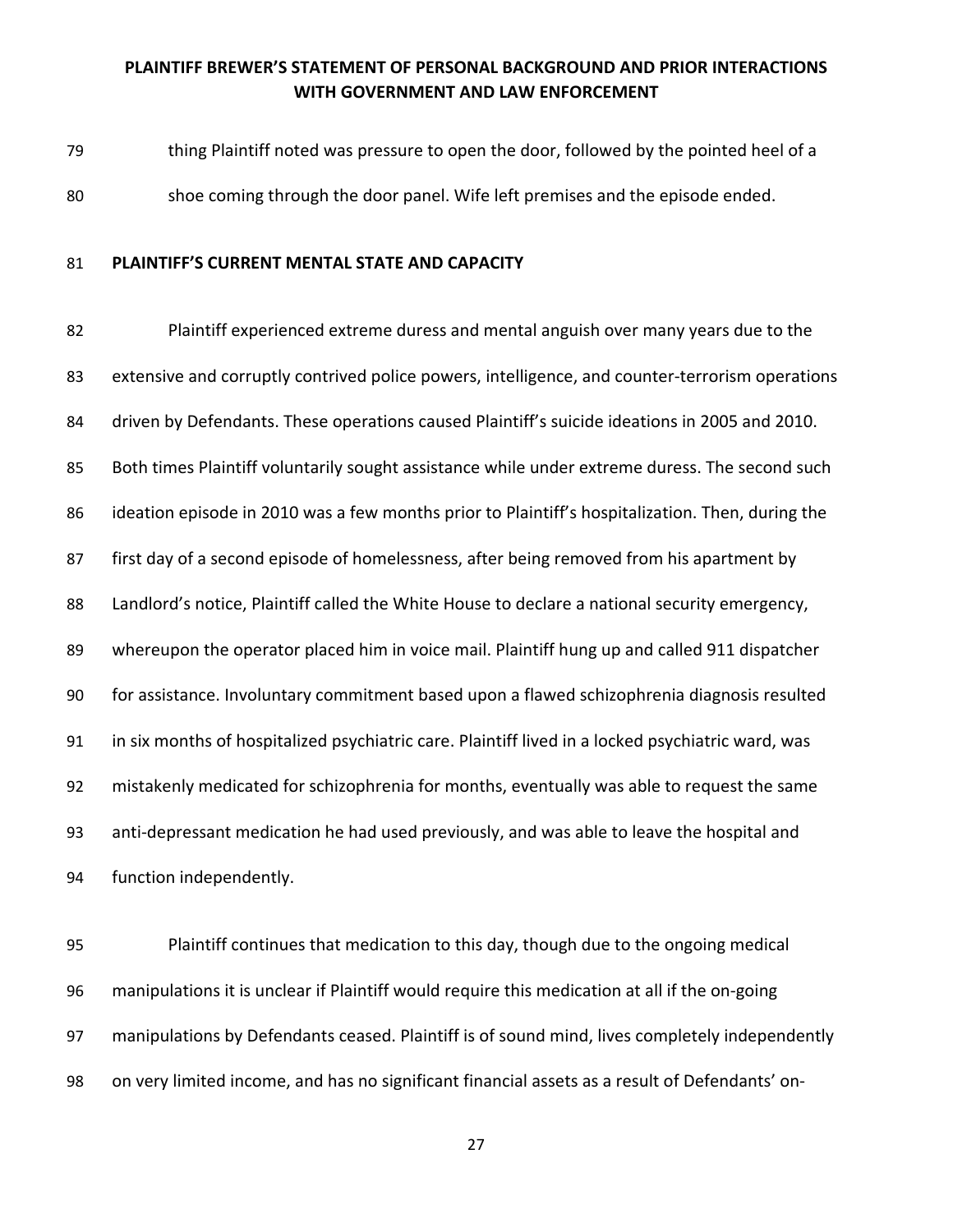going misconduct which persists as this document is being edited at 10:28 PM, October 29, 2021.

 Plaintiff has made systematic efforts over the past year to eliminate any potential internal medical causes for his current health, wellness, and emotional stability. Despite on- going manipulations by Defendants, Plaintiff has received head and torso imaging, care of a cardiologist, a gut bioassay, and a variety of other medical tests. None of these tests provide any significant indication of any internal medical condition which would create the brain biochemistry required for delusional thinking. Plaintiff continues to take the same dose of anti- depressant medication as he has since 2010. Plaintiff continues to experiences pain and discomfort in public and private settings each and every day as a result of Defendants' acts.

#### **SYSTEMATIC DENIAL OF RIGHTS UNDER THE CONSTITUTION AND LAWS**

 Plaintiff's first ex-wife's prior husband was the King County Police Task Force Commander in the hunt for the Green River Killer in western Washington State. This serial killer worked quietly in a local truck manufacturing plant while under investigation, until the day of his arrest. He confessed and was convicted based upon evidence and his own statements. Under the law, Plaintiff has been and is entitled to this same presumption of innocence as this serial killer. Defendants have deprived the Plaintiff of these same human, Constitutional, and civil rights the Constitution and the laws provide as a matter of right to suspected serial killers 117 prior to charge and conviction.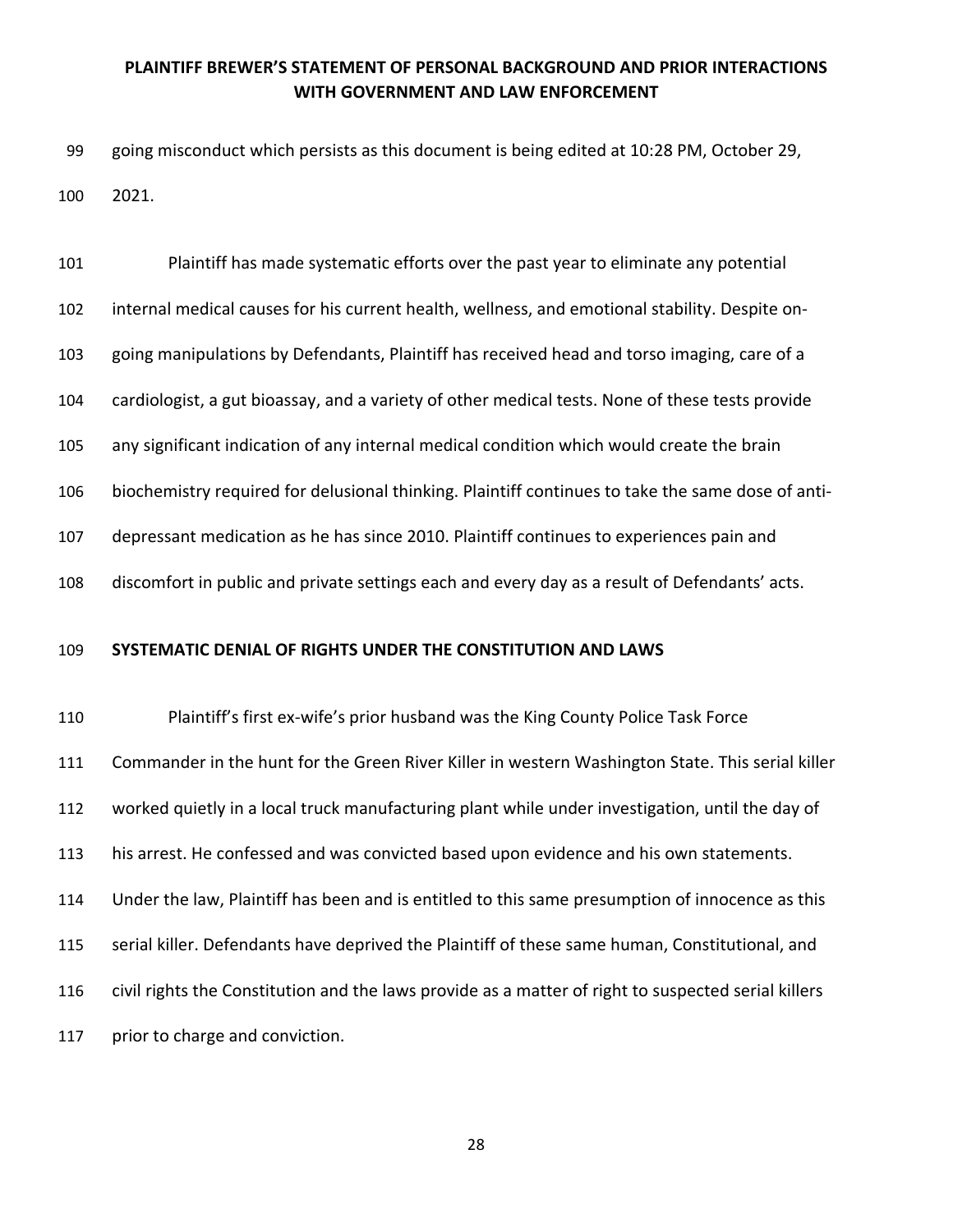- 118 I declare under penalty of perjury under the laws of the United States of America that
- 119 the foregoing is true and correct. Executed on October 30, 2021.

Benja 8 Cener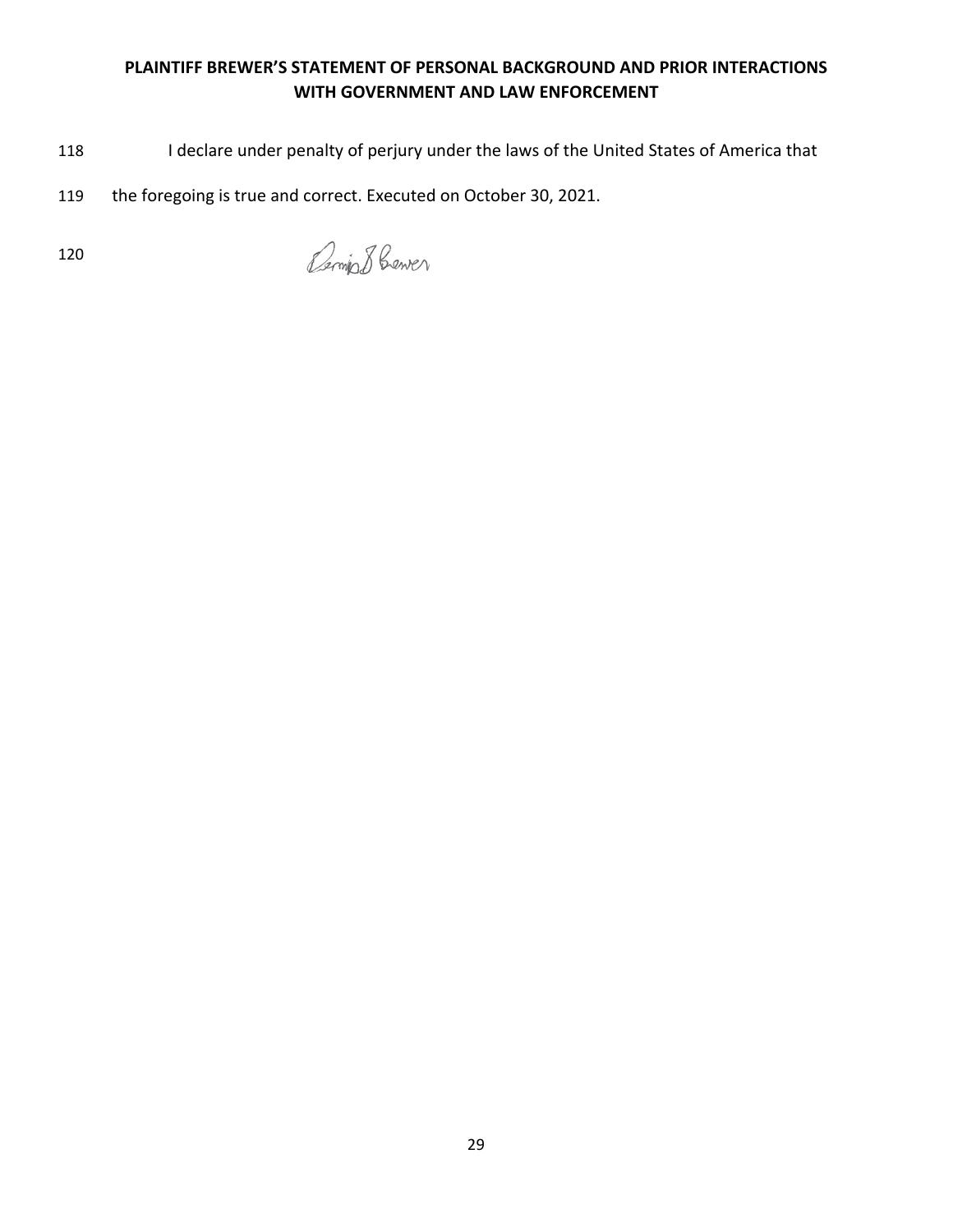| $\mathbf{1}$   | The Defendants, in a corrupt operation likely initiated by Defendant FBI sometime early           |
|----------------|---------------------------------------------------------------------------------------------------|
| $\overline{2}$ | in the Plaintiff's lifetime and business career, designated the Plaintiff for treatment as a      |
| 3              | national security experiment, a national security threat, and then as a terror threat. Using      |
| 4              | corruptly derived, improperly pretexted, and illicit national security and counter-terrorism      |
| 5              | operations, combined with the witting or unwitting collaboration of state and local law           |
| 6              | enforcement, Defendants have used terrorizing tactics and technologies, police powers             |
| 7              | operations, and actively provided disinformation to other law enforcement agencies, to seek a     |
| 8              | desired outcome against the Plaintiff and cover up its own durable pattern of victimization. This |
| 9              | corrupt effort by Defendants was a durable, and very concerted effort to harm, imprison, or       |
| 10             | possibly indirectly cause the death of the Plaintiff by any means necessary, while abusing its    |
| 11             | authority, and vastly exceeding its Constitutional and statutory limits.                          |
| 12             | These operations have been conducted extra-legally using many of the same corrupt                 |
| 13             | and illegal operational techniques and methods documented in Cointelpro operations of             |
| 14             | Defendant FBI from 1956 to 1971, and in comparable domestic and international operations of       |
| 15             | CIA. These techniques and methods were documented by the Church Committee (the United             |
| 16             | States Senate Select Committee to Study Governmental Operations with Respect to Intelligence      |
| 17             | Activities) in 1975. The illegal Cointelpro operations were uncovered by an activist burglary of  |
| 18             | an FBI field office, not by voluntary disclosures by Defendant DOJ or Defendant FBI.              |
|                |                                                                                                   |

19 Defendants have combined these same tactics and operations with technology hidden 20 from the other law enforcement agencies involved in the "investigatory" process, and cloaked 21 by national security classification, to engage in both physical and psychological manipulation of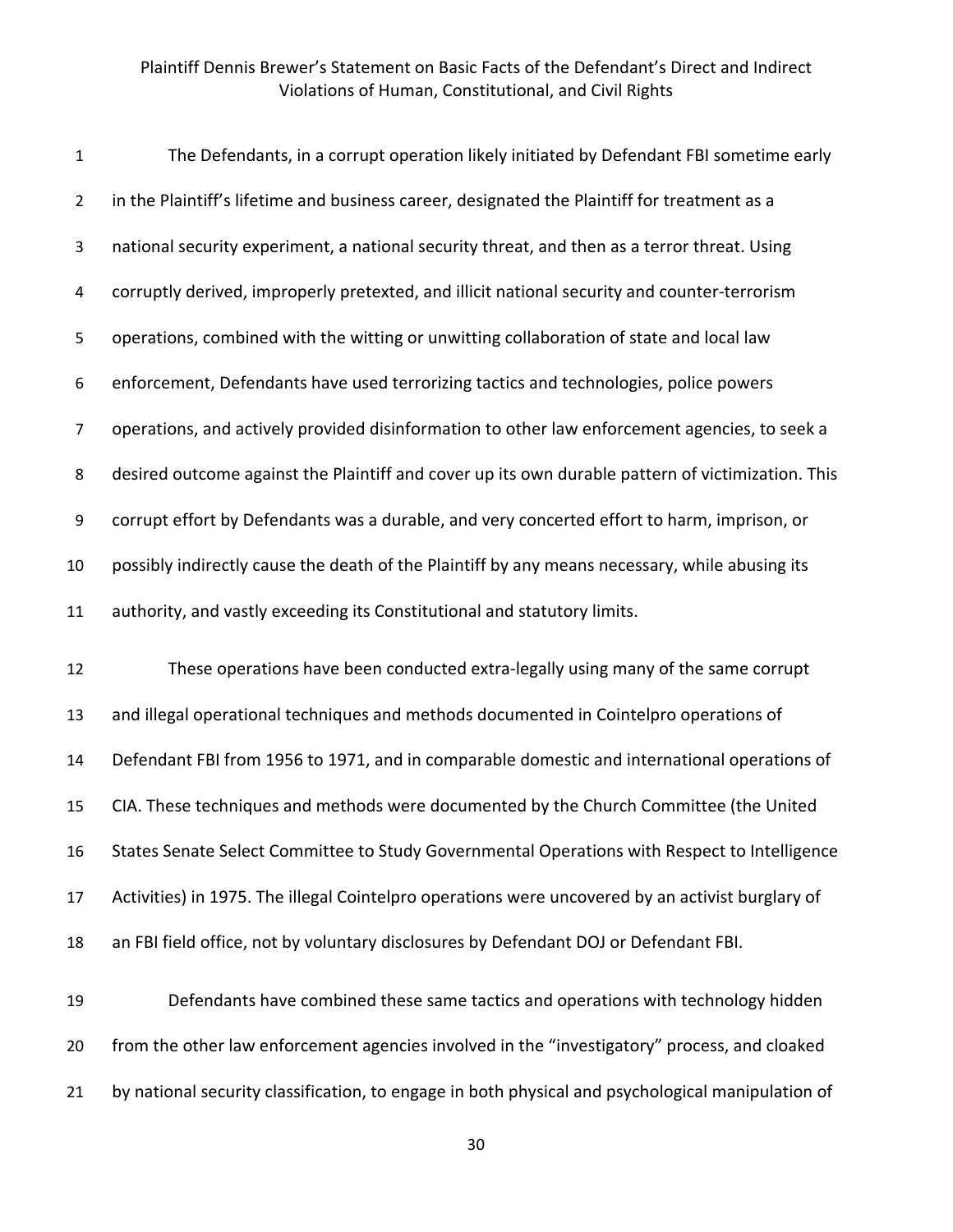| 22 | Plaintiff. These tactics range from loss of consciousness for brief to extended periods of time; to |
|----|-----------------------------------------------------------------------------------------------------|
| 23 | sleep inducement; to body movements and the paralysis of body movements; all as                     |
| 24 | commanded through the central nervous system but not by the Plaintiff exercising free will.         |
| 25 | Without doubt, these claims will seem bizarre and highly improbable to the Court. The               |
| 26 | Plaintiff respectfully requests the Court's indulgence as you allow development of the pattern      |
| 27 | of corroborating facts through the discovery process and examine the claims in these                |
| 28 | statements which accompany Plaintiff's Complaint and Request for Emergency Injunctive Relief.       |
| 29 | The Plaintiff was shown technology in 2007 which the United States then claimed did                 |
| 30 | not exist. An early version of hypersonic technology which provided a very distinctive toroidal     |
| 31 | (vertical donut shape) exhaust pattern unlike any other known propulsion system used in the         |
| 32 | Earth's atmosphere. This technology is, in 2021, being brought out of its classified space into     |
| 33 | the public domain. The analog to this is stealth technology which officially did not exist, though  |
| 34 | it was repeatedly seen and reported by airline pilots and was used by the Air Force in offensive    |
| 35 | operations years before its existence was officially confirmed.                                     |
| 36 | The technology used against the Plaintiff has similarly been deeply classified and used             |

 by Defendants against foreign adversaries. Defendants have misused this technology, explained elsewhere in the documents filed in this Complaint, against US and other persons, to abuse and manipulate Plaintiff and, most likely, other subjects, over the past four decades.

**INVOLUNTARY MANIPULATIONS OF PLAINTIFF BY DEFENDANT'S TECHNOLOGY AND** 

**OPERATIONS**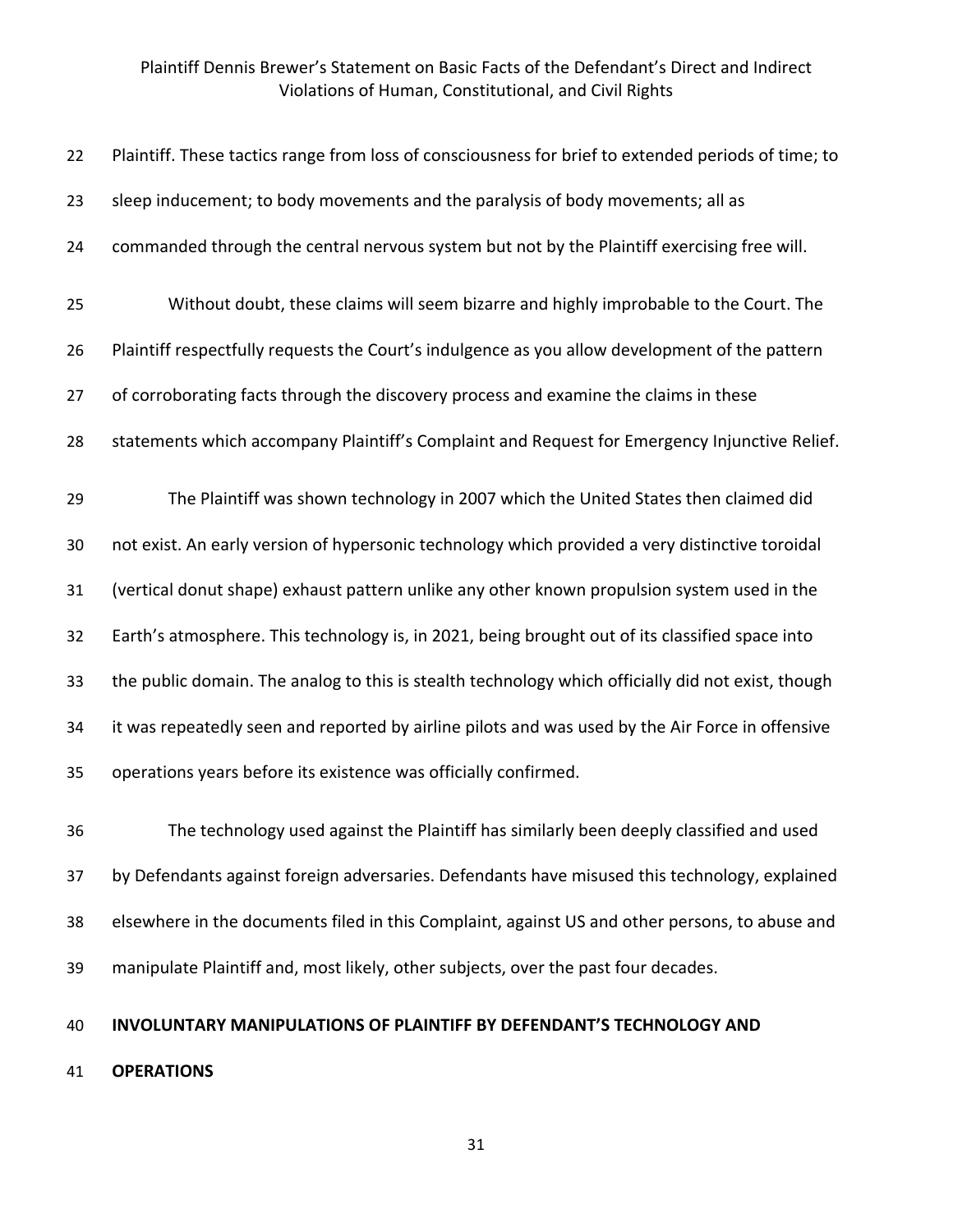| 42 | These remotely commanded body movements, as well as speech and thought                              |
|----|-----------------------------------------------------------------------------------------------------|
| 43 | manipulations, have terrified, and humiliated the Plaintiff over many years, as each succeeding     |
| 44 | generation of this technology has become more sophisticated. The unlawful intent of                 |
| 45 | Defendants has placed the Plaintiff in frightening and terrifying circumstances and provided the    |
| 46 | opportunity for the Plaintiff to be injured or killed by other police agencies' officers, uniformed |
| 47 | or non-uniformed, acting upon a misinterpreted body movement or sequence of body                    |
| 48 | movements commanded outside the free will of the Plaintiff by Defendants. It has also placed        |
| 49 | Plaintiff at risk of injury or loss of life at the hands of a member of the general public acting   |
| 50 | outside the law.                                                                                    |
| 51 | Defendants' actions have pressured and manipulated Plaintiff directly to two episodes               |
| 52 | of suicidal ideation, one in 2005 and one in 2010, and to involuntary confinement in a mental       |
| 53 | institution, among other things summarized below. Since this misconduct is part of a pattern of     |
| 54 | Defendants' conduct which spans more than 30 years, no effort has been made here to provide         |
| 55 | an exhaustive list of the hundreds of thousands of individual acts undertaken against the           |
| 56 | Plaintiff, nor can Plaintiff specifically define the agency or officer who conducted such           |
| 57 | undercover operations and manipulations, whether lawful or otherwise.                               |
| 58 | Summary of central nervous system disruptions and distortions:                                      |
| 59 | Headaches, floating visual distortions                                                              |
| 60 | Visual cloaking and imaging                                                                         |

• Body pain inducement – arms, legs, torso, head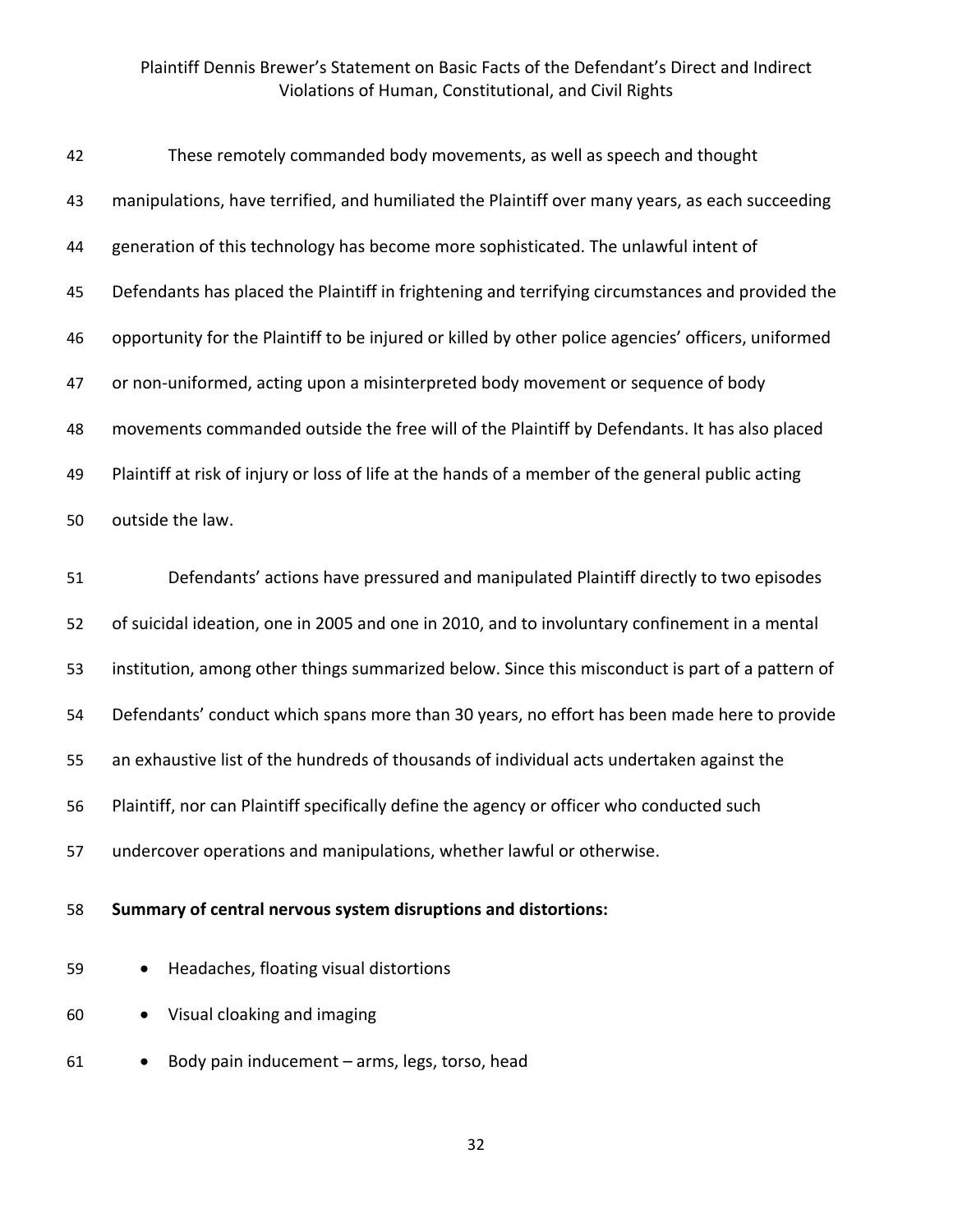|        | Twitches, tremors, yawns, coughs, itches, grip/grasp, loss of balance inducing collisions  |
|--------|--------------------------------------------------------------------------------------------|
|        | with walls, door frames, people, objects                                                   |
|        | Thought disruption, distraction, erasure, recall, induced sleep periods                    |
|        | Body rhythms - heart rate, breathing rate, walking rate                                    |
|        | Organ function disruption - bowel movements, leg pains behind knee, sexual organs,         |
|        | hand movements, jaw drops                                                                  |
|        | Induced obsessions - sexual, eating, aircraft doors inflight, attraction to inappropriate  |
|        | targets, in an effort to induce misconduct, such as, for example, child sexual abuse       |
|        | Induced speech and thought disturbances - phrases, sentences, distortion of concepts,      |
|        | ideas                                                                                      |
|        | Induced mental illness from stress, brain distortions/chemical imbalances, and             |
|        | deprivation/blocking of medical intervention, symptoms typical of schizophrenia            |
|        | Induced extreme eye watering, for example, while driving in southern California from       |
|        | Pico Rivera to Los Angeles International Airport, endangering Plaintiff and others while   |
|        | operating a motor vehicle on an Interstate freeway                                         |
|        | Summary of external operations inducing stress and endangering Plaintiff's life and well-  |
| being: |                                                                                            |
|        | Undercover police operations - frustration induced by continuous street level              |
|        | disruptions, blocking, traffic accidents, sequential serial speech blocks similar to those |
|        | used to communicate during espionage operations, fire calls, public transportation         |
|        | schedule misinformation, honey traps, blocking contacts online, fake phone calls with      |
|        |                                                                                            |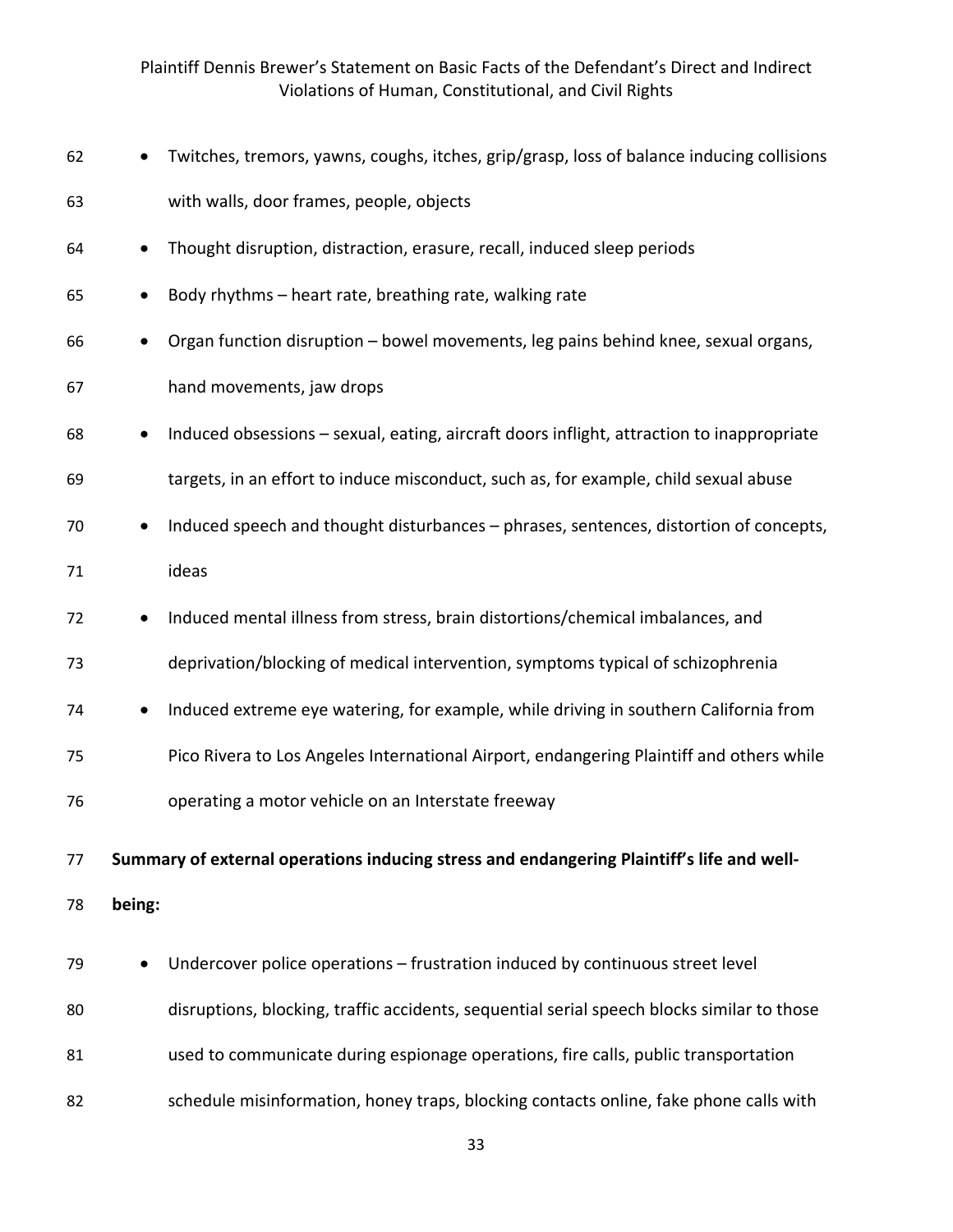| 83  |           | disparaging comments about family members or from fake family members, frequent            |
|-----|-----------|--------------------------------------------------------------------------------------------|
| 84  |           | reverses of visual messages.                                                               |
| 85  | $\bullet$ | Faking voting rights rally on National Mall, August 28, 2021, interfering with Plaintiff's |
| 86  |           | First Amendment Rights to freely associate and peaceably assemble.                         |
| 87  | $\bullet$ | Disinformation, misinformation, blocking and/or censoring of news sources, such as a       |
| 88  |           | complete lack of coverage of nationwide voting rights rallies in The New York Times on     |
| 89  |           | the following day (August 29, 2021).                                                       |
| 90  | $\bullet$ | Violence inducement attempts - deliberately blown covers by nearby undercover agents       |
| 91  |           | making themselves plainly obvious with non-verbal signals and/or deliberately              |
| 92  |           | disparaging personal remarks, while engaging in, for example, pain inducement in           |
| 93  |           | Plaintiff's body through technology, such as at the Mets game, Citi Field, New York City,  |
| 94  |           | on August 14, 2021.                                                                        |
| 95  | $\bullet$ | Fake sales calls to starve Plaintiff's companies of revenue and cash flow, starving out    |
| 96  |           | Plaintiff and forcing asset liquidations, including home, auto, and financial assets, and  |
| 97  |           | also to force tax traps, such as Plaintiff's life insurance cash value liquidation upon    |
| 98  |           | Plaintiff's inability to pay premiums due to Defendants' actions.                          |
| 99  |           | Fake employment and fake projects, employment force-out with investment                    |
| 100 |           | requirement at Establish Inc, Fort Lee, NJ in July 2008.                                   |
| 101 |           | Sirens and pistol holster flap movement by FBI Police at FBI headquarters as part of       |
| 102 |           | Defendants' overall intimidation during Plaintiff's visit to deliver a complaint letter in |
| 103 |           | accordance with Plaintiff's First Amendment Right of Petition in late Summer 2005.         |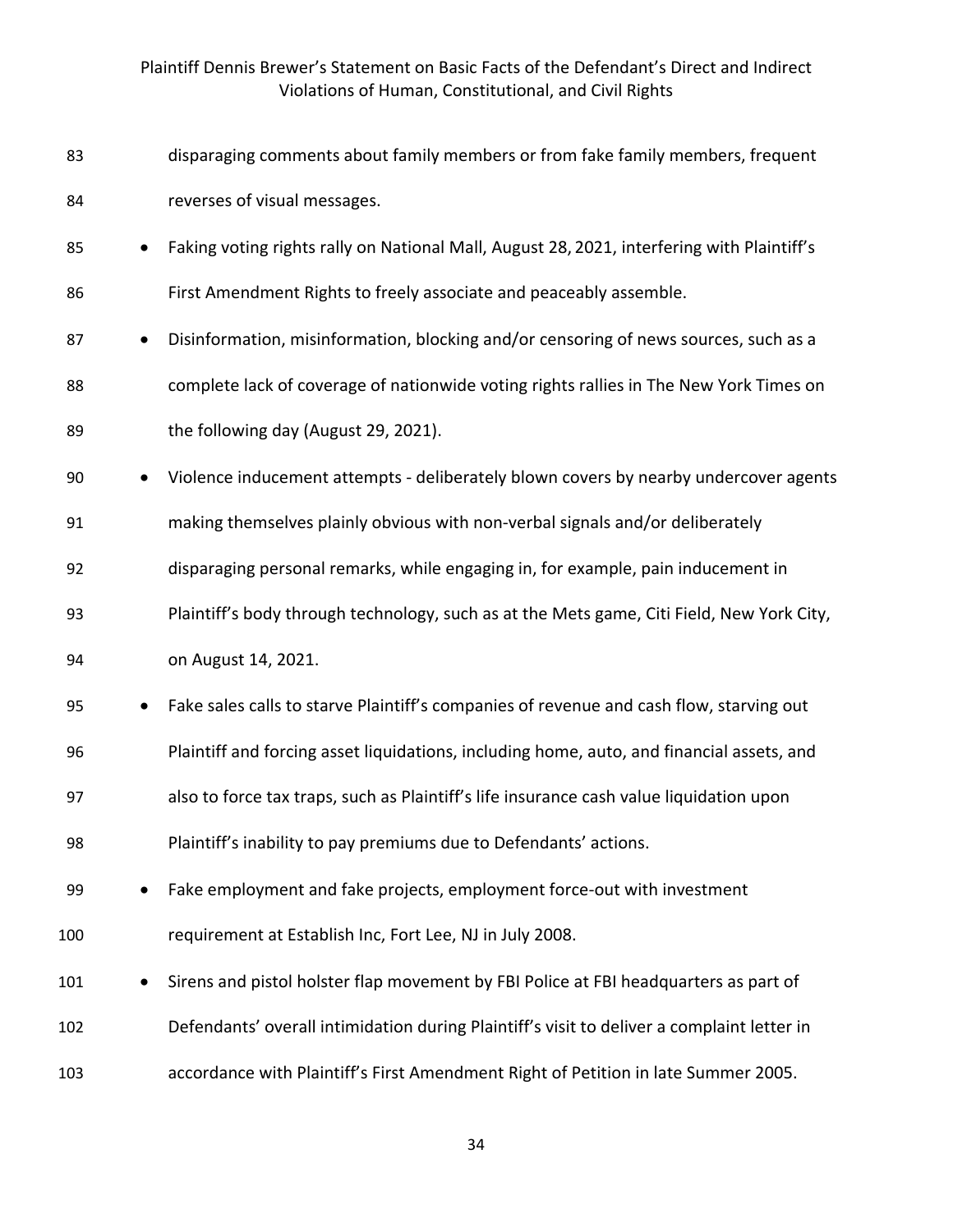| 104 | Computer software hacks providing varying results to Plaintiff's consistent inputs during       |
|-----|-------------------------------------------------------------------------------------------------|
| 105 | applications and internet access; computer crashes, freezes, and delays; fake websites          |
| 106 | with misinformation and disinformation from the early 2000s into the present day.               |
| 107 | Public transit disruptions, including flipped schedules from the time of Plaintiff's arrival    |
| 108 | in New Jersey until recent days when this practice was ended.                                   |
| 109 | Denial, over many years, to full, fair, and free access to employment, and to the ability       |
| 110 | to commercialize innovations, processes, develop technologies, and access to financial          |
| 111 | markets for the purpose of so doing.                                                            |
| 112 | HISTORY AND EXAMPLES OF POLICE POWERS OPERATIONS AGAINST PLAINTIFF                              |
| 113 | <b>OPERATIONS AGAINST PLAINTIFF AND PLAINTIFF'S FAMILY</b>                                      |
| 114 | Plaintiff's parents and grandparents belonged to a religious group which serves                 |
| 115 | in the military services as conscientious objectors due to their religious beliefs. Plaintiff's |
| 116 | grandfather related the story of his home-based church group being observed by agents           |
| 117 | of the Federal Bureau of Investigation as they conducted a home-based church service            |
| 118 | sometime before Plaintiff was born. Plaintiff is unable to determine if a viable                |
| 119 | connection exists but is extremely concerned about a possible perpetuated pattern of            |
| 120 | designer outcomes, including illegal surveillance in violation of the First Amendment           |
| 121 | against this religious community and others across multiple generations. Cointelpro,            |
| 122 | including illegal spying and surveillance of religious and activist groups, was run by          |
| 123 | Defendant FBI from 1956 to 1971.                                                                |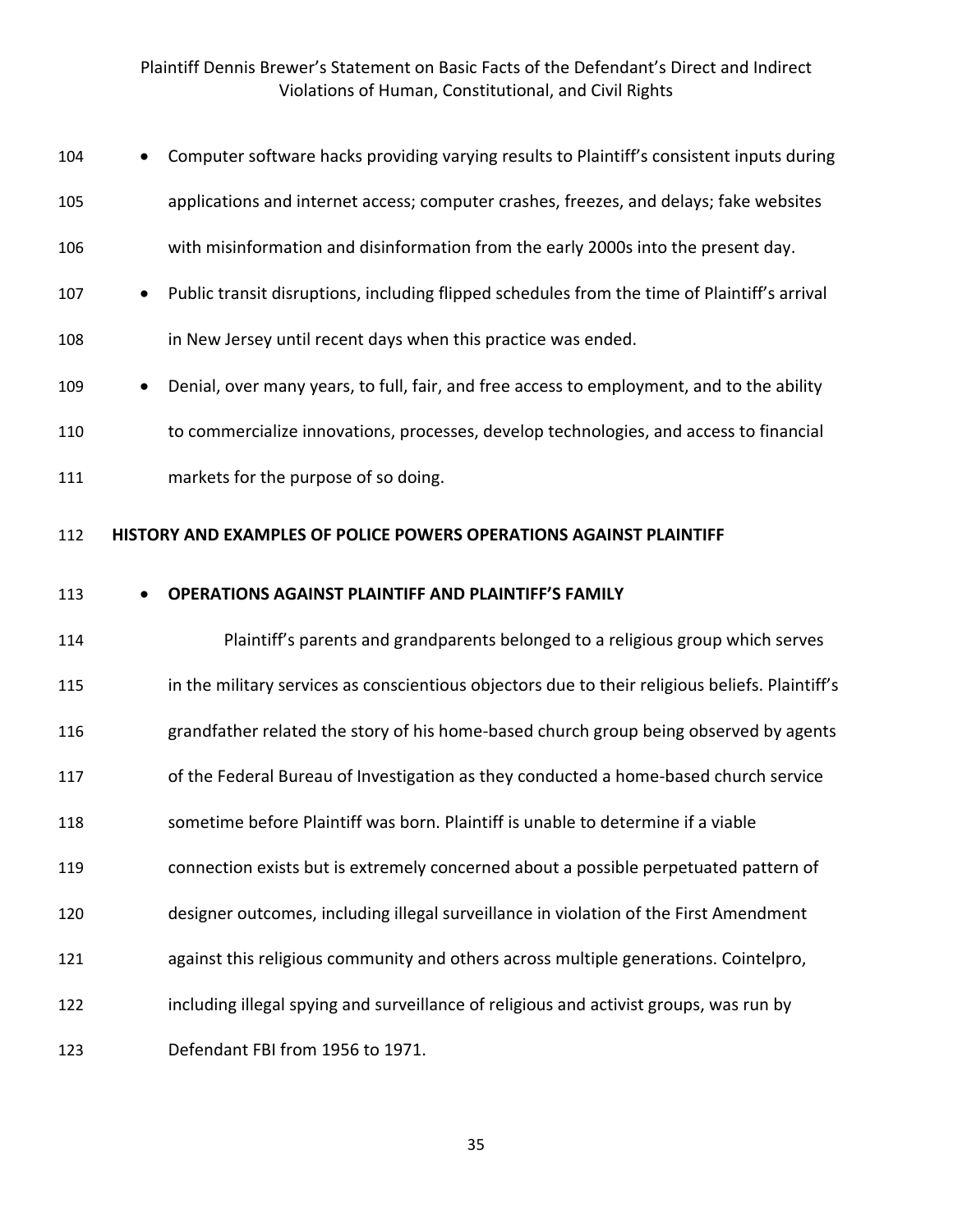| 124 | Plaintiff also experienced significant abnormal and unusual behaviors by agents of         |
|-----|--------------------------------------------------------------------------------------------|
| 125 | Defendants dating as far back as age 17 (1972). On a routine excursion in the              |
| 126 | Greenwater, Washington area of the Snoqualmie National Forest, Plaintiff and his           |
| 127 | cousin picked up a very well-dressed hitchhiker from the roadside. There was no            |
| 128 | apparent means of transportation that would account for the individual's presence          |
| 129 | along State Highway 410 in that area, more than a dozen miles from Greenwater, the         |
| 130 | nearest small mountain community. Plaintiff and Plaintiff's cousin shared Plaintiff's 1955 |
| 131 | Ford Pickup with this unidentified individual to the Greenwater Tavern. About 10 to 15     |
| 132 | minutes after leaving the unidentified man at this location, Plaintiff noticed this        |
| 133 | hitchhiker had left a tan briefcase in the pickup bed. Plaintiff opened the briefcase and  |
| 134 | found the entire contents of the brief case were a telephone handset and dial pad. This    |
| 135 | was about the time the first cell phones were said to have been invented, and none         |
| 136 | were then available to or generally known by the public. Plaintiff drove the briefcase     |
| 137 | back to the Greenwater Tavern, located the unidentified man and returned the               |
| 138 | briefcase, which was accepted with no comment and little emotion. Based upon the           |
| 139 | Plaintiff's subsequent experiences, Plaintiff has reason to believe this was an undercover |
| 140 | agent of Defendant FBI.                                                                    |
| 141 | Plaintiff joined the Seattle office of Deloitte, Haskins, and Sells, a national accounting |
|     |                                                                                            |

 and consulting firm in August 1979, after receiving his MBA. During this time, the Seattle office was engaged in developing the national ATM network for South Africa's banking system, installing a government ERP system in Palau as it transitioned from a trust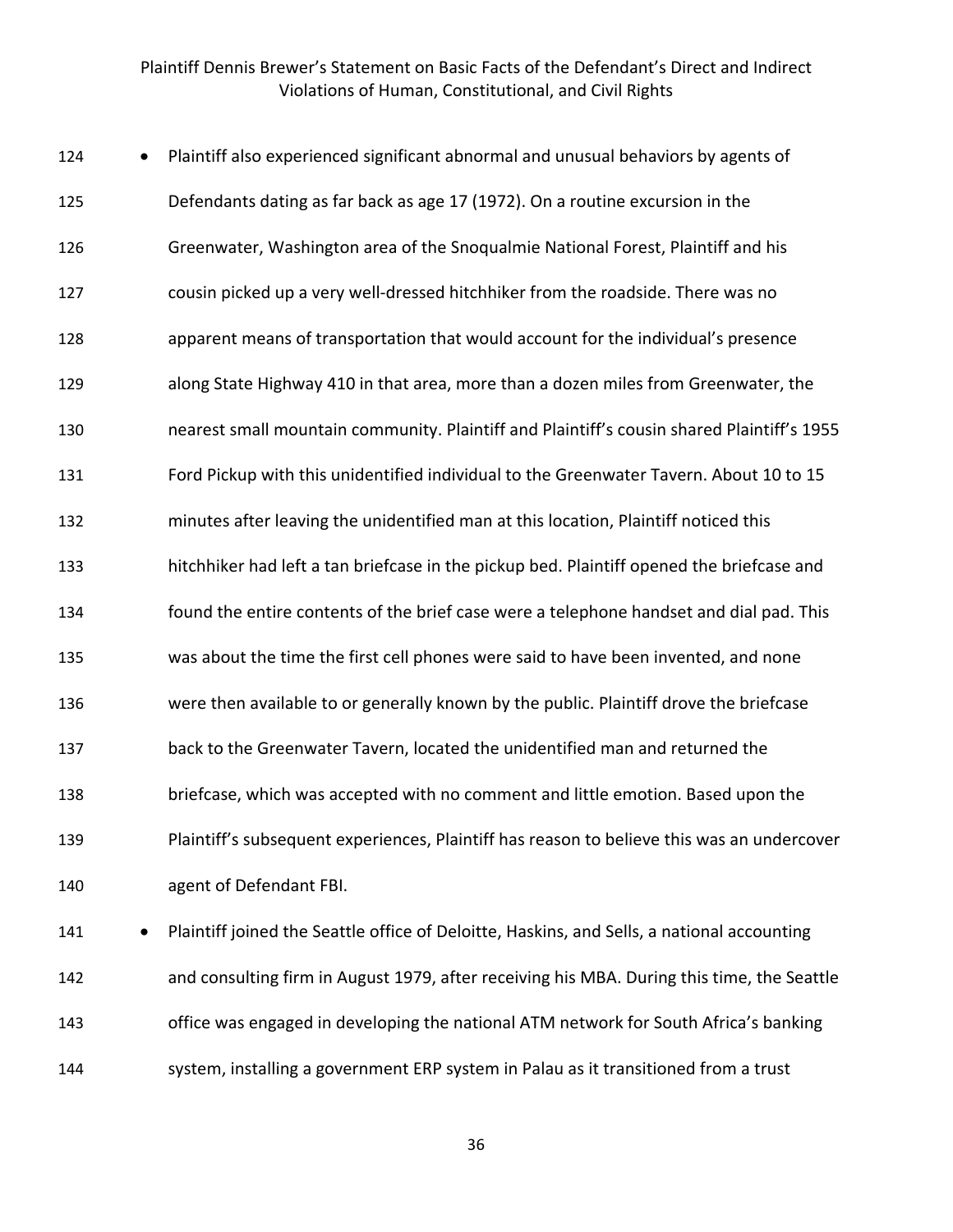| 145 | territory, and providing ERP system services to Saudia Airlines in Saudi Arabia. On         |
|-----|---------------------------------------------------------------------------------------------|
| 146 | knowledge and belief, these projects had a dual purpose - to serve the client's needs       |
| 147 | and to provide intelligence windows into the on-going operations of these entities and      |
| 148 | movements of Saudi government employees and others. A familiar pattern emerged              |
| 149 | and continued into recent years, where newly hired consultants would spend a few            |
| 150 | months building an employment record in the US, then move on to international               |
| 151 | projects, eventually returning for a few months to their US office, before resigning from   |
| 152 | their ostensible employer. This pattern continued into Plaintiff's various employment       |
| 153 | stints which lasted until 2008.                                                             |
| 154 | Two incidents of manipulation stand out in the 1980s. Plaintiff, a pilot, rock climber,     |
| 155 | whitewater canoeist, and informal rafting guide, found himself crying at the sight of an    |
| 156 | antique fire engine during a small community Fourth of July celebration, a truly bizarre    |
| 157 | occurrence for a person with Plaintiffs high level of emotional intelligence and stability. |
| 158 | On a return trip from Whistler, British Columbia, Plaintiff became extraordinarily tired in |
| 159 | the early afternoon while driving along the then unguarded sea cliffs hundreds of feet      |
| 160 | above Howe Sound south of Squamish, British Columbia. Plaintiff was about 30 years old      |
| 161 | at the time and in excellent health. There is no apparent alternate explanation for this    |
| 162 | episode of extreme tiredness. On knowledge and belief, Plaintiff further believes it is     |
| 163 | likely this technology was used against his then wife to facilitate the breakup of          |
| 164 | Plaintiff's marriage. This can only be firmly established through a rigorous discovery      |
| 165 | process.                                                                                    |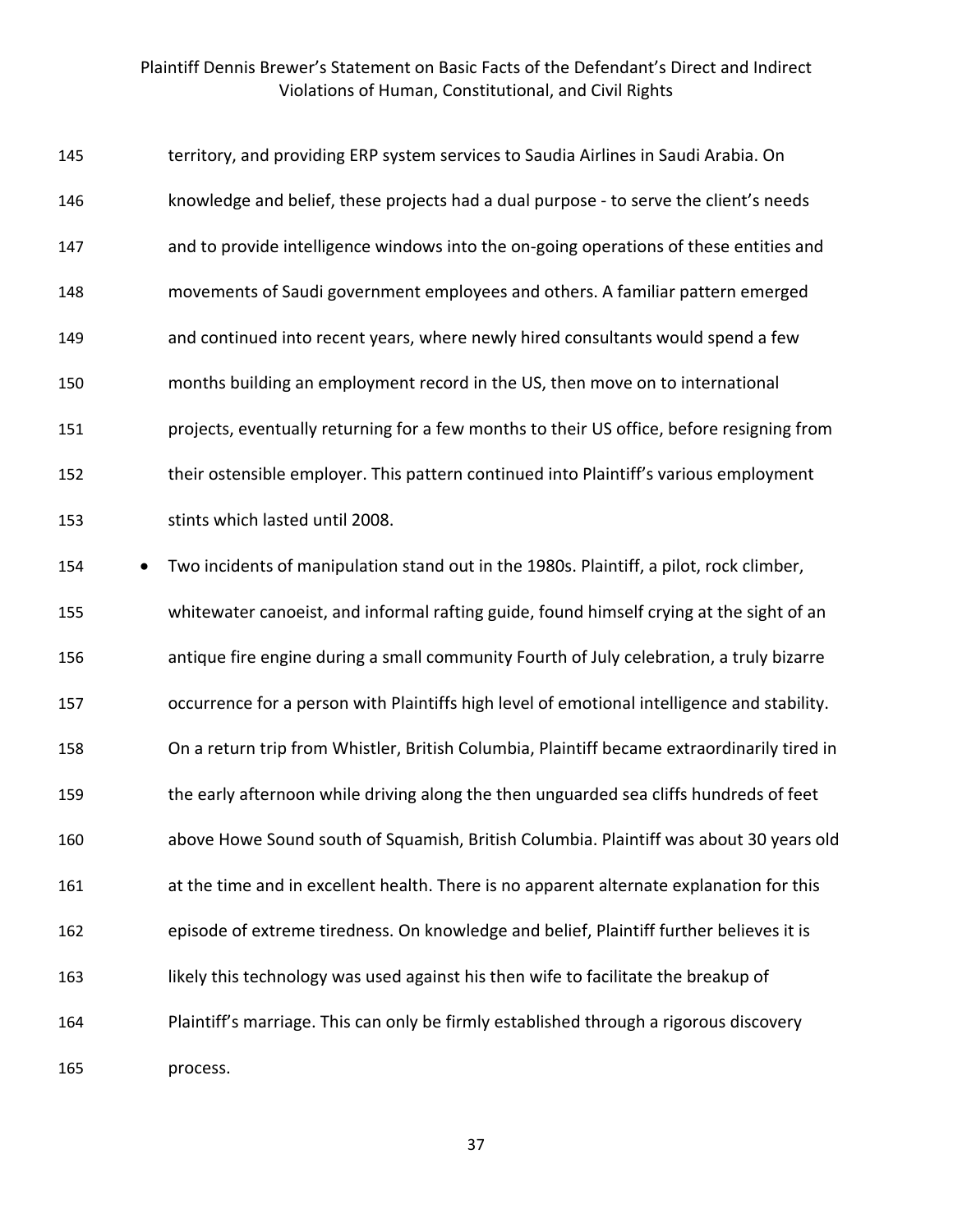| 166<br>$\bullet$ | In 1990, Plaintiff purchased a small environmental services business in Auburn,            |
|------------------|--------------------------------------------------------------------------------------------|
| 167              | Washington. Prior to the purchase, Plaintiff sought out the Small Business                 |
| 168              | Administration to assure himself of the availability of vital government bonding           |
| 169              | guarantees. Immediately after the purchase, the Small Business Administration,             |
| 170              | assuming it was their employee and not a Federal Bureau of Investigation field agent,      |
| 171              | denied the newly acquired company the bid and performance bonding it had previously        |
| 172              | provided the company. SBA, or whoever it was, never provided any reason for the            |
| 173              | denial of the previously available bid and performance bonding. Bonding is essential to    |
| 174              | companies involved in government contracting, which comprised the vast majority of         |
| 175              | the firm's work and revenues.                                                              |
| 176              | This inability to bond its bid and subcontract award cost the firm, for example,           |
| 177              | asbestos abatement work on a federal modernization contract at the FAA Air Traffic         |
| 178              | Control Center in Auburn, Washington worth over \$1 million in the early 1990s, about      |
| 179              | \$1.9 million in today's dollars. The prime contractor on that project had previously      |
| 180              | worked with the Plaintiff's firm at Snoqualmie High School in Snoqualmie, Washington       |
| 181              | and said they were very pleased with the firm's work while managed and partially           |
| 182              | owned by Plaintiff.                                                                        |
| 183              | During this period, two agents of Defendants approached the Plaintiff about                |
| 184              | their prior and on-going mechanical systems project work at a classified site in northern  |
| 185              | Nevada which does not officially exist, despite being clearly visible on satellite photos. |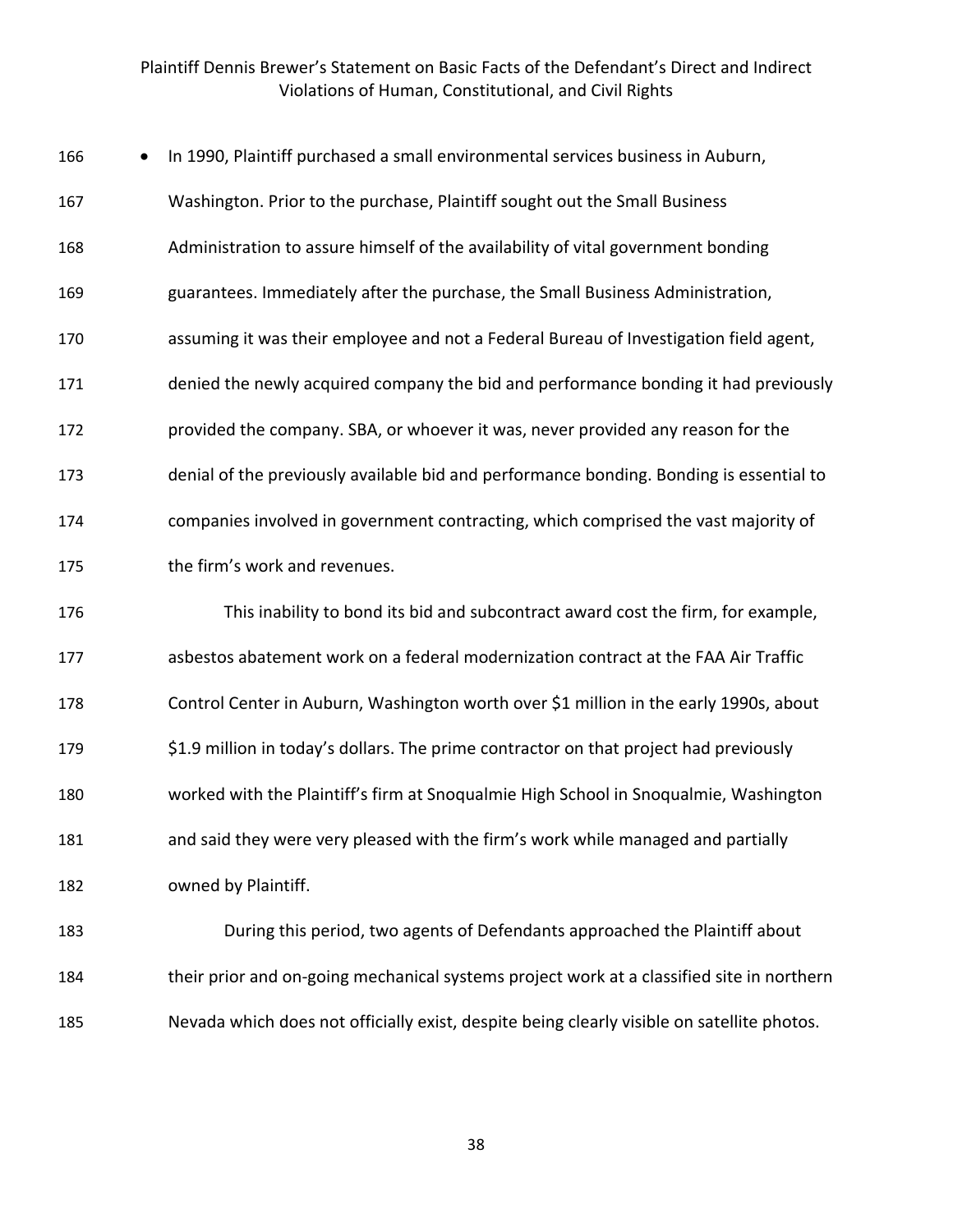| 186 | Plaintiff believes these actions were directly related to the Defendants ongoing             |
|-----|----------------------------------------------------------------------------------------------|
| 187 | pattern of bias and misconduct against the Plaintiff. This business failure also resulted in |
| 188 | the need for the Plaintiff to declare personal Chapter 7 bankruptcy in late 1993.            |
| 189 | Plaintiff suffered a life threatening episode of deep vein thrombosis (DVT) in 1994. For     |
| 190 | many years after this event, Defendants manipulated symptoms of this life-threatening        |
| 191 | medical condition hundreds of times to create fear in Plaintiff's mind of a repeat           |
| 192 | episode. The DVT resulted from a cover operation in London, United Kingdom, related          |
| 193 | to yet an episode of failed funding by Credit Lyonnaise Laing, for P.A.N. Environmental      |
| 194 | Services, an SEC reporting pink-sheet company based in Seattle, Washington.                  |
| 195 | Plaintiff joined Pacific Pipeline, Kent, Washington, in 1994 as a Board member and, a        |
| 196 | few months later, as its Chief Operating Officer. Pacific Pipeline sold books and other      |
| 197 | media to Barnes and Noble and Costco throughout the United States, and to                    |
| 198 | independent booksellers in the Pacific Northwest. A disastrous ERP implementation was        |
| 199 | undertaken, and Plaintiff and other management team members undertook a rescue               |
| 200 | operation.                                                                                   |
| 201 | In November 1995, Plaintiff joined CNA Industrial Engineering (CNA), Bellevue,               |
| 202 | Washington. Plaintiff was pulled into CNA by agents of Defendants, who left shortly          |
| 203 | after his arrival. Defendants subsequently and purposefully exposed Plaintiff to             |
| 204 | numerous national security environments. These technologies included the Delta IV            |
| 205 | rocket technology for the Air Force; satellite failures related to launches on behalf of     |
| 206 | various DOD operations, likely NSA or NRO by Hughes; sensitive operations, involving         |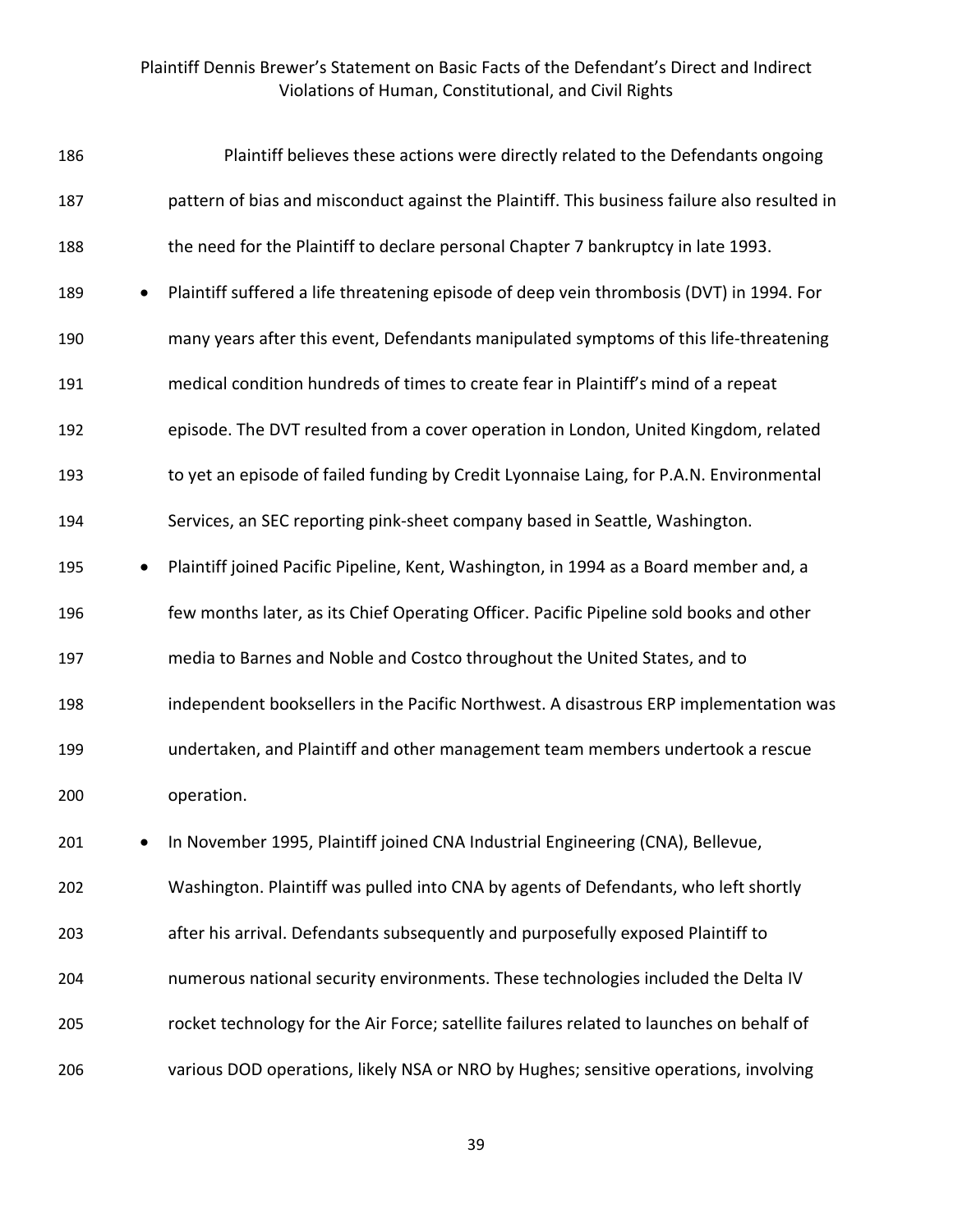| 207 |           | nuclear submarines at Puget Sound Naval Shipyard; and nuclear technology including         |
|-----|-----------|--------------------------------------------------------------------------------------------|
| 208 |           | civilian power plants and military applications non-destructive testing of reactor vessels |
| 209 |           | and piping, provided nationally and internationally by Zetec, Issaquah, Washington.        |
| 210 |           | APPARENT PRETEXT FOR ESCALATION TO A "TERRORISM" INVESTIGATION BY THE                      |
| 211 |           | <b>UNITED STATES</b>                                                                       |
| 212 | $\bullet$ | Shortly after 9/11/2001, Plaintiff began having discussions about this tragedy with        |
| 213 |           | strangers soliciting opinions of the Plaintiff. In one such interview with a stranger,     |
| 214 |           | Plaintiff expressed the view that this was a terrible tragedy, but so are many other       |
| 215 |           | events that occur each day in the United States and throughout the world. For example,     |
| 216 |           | as related by Plaintiff, approximately 3,000 people die in car accidents each month in     |
| 217 |           | the United States.                                                                         |
| 218 | $\bullet$ | Plaintiff believes these interviews were used as part of a pre-text for "investigatory"    |
| 219 |           | operations against the Plaintiff as part of an overall escalation of systematized abuse by |
| 220 |           | Defendants. This enabled Defendants to aggressively expand the use of classified           |
| 221 |           | technology against "terror suspects" inside the United States. This was done against       |
| 222 |           | Plaintiff, and likely against other disfavored persons, in an egregious and aggressive     |
| 223 |           | manner.                                                                                    |
| 224 |           | Plaintiff left CNA in August 2002 and thereafter engaged Technology Sales Leads,           |
| 225 |           | Boston, Massachusetts to develop sales leads for his new company, Performa, Bellevue,      |
| 226 |           | Washington. Plaintiff is unable to retrace each sales visit specifically absent further    |
| 227 |           | discovery, but is certain Defendants played a role in scheduling and conducting each of    |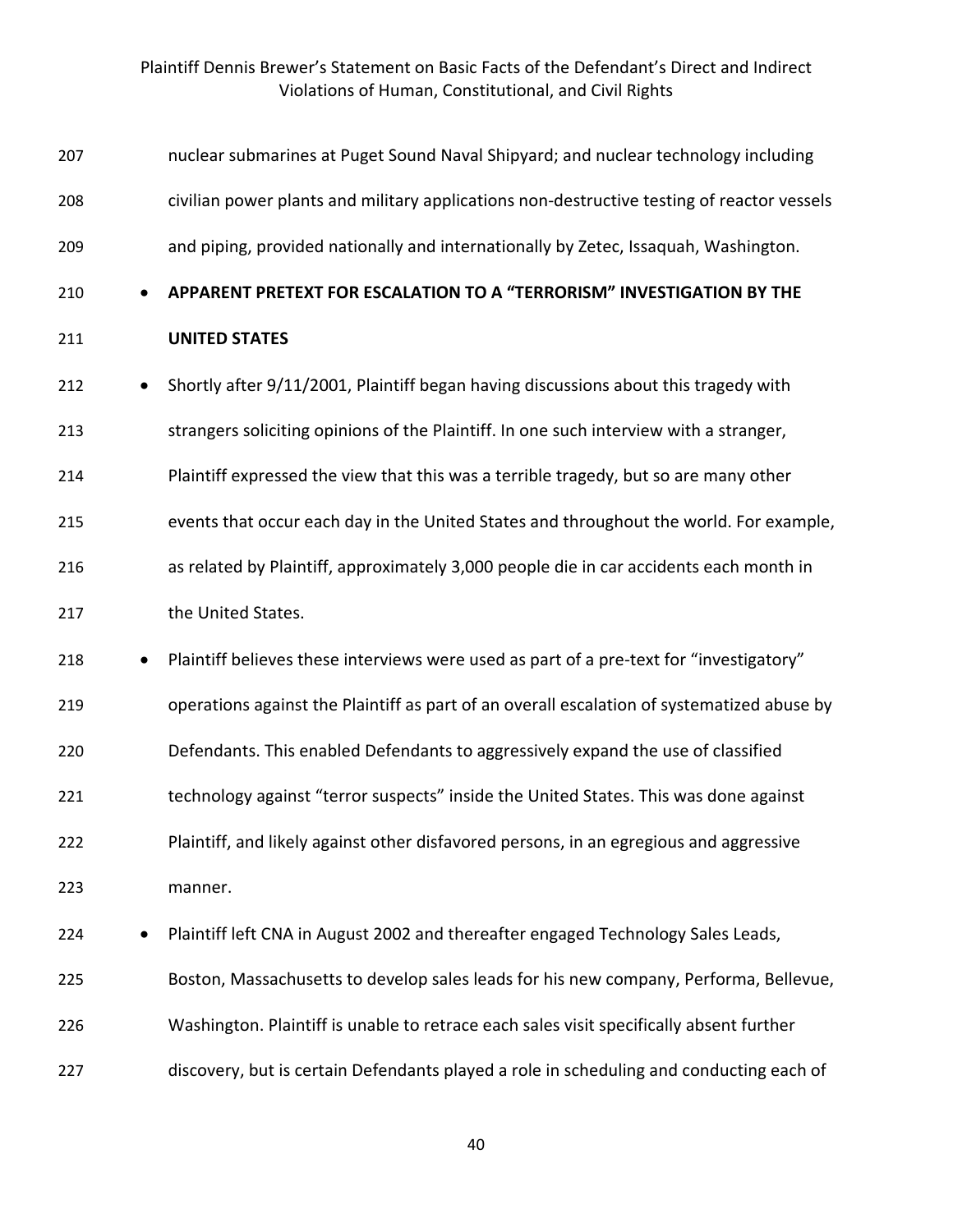| 228 | these time-wasting and expensive "sales" calls in various states with the intent of           |
|-----|-----------------------------------------------------------------------------------------------|
| 229 | depriving Plaintiff of a livelihood through independent employment by starving his small      |
| 230 | company, Performa, of revenue and cash flow from 2002 until its demise in 2005. All           |
| 231 | these fake "sales" leads were developed through a small sales leads company in Boston,        |
| 232 | known as Technology Sales Leads (TSL), likely a Boston Field Office operation of              |
| 233 | Defendant FBI. TSL, basically a small boiler room operation with about 5 people in            |
| 234 | downtown Boston, had extraordinary success in setting these meetings in a very short          |
| 235 | period of time. None of the fake sales calls led to any projects, in contrast to the          |
| 236 | Plaintiff's history at CNA of a 60% to 80% sales success rate for similar projects. This lack |
| 237 | of success was the precursor to the planned starve-out operation conducted by                 |
| 238 | Defendants.                                                                                   |
| 239 | This systematic campaign destroyed the Plaintiff, causing the loss of family relationships,   |
| 240 | including his 15 year marriage, legitimate business opportunities, reputation, personal       |
| 241 | residence and virtually all real, personal, and financial assets, during the last months of   |
|     |                                                                                               |

his 50 year residency in Washington state. As the Defendants starve-out operation

succeeded, Plaintiff liquidated assets during the latter half of 2005 in conjunction with a

244 stress-induced divorce from his second wife. As financial assets were depleted, Plaintiff

moved to an apartment, and in December 2005 left the Seattle, Washington area for

Boston, Massachusetts. This abrupt move was part of his effort to avoid involving family

members and friends in any further corrupt actions by Defendants, who were using any

means possible to criminally reach the Plaintiff.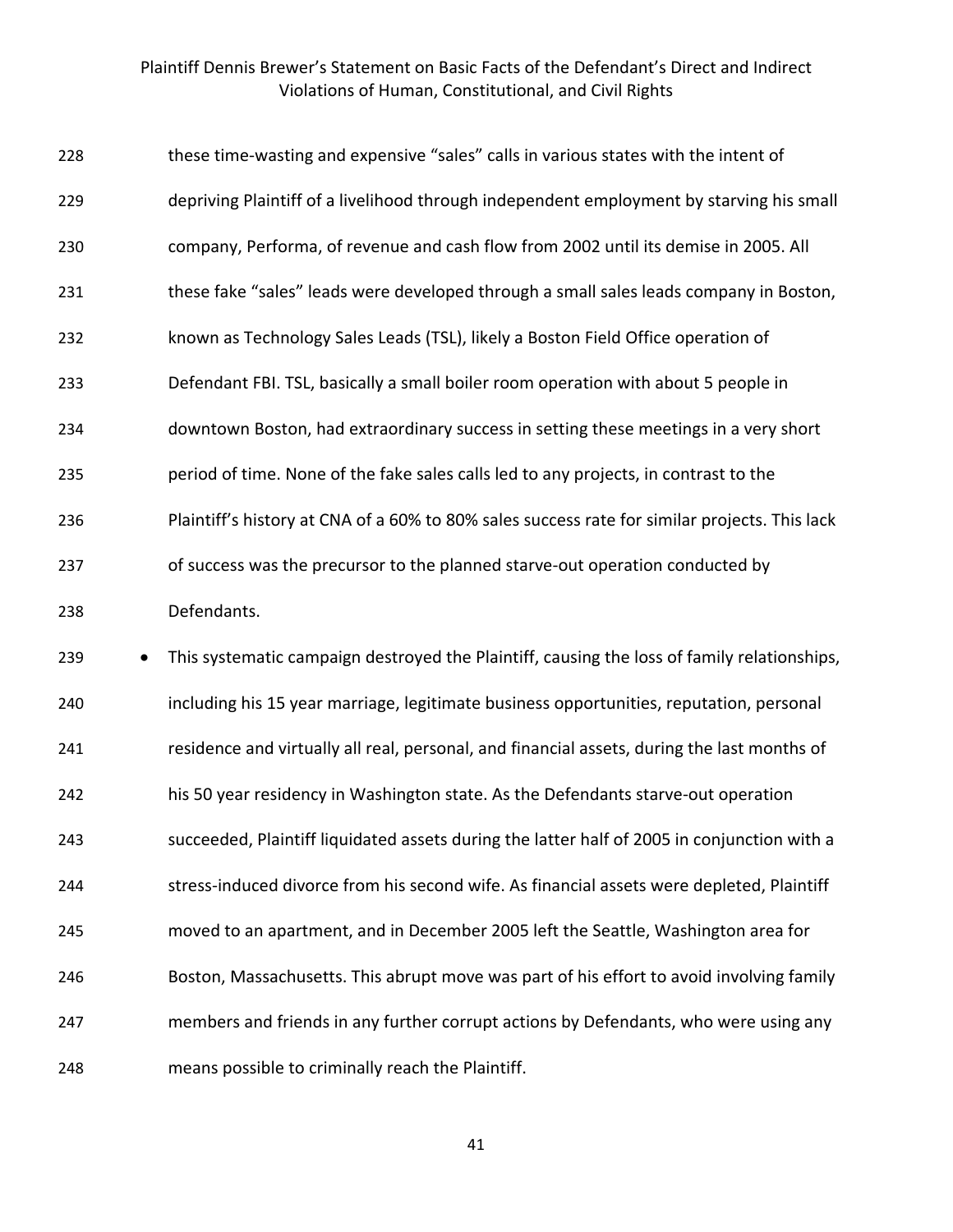| 249 | $\bullet$ | Plaintiff resided in a Boston area hotel for four months, became homeless in Spring     |
|-----|-----------|-----------------------------------------------------------------------------------------|
| 250 |           | 2006, and was relocated to Pine Street Inn, a Boston homeless shelter for 17 months,    |
| 251 |           | until August 2007. Plaintiff was then, for all intents and purposes transferred without |
| 252 |           | visible shackles, to northern New Jersey.                                               |
|     |           |                                                                                         |

 • Plaintiff was offered employment in August 2007 at Establish, Inc., Fort Lee, New Jersey. Defendants operating this employer planned this outcome in advance of "hiring" the Plaintiff to move Plaintiff from the Boston homeless shelter he lived in for 17 months to the greater New York City metro area. While there, Plaintiff engaged in a number of undercover operations masquerading as consulting projects, including a sales and operations planning software selection project at PPG in Pittsburgh, Pennsylvania for the Paint and Coatings Division, and a project to assess SAP implementation readiness for Clipper Windpower in Carpinteria, CA and Cedar Rapids, Iowa. As before, the small company's North American leader and senior executive, who had hired Plaintiff, departed shortly after Plaintiff joined the company.

 These and other projects in which Plaintiff participated while at Establish Inc, had some unusual similarities to other prior experiences of Plaintiff. While the Clipper Windpower corporate office in Carpinteria was full of people, none of the plants Plaintiff visited for these client companies was in operation at the time of Plaintiff's site visit. Plaintiff was terminated from his employment a few weeks after declining to invest 268 \$25,000 he did not have into the Company. The July 2008 termination was a violation of fair employment practices under state and federal law as the investment was a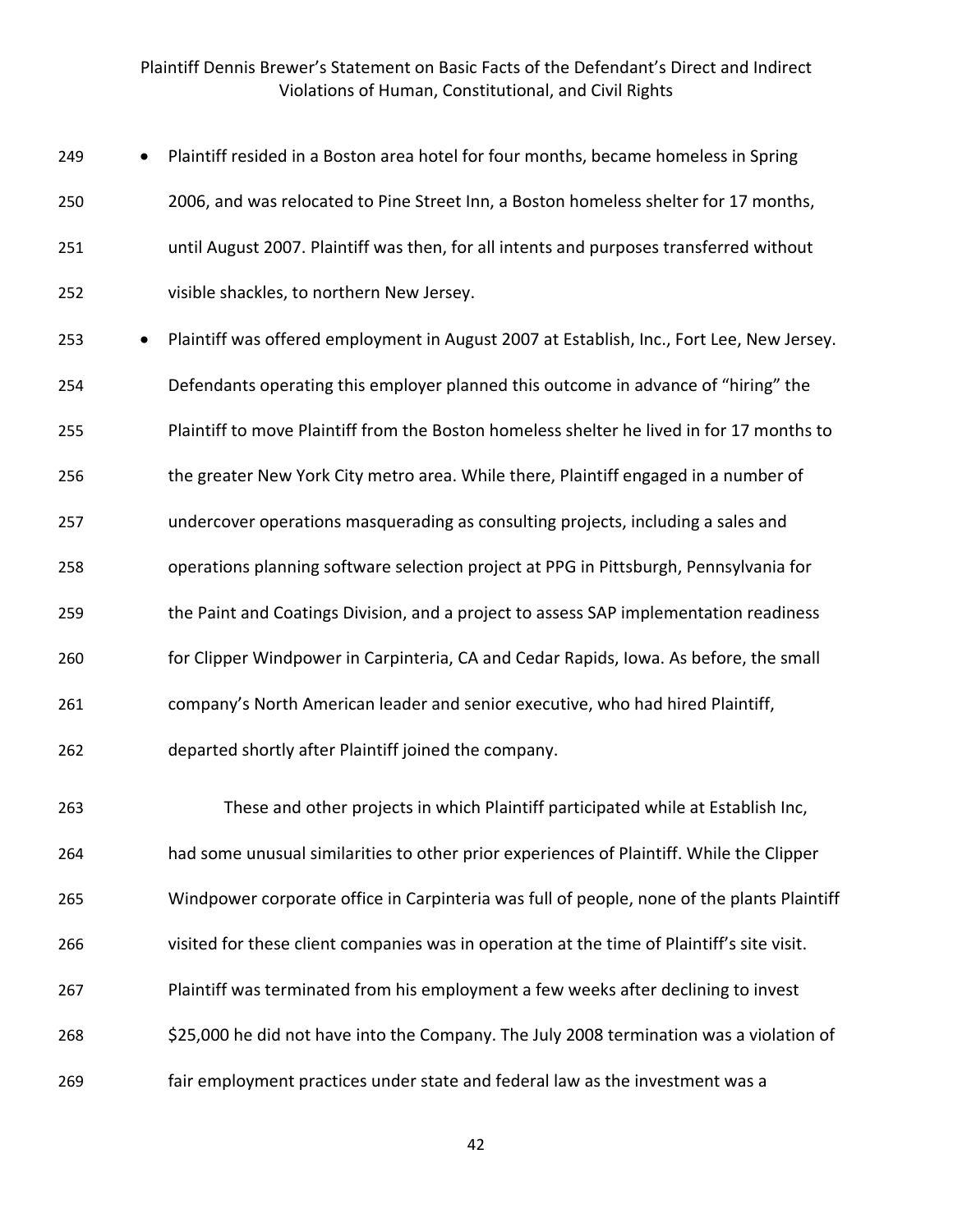| 270 | condition of Plaintiff's continued employment. An extended period of unemployment              |
|-----|------------------------------------------------------------------------------------------------|
| 271 | from August 2008 resulted in a complete mental breakdown in the absence of                     |
| 272 | previously sought medical care,                                                                |
| 273 | In 2010, shortly after filing a federal lawsuit on June 23, 2010, in the US District Court for |
| 274 | the District of New Jersey, Plaintiff was forced from his residence into homelessness as a     |
| 275 | result of the inability to earn an income and exhaustion of unemployment This second           |
| 276 | brief episode of homelessness led to Plaintiff's involuntary commitment to a psychiatric       |
| 277 | hospital in Bergen County, New Jersey, which ultimately lasted from October 1, 2010 to         |
| 278 | April 30, 2011. Upon release from the psychiatric hospital, Plaintiff was housed by a          |
| 279 | private New Jersey social service agency until late 2018.                                      |
| 280 | After Plaintiff's 2011 psychiatric hospital release, Plaintiff was interviewed by a            |
| 281 | psychiatrist and was determined not to qualify for an approximately \$2,200 Social             |
| 282 | Security Disability stipend which would have allowed him to reside elsewhere than the          |
| 283 | place assigned by Defendants. Plaintiff notes that he was placed there, absent shackles        |
| 284 | or any charges of any kind, for the convenience of Defendants. During this time, Plaintiff     |
| 285 | could not find or was not permitted to engage in meaningful employment using his               |
| 286 | knowledge, experience, and advanced degree, and was forced to subsist on a welfare             |
| 287 | grant for five years until that expired. Plaintiff also used government food stamps and,       |
| 288 | after the welfare grant expired, a local food bank to subsist.                                 |
| 289 | Plaintiff formed yet another company in 2011 to pursue his vocational interest in<br>$\bullet$ |
| 290 | agriculture. From 2015 into recent times, projects which Plaintiff's companies                 |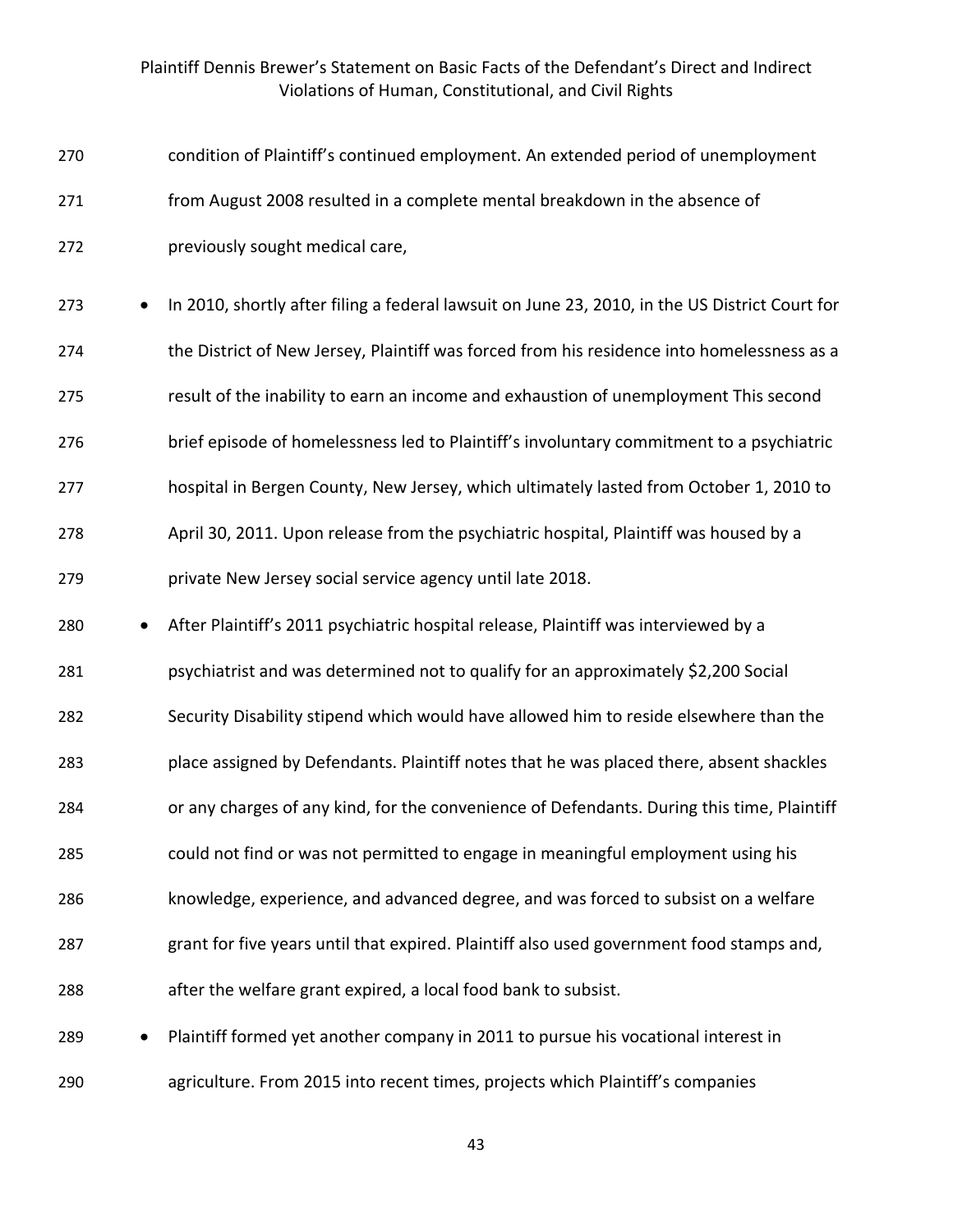| 291              | attempted to engage in were again part of a systematic pattern of deception intended       |
|------------------|--------------------------------------------------------------------------------------------|
| 292              | to deprive Plaintiff of the contracts, sales, and cash flow required to found and operate  |
| 293              | a successful private enterprise.                                                           |
| 294<br>$\bullet$ | As discussed, Defendants had previously used this tactic when the Plaintiff resided in     |
| 295              | Washington state. In a repeat of this illegal operation while Plaintiff has resided in New |
| 296              | Jersey, Plaintiff's company engaged the services of a Wall Street firm to raise financing  |
| 297              | and attempted to negotiate a contract with Walmart. An initial meeting relating to         |
| 298              | organic produce was held at Walmart headquarters in Bentonville, Arkansas. This            |
| 299              | contract did not materialize.                                                              |
| 300<br>$\bullet$ | In June 2017, China lifted its embargo on US beef supplies. Plaintiff contacted Walmart    |
| 301              | headquarters and engaged in discussions and negotiations with personnel allegedly          |
| 302              | representing Walmart China. Contract execution and implementation were delayed for         |
| 303              | many months, supposedly by a serial sequence of on-boarding events normally                |
| 304              | conducted in parallel. A contract with Walmart China was finally signed in early 2018.     |
| 305              | Plaintiff now believes this is another fraud perpetrated by Defendants. This               |
| 306              | follow-up project was completed entirely with phone calls and emails, except for a visit   |
| 307              | to a residence in the Bentonville area at the request of the purported Walmart             |
| 308              | employee. A vendor, now believed to a second undercover officer, was present,              |
| 309              | ostensibly installing a floor for a party later that evening for the Walmart China         |
| 310              | personnel involved in negotiations with our company, who were allegedly visiting the       |
| 311              | Bentonville, Arkansas headquarters at that time.                                           |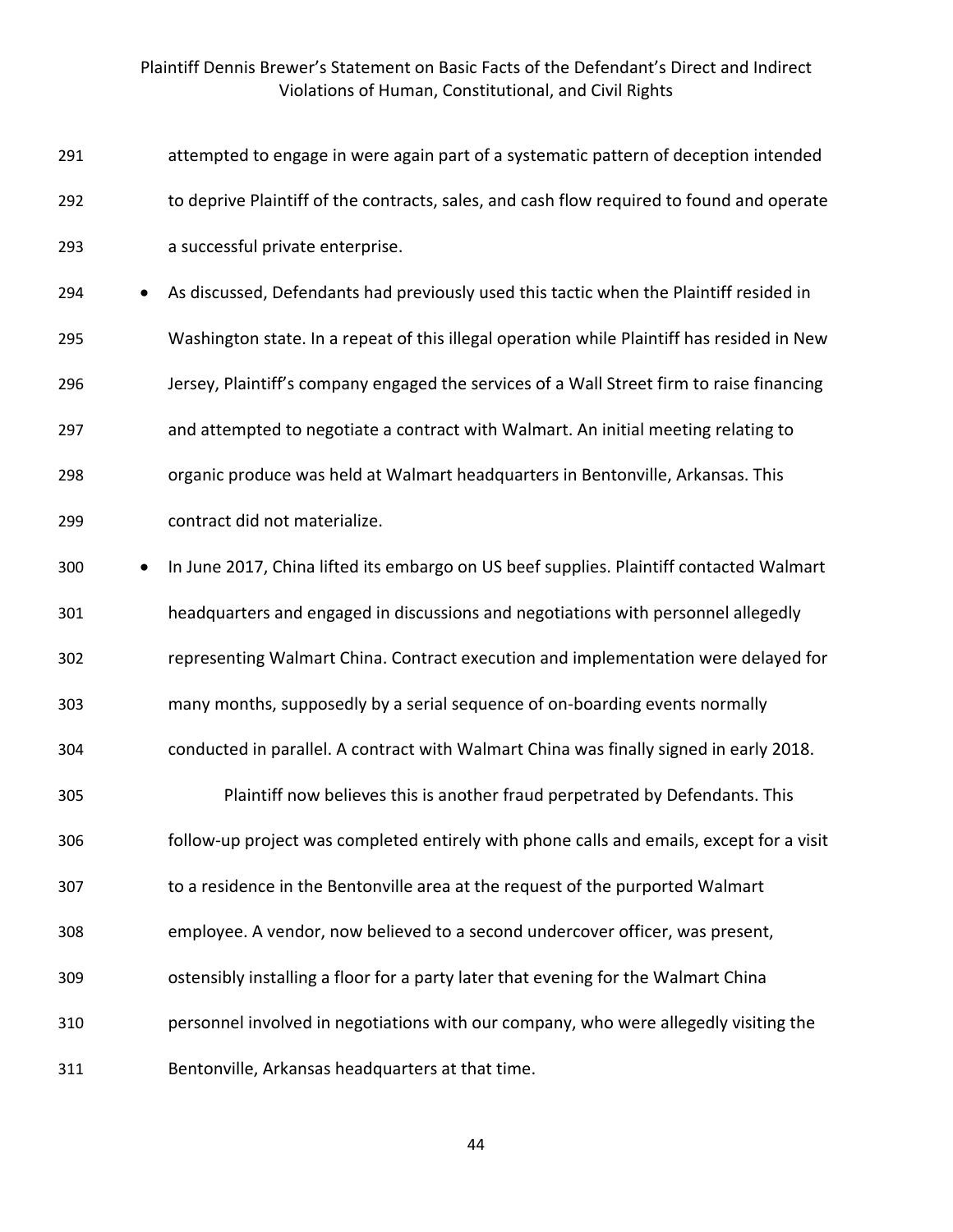| 312 | This was a completely fabricated series of events. Shortly after the China                 |
|-----|--------------------------------------------------------------------------------------------|
| 313 | contract was finally executed in early 2018, then President Trump declared a trade war     |
| 314 | with China which effectively terminated the Walmart China contract as tariffs made         |
| 315 | execution impossible. Defendants arranged this fabricated contract and arranged for the    |
| 316 | "execution" of the contract with the foreknowledge that events would transpire as they     |
| 317 | eventually did, once again depriving Plaintiff's companies of needed revenue and cash      |
| 318 | flow to sustain a successful private commercial business. Plaintiff also spent more than   |
| 319 | 10% of his limited monthly Social Security income for several years to establish and fund  |
| 320 | this private business.                                                                     |
| 321 | More recent Defendants' misconduct has involved continued blocking of                      |
| 322 | Plaintiff's business and social relationships, use of biomanipulation described elsewhere  |
| 323 | in the Complaint as well as continued deprivation of various human, Constitutional, and    |
| 324 | civil rights. These actions must be the subject of expanded discovery under the direction  |
| 325 | of this Court. As discussed, these extra-legal activities very probably pre-date the       |
| 326 | reforms to United States law made in 1975-76 as a result of an activist burglary of an FBI |
| 327 | field office, and discovery of the 15 year Cointelpro campaign of Defendants'              |
| 328 | misconduct, including Constitutional, Criminal, and civil violations, by Defendant FBI,    |
| 329 | and other agencies of the United States, including the CIA, the predecessor to NSA, and    |
| 330 | other intelligence agencies.                                                               |
| 331 | These violations continue into the present time. Two very recent examples are              |

discussed below.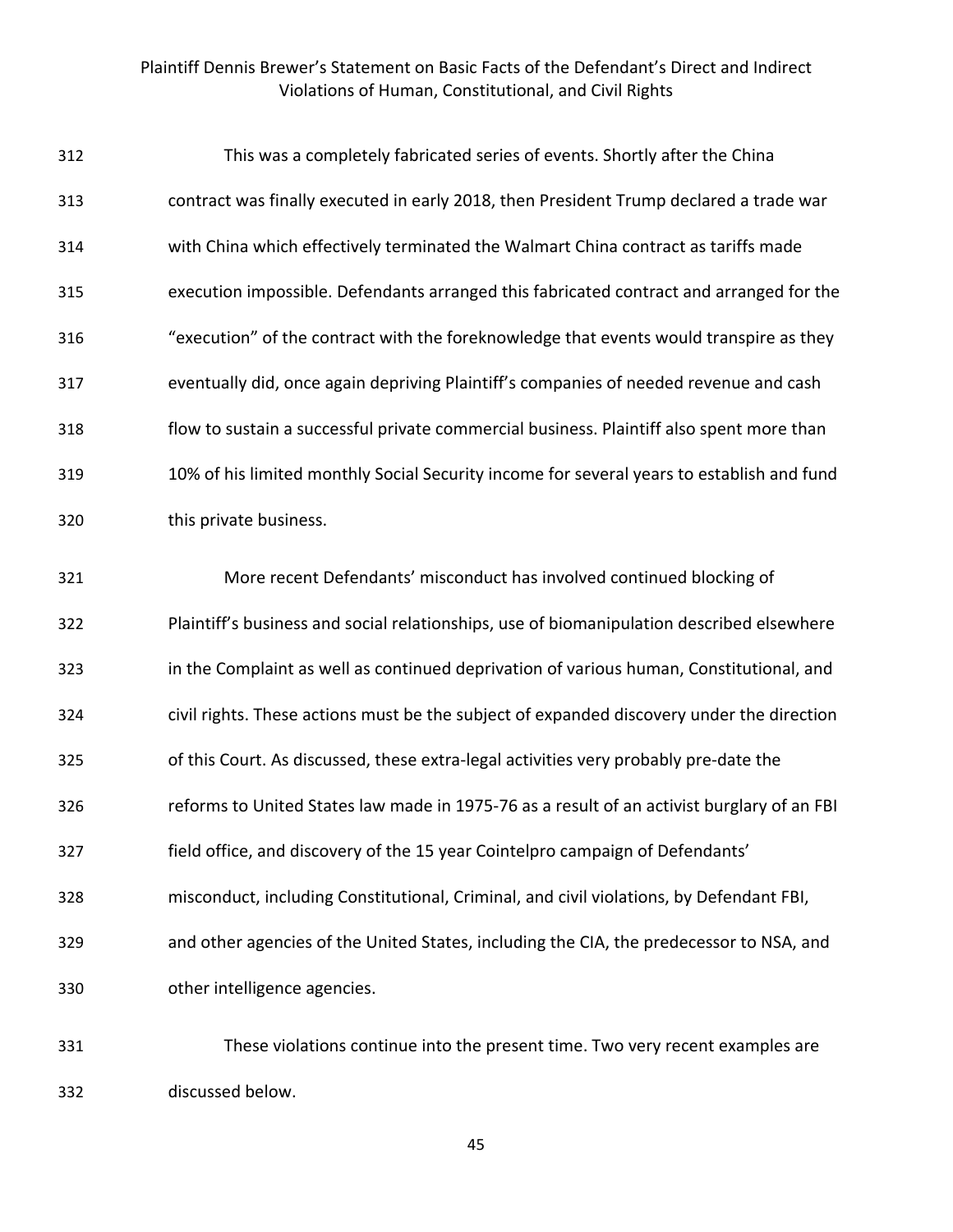| 333 |           | Voting Rights March in Washington, D.C. on August 28, 2021 - Plaintiff was misdirected     |
|-----|-----------|--------------------------------------------------------------------------------------------|
| 334 |           | to an alternate site adjacent to the National Archives instead of the announced event at   |
| 335 |           | the Lincoln Memorial. Prior to the event, Plaintiff was deliberately misled by information |
| 336 |           | posted online. The alternate event, with no speakers, featured less than 500 people        |
| 337 |           | marching and gathering for no other known purpose than to prevent my attendance at         |
| 338 |           | the actual rally attended by tens of thousands.                                            |
| 339 |           | Mets game on August 14, 2021 - Defendants systematized infliction of pain while            |
| 340 |           | simultaneously engaging in provocative acts, language, and body language. These            |
| 341 |           | operations included two induced sleep periods, during which Mets players were hitting      |
| 342 |           | base hits and the crowd noise from 38,000 fans would have been substantial.                |
| 343 |           | During the pain episode lasting approximately two to four minutes, "fans" sitting          |
| 344 |           | very nearby provided the body language ranging from gaping mouths to legs stretched        |
| 345 |           | over rows of seats as pain was inflicted in the outer ligament behind the left knee.       |
| 346 |           | These are only two specific recent examples of the impunity, provocative actions, and      |
| 347 |           | reckless behavior by Defendants' agents involved in these operations. This is a very       |
| 348 |           | limited sample of the efforts Defendants have engaged in against Plaintiff, in             |
| 349 |           | collaboration with other witting or unwitting police agencies.                             |
| 350 | $\bullet$ | Similar episodes, described elsewhere in this set of Plaintiff's statements, relate to     |
| 351 |           | Plaintiff's physical condition. Defendants have induced shortness of breath, heart         |
| 352 |           | irregularities, pain in various extremities, and a simulated stroke years ago in           |
| 353 |           | Washington state around 2003. Defendants have caused, and continue to cause,               |
|     |           |                                                                                            |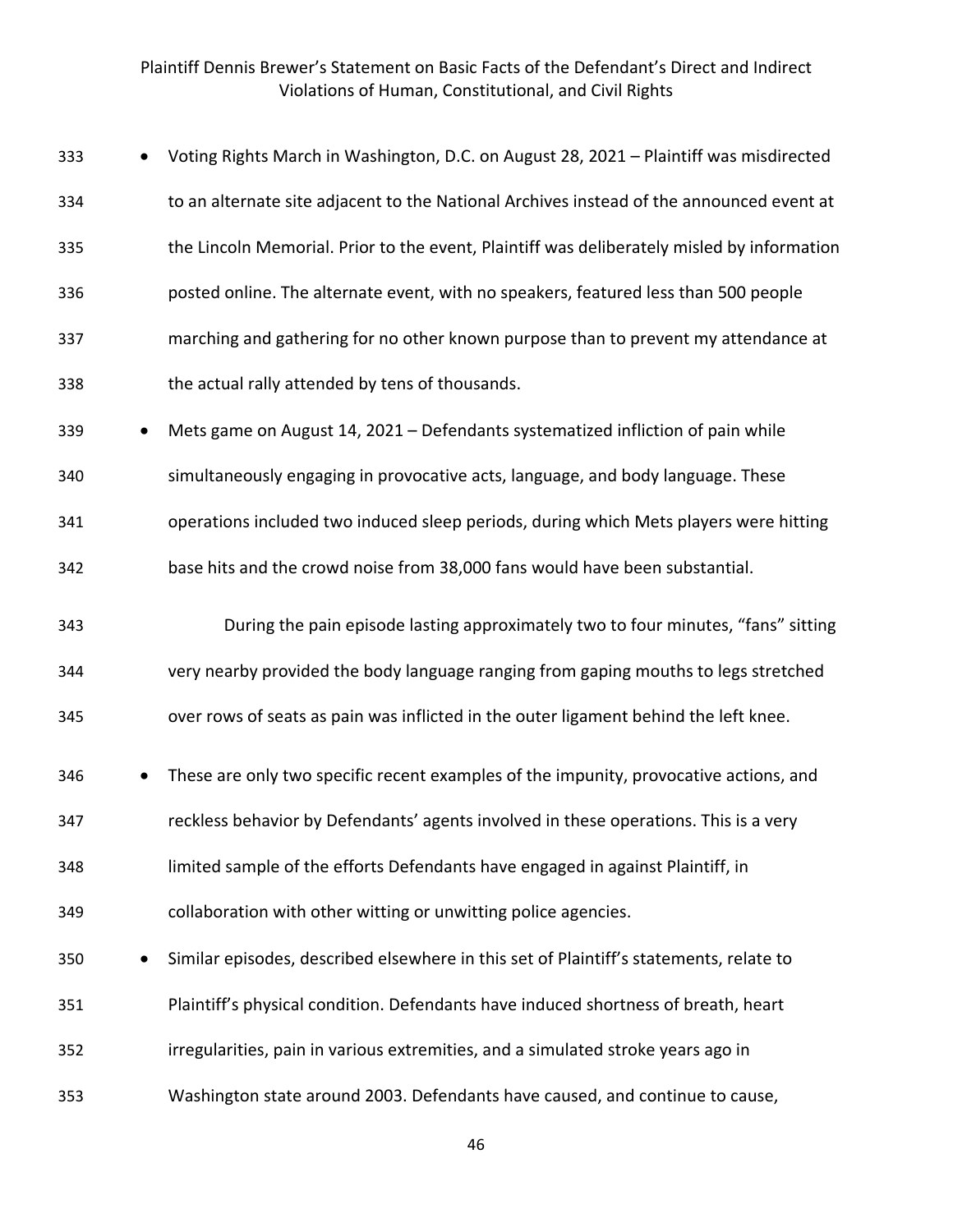- symptoms and conditions leading to fear, pain, and financial expense for medical expenses as well as other expenses for Plaintiff.
- Plaintiff has from time to time since his divorce, between 2004 and 2021, engaged in attempts to form a serious relationship. On knowledge and belief, Defendants and their witting or unwitting law enforcement partners have systematically deprived Plaintiff of his right as a human being to form meaningful relationships with others. For his part, Plaintiff has continued to use online platforms in an effort to establish such personal relationships. Plaintiff has engaged in this continued practice to actually engage in a meaningful relationship as Defendants know very well.
- Plaintiff has also acted to provide accountability and traceability for these operations and to avoid any effort by Defendants or their witting and unwitting partners to cause or create any personal or security risk to Plaintiff in the absence of such accountability. Defendants' fraudulent and illegal acts have systematically deprived the Plaintiff of real and meaningful personal relationships and connections since 2004, while engaging in a series of entrapment attempts relating to relationships Defendants have either arranged or permitted. Defendants have thereby continued the shackling of Plaintiff's rights as a human being. They have also implemented their own self- documenting trap, with a long parade of character witnesses for the Plaintiff as well as a complete and utter lack of any legal basis or foundation for their continues actions.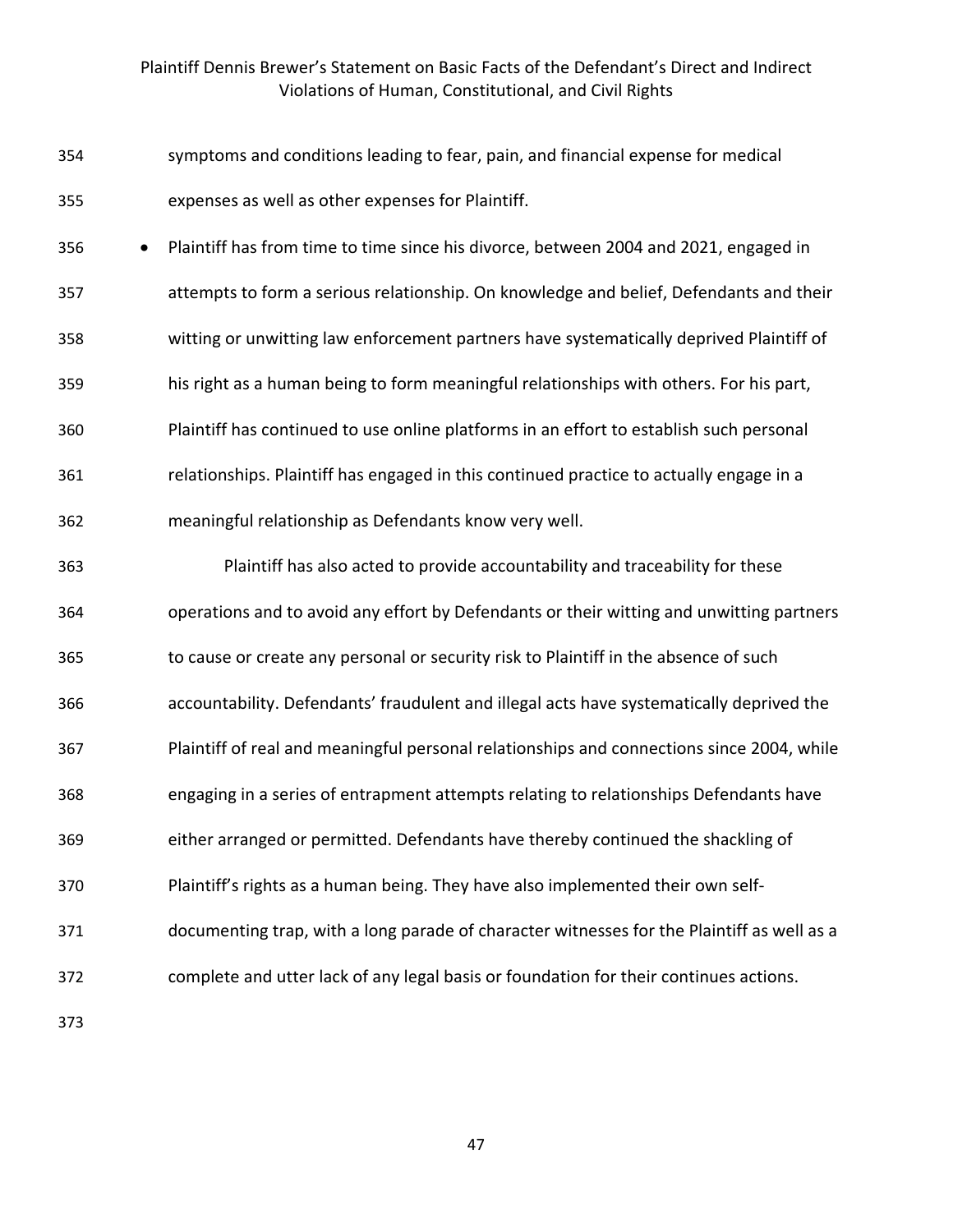| 374 | Since it is not legal to identify federal undercover officers engaged in performing their    |
|-----|----------------------------------------------------------------------------------------------|
| 375 | "duties," and a federal prison sentence can result from doing so, Plaintiff is unable to     |
| 376 | confront, identify, or photograph these agents of Defendants. Plaintiff is, in all practical |
| 377 | ways, prohibited by law from directly calling out their egregious, irresponsible,            |
| 378 | humiliating, and painful acts at the time they occur. As Defendants' field agents are very   |
| 379 | well aware, this form of systematized violation of liberty, property, free association, and  |
| 380 | their persistent ability to deprive the Plaintiff of accurate information, all combined with |
| 381 | psychological and physical torment, provides Defendants' agents with an absolute cover       |
| 382 | to operate with impunity, as the Plaintiff would otherwise face imprisonment for acting      |
| 383 | out or publicly identifying these operatives. Also, the extremely vague conspiracy laws      |
| 384 | of the United States provide great discretion to "investigators" and prosecutors to          |
| 385 | charge conspiracy for even the most innocent acts of friends and family. Plaintiff has       |
| 386 | consistently elected not to ensnare others in this "investigation."                          |
| 387 | Defendant FBI and other agencies of Defendant United States have continued                   |
| 388 | this pattern of conduct to the present day. As Plaintiff writes this Complaint and           |
| 389 | Request For Injunctive Relief, these operations continue, including, for example,            |
| 390 | involuntary body movements inducing pain in the torso and head, leg pain behind the          |
| 391 | left knee, muscle and eye manipulations to induce typing errors, sneezing, and excessive     |
| 392 | yawning to induct air through a small hiatal hernia and create intestinal pain and gas to    |
| 393 | be used later in externally commanded gas releases from Plaintiff. Having experienced        |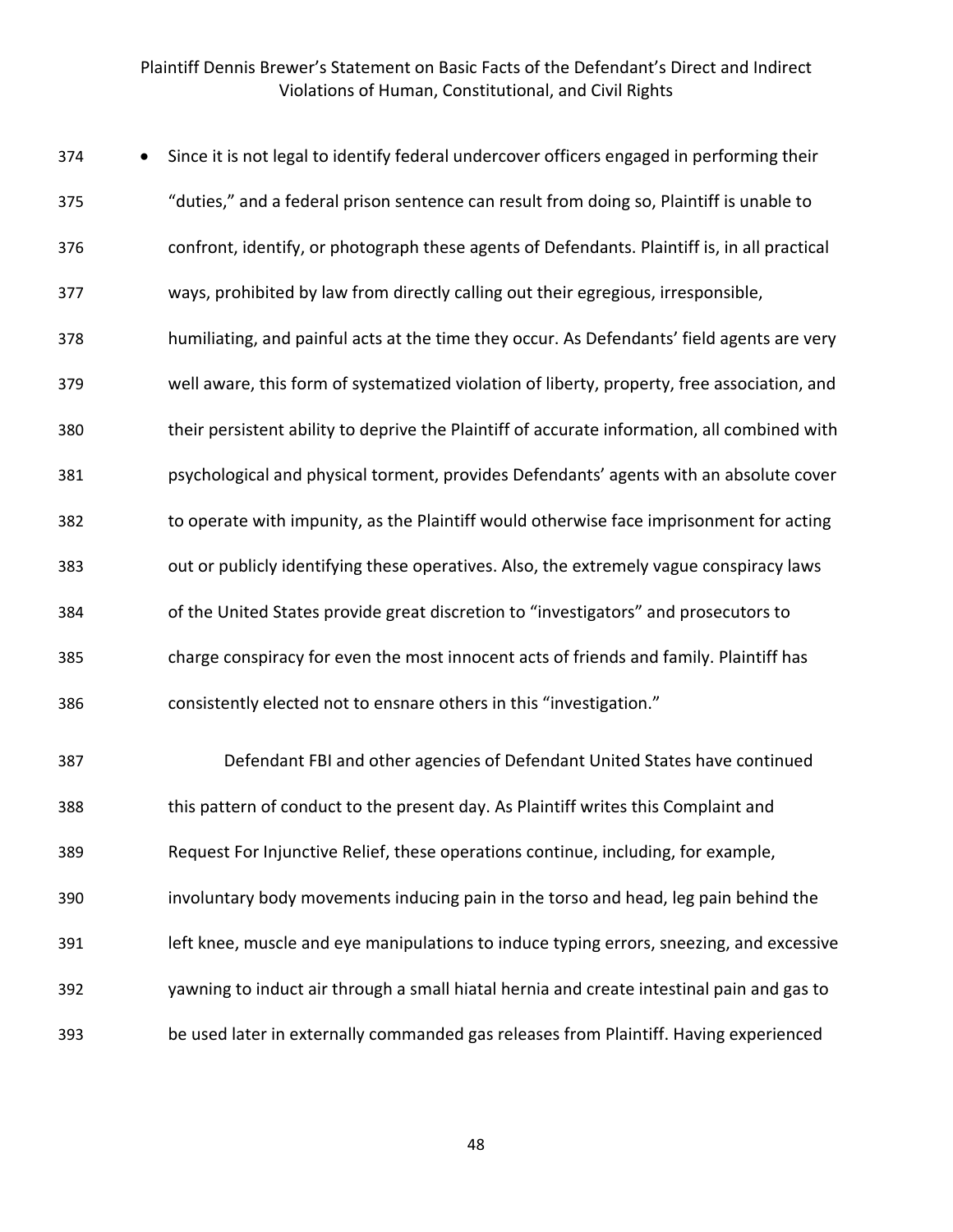| 394 | these symptoms for around 20 years now, Plaintiff can experience and report on these                |
|-----|-----------------------------------------------------------------------------------------------------|
| 395 | symptoms in a clinical fashion despite the continued pain and distress they cause.                  |
| 396 | <b>CONFIRMATION OF TERRORISM INVESTIGATION BY THE CITY OF NEW YORK POLICE</b>                       |
| 397 | <b>DEPARTMENT</b>                                                                                   |
| 398 | Plaintiff made an information request under state law to the City of New York Police                |
| 399 | Department, which responded on September 3, 2021, with the denial shown below. This denial          |
| 400 | is currently under consideration for litigation as specific information relating to the use of      |
| 401 | investigative tools and methods not ordinarily used were deemed necessary in this                   |
| 402 | investigation.                                                                                      |
| 403 | Plaintiff notes that the NYPD met the Plaintiff with a counterterror squad operation                |
| 404 | including, without limitation, a sub-machine gun bearing line formation of officers on the Eighth   |
| 405 | Avenue side of the Port Authority Bus Terminal upon Plaintiff's first visit to the City of New York |
| 406 | after his fake employment in August 2007 by Establish in Fort Lee, New Jersey. The NYPD clearly     |
| 407 | took Plaintiff's presence in NYC as a serious security matter. This was most probably the result    |
| 408 | of misinformation conveyed by Defendants as part of their effort to evade accountability for        |
| 409 | their illegal and unconstitutional acts which, as stated above, have continued into the present     |
| 410 | day.                                                                                                |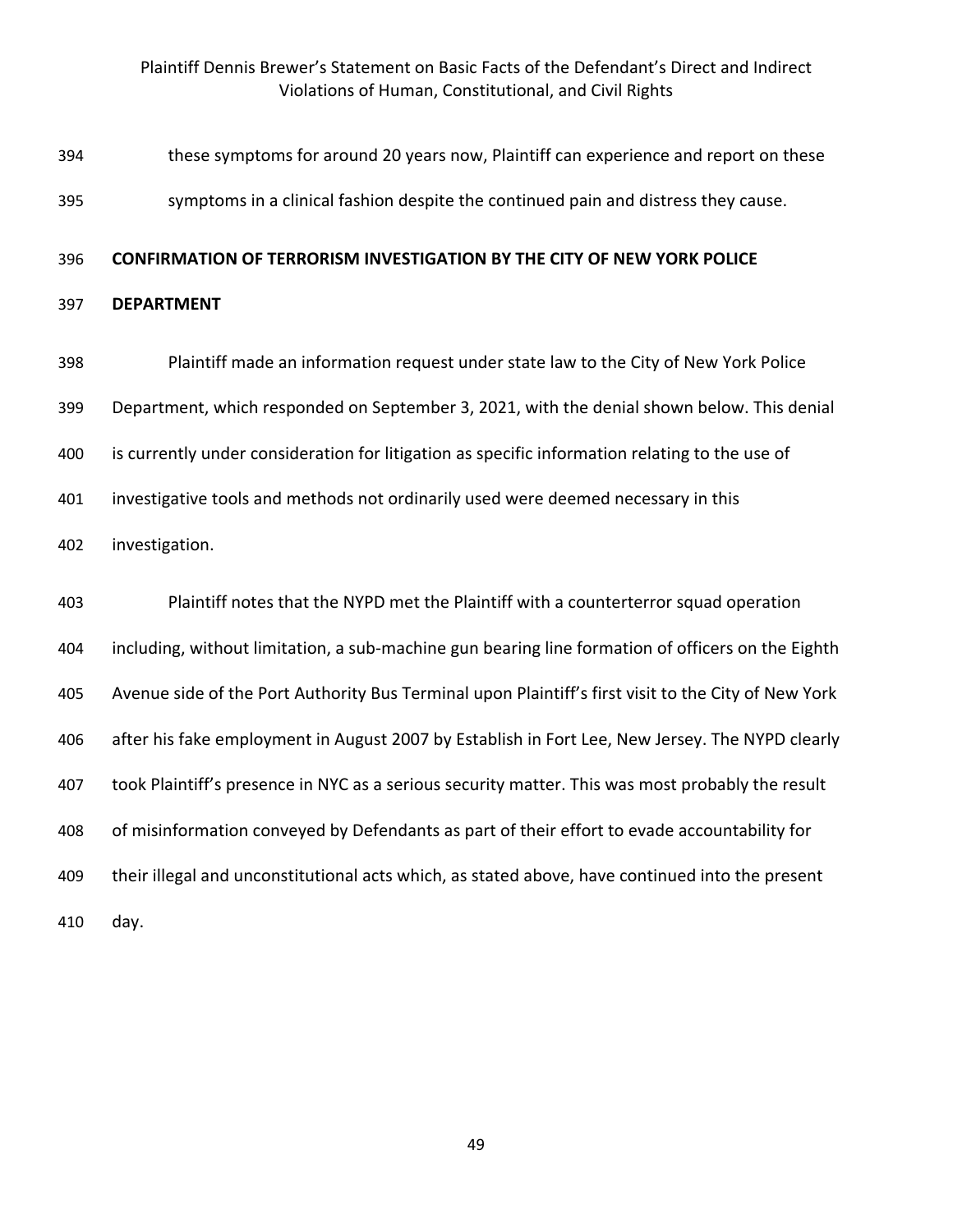|                             | donotreply@records.nyc.gov<br>Fri 9/3/2021 11:07 AM<br>To: You                                                                                                                                                                                                                                                                        |
|-----------------------------|---------------------------------------------------------------------------------------------------------------------------------------------------------------------------------------------------------------------------------------------------------------------------------------------------------------------------------------|
|                             | The New York City Police Department (NYPD) has <b>denied</b> your FOIL request FOIL-2021-056-<br>13163 for the following reasons:                                                                                                                                                                                                     |
|                             | In regard to the document(s) which you requested, I must deny access to these records on<br>the basis of Public Officers Law Section 87(2)(e)(iv) as such information, if disclosed, would<br>reveal non-routine techniques and procedures.                                                                                           |
|                             | Please visit FOIL-2021-056-13163 to view additional information and take any necessary action.<br>You may appeal the decision to deny access to material that was redacted in part or withheld in<br>entirety by contacting the agency's FOIL Appeals Officer: follappeals@nypd.org within 30 days.                                   |
|                             | Forward<br><b>Reply</b>                                                                                                                                                                                                                                                                                                               |
|                             |                                                                                                                                                                                                                                                                                                                                       |
|                             |                                                                                                                                                                                                                                                                                                                                       |
| $\bullet$ FOIL-202 $\times$ | <b>M</b> Inbox - $c \times  $ <b>X</b> Rebuild $\cdot \times  $ <b>4th</b> Am $\times  $ $\cup$ Aid and $\cdot \times  $ $\equiv$ Standing $\times  $ <b>Y</b> nets ba: $\times  $ <b>4</b> Los Ang $\cdot \times  $ <b>V</b> Santa Ba $\times  $ +<br>a860-openrecords.nyc.gov/request/view/FOIL-2021-056-13163<br><b>US FR</b><br>☆ |
|                             | <b>OpenRecords</b><br>Log In<br><b>AND</b><br><b>open</b><br>Translate V<br><b>RECORDS</b>                                                                                                                                                                                                                                            |
|                             | FAQ<br>About<br><b>Technical Support</b><br>Request a Record<br><b>Search Requests</b><br>Reports                                                                                                                                                                                                                                     |
|                             | FOIL-2021-056-13163 @<br>Closed<br>Title:                                                                                                                                                                                                                                                                                             |
|                             | Investigation of Individual For Terrorism or Other Unspecifed,<br><b>New York City</b><br><b>Unproven Allegations</b><br><b>Police Department</b><br>(NYPD)<br>Acknowledgment<br>Due Date:                                                                                                                                            |

Responses <sup>o</sup>

There are no responses available for this request.

411